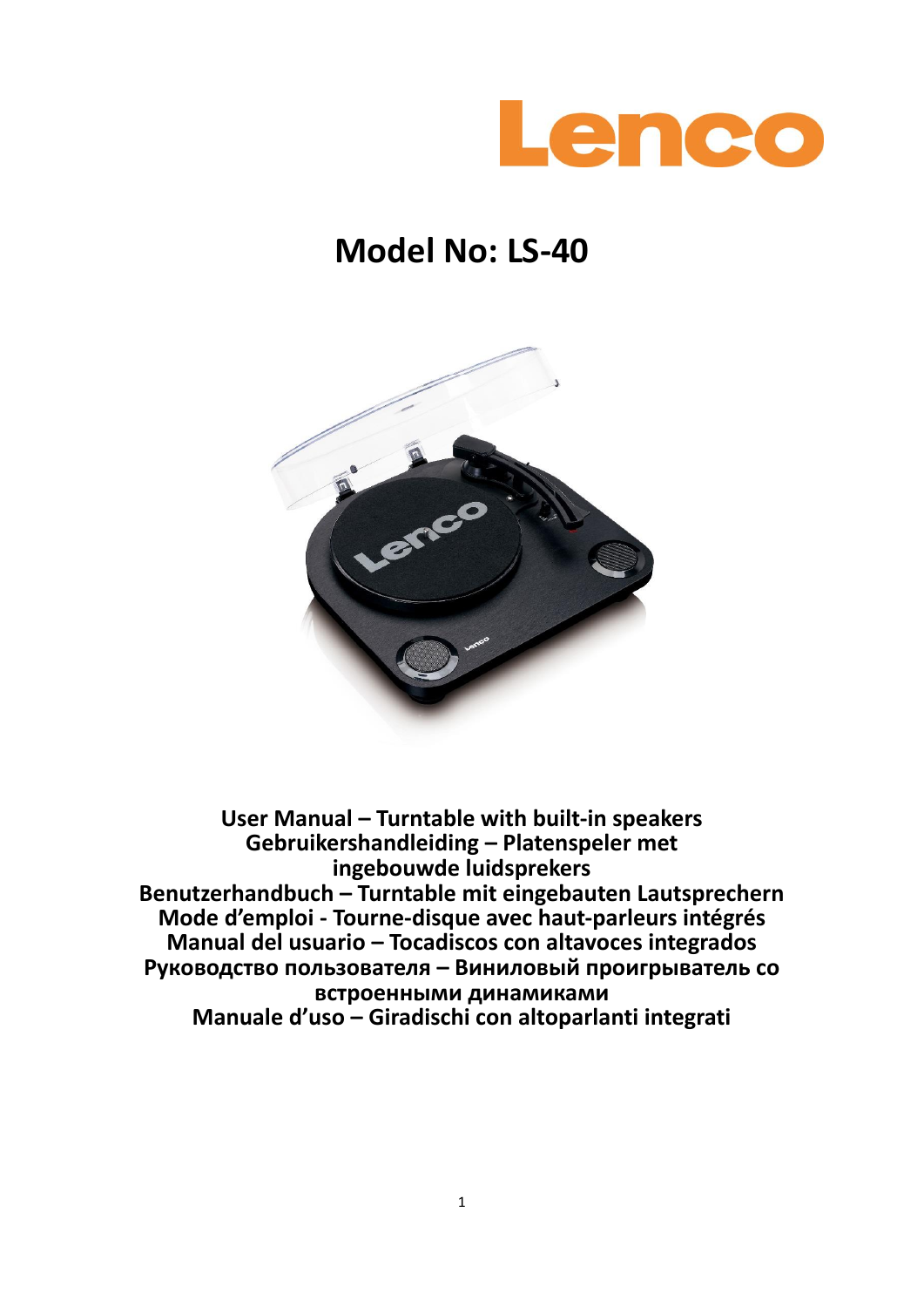Index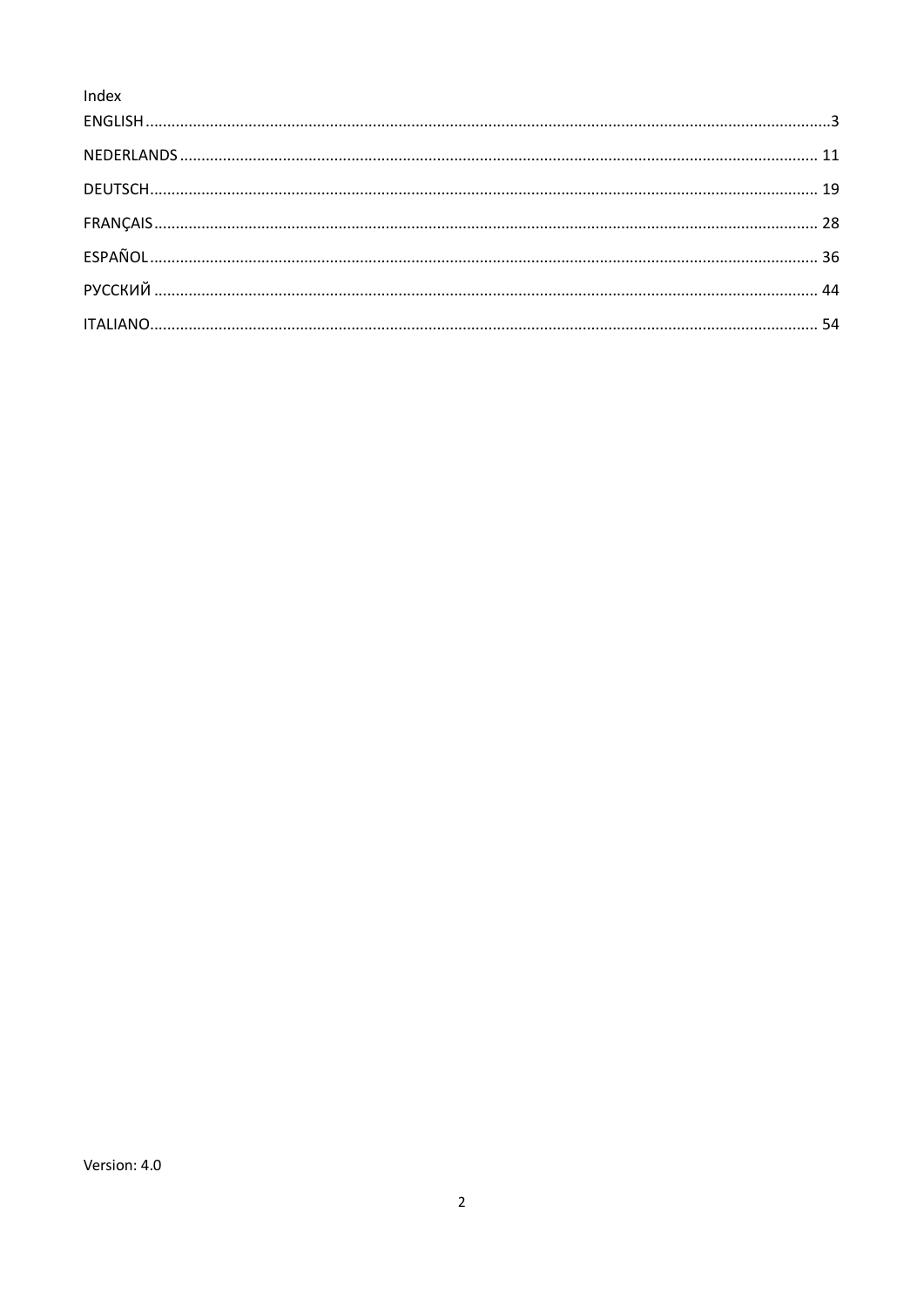#### <span id="page-2-0"></span>ENGLISH LS-40

#### **CAUTION:**

Usage of controls or adjustments or performance of procedures other than those specified herein may result in hazardous radiation exposure.

#### **PRECAUTIONS BEFORE USE**

#### **KEEP THESE INSTRUCTIONS IN MIND:**

- 1. Do not cover or block any ventilation openings. When placing the device on a shelf, leave 5 cm (2") free space around the whole device.
- 2. Install in accordance with the supplied user manual.
- 3. Keep the device away from heat sources such as radiators, heaters, stoves, candles and other heatgenerating products or naked flame. The device can only be used in moderate climates. Extremely cold or warm environments should be avoided. Working temperature between 0° and 35°C.
- 4. Avoid using the device near strong magnetic fields.
- 5. Electrostatic discharge can disturb normal usage of this device. If so, simply reset and restart the device following the instruction manual. During file transmission, please handle with care and operate in a staticfree environment.
- 6. Warning! Never insert an object into the product through the vents or openings. High voltage flows through the product and inserting an object can cause electric shock and/or short circuit internal parts. For the same reason, do not spill water or liquid on the product.
- 7. Do not use in wet or moist areas such as bathrooms, steamy kitchens or near swimming pools.
- 8. The device shall not be exposed to dripping or splashing and make sure that no objects filled with liquids, such as vases, are placed on or near the apparatus.
- 9. Do not use this device when condensation may occur. When the unit is used in a warm wet room with damp, water droplets or condensation may occur inside the unit and the unit may not function properly; let the unit stand in power OFF for 1 or 2 hours before turning on the power: the unit should be dry before getting any power.
- 10. Although this device is manufactured with the utmost care and checked several times before leaving the factory, it is still possible that problems may occur, as with all electrical appliances. If you notice smoke, an excessive build-up of heat or any other unexpected phenomena, you should disconnect the plug from the main power socket immediately.
- 11. This device must operate on a power source as specified on the specification label. If you are not sure of the type of power supply used in your home, consult your dealer or local power company.
- 12. Keep away from animals. Some animals enjoy biting on power cords.
- 13. To clean the device, use a soft dry cloth. Do not use solvents or petrol based fluids. To remove severe stains, you may use a damp cloth with dilute detergent.
- 14. The supplier is not responsible for damage or lost data caused by malfunction, misuse, modification of the device or battery replacement.
- 15. Do not interrupt the connection when the device is formatting or transferring files. Otherwise, data may be corrupted or lost.
- 16. If the unit has USB playback function, the USB memory stick should be plugged into the unit directly. Don't use an USB extension cable because it can cause interference resulting in failing of data.
- 17. The rating label has been marked on the bottom or back panel of the device.
- 18. This device is not intended for use by people (including children) with physical, sensory or mental disabilities, or a lack of experience and knowledge, unless they're under supervision or have received instructions about the correct use of the device by the person who is responsible for their safety.
- 19. This product is intended for non professional use only and not for commercial or industrial use.
- 20. Make sure the unit is adjusted to a stable position. Damage caused by using this product in an unstable position vibrations or shocks or by failure to follow any other warning or precaution contained within this user manual will not be covered by warranty.
- 21. Never remove the casing of this device.
- 22. Never place this device on other electrical equipment.
- 23. Do not allow children access to plastic bags.
- 24. Only use attachments/accessories specified by the manufacturer.
- 25. Refer all servicing to qualified service personnel. Servicing is required when the device has been damaged in any way, such as the power supply cord or the plug, when liquid has been spilled or objects have fallen into the device, when the device has been exposed to rain or moisture, does not operate normally, or has been dropped.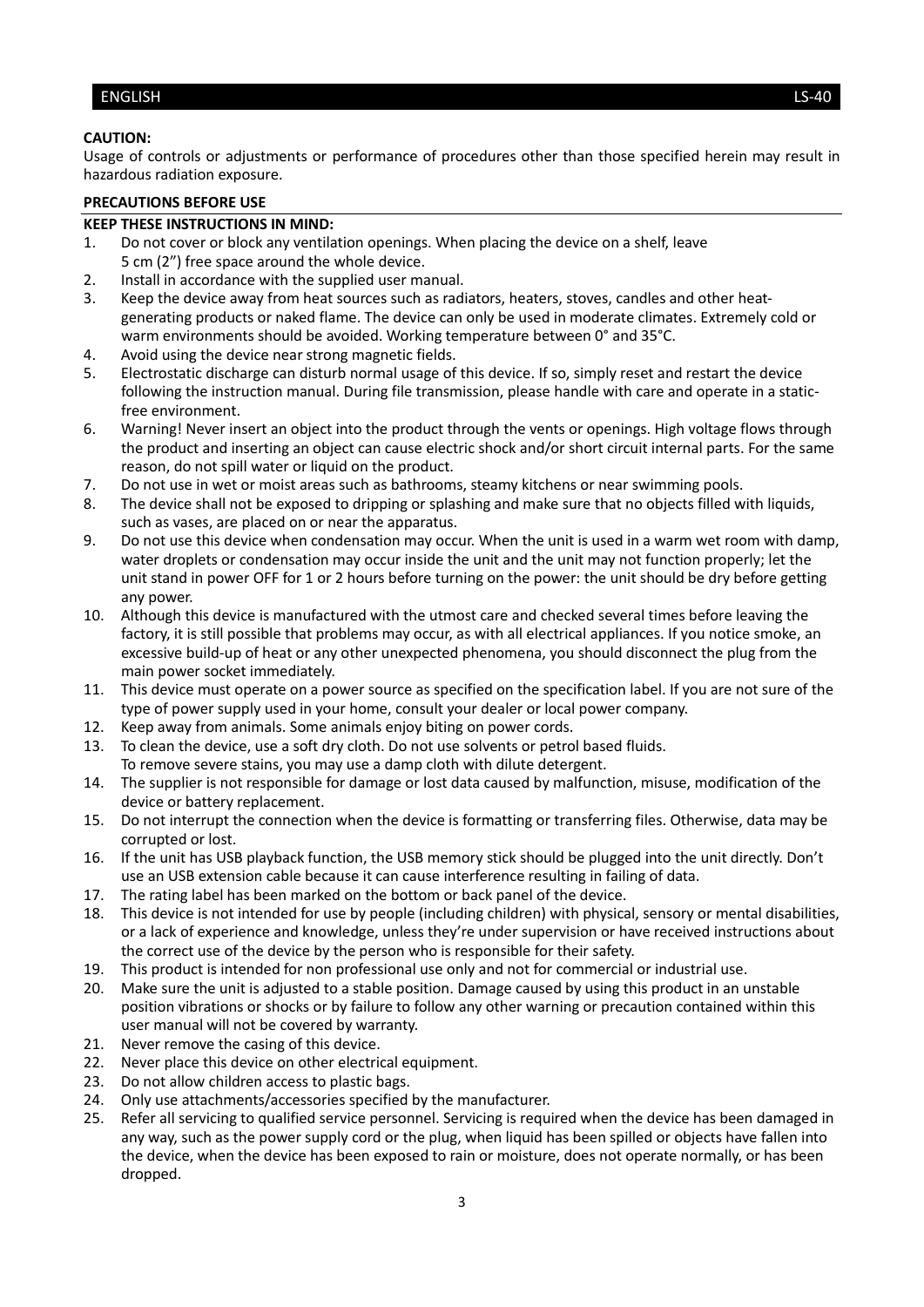- 26. Long exposure to loud sounds from personal music players may lead to temporary or permanent hearing loss.
- 27. If the product is delivered with power cable or AC power adaptor:
	- ⚫ If any trouble occur, disconnect the AC power cord and refer servicing to qualified personnel.
		- ⚫ Don't step on or pinch the power adaptor. Be very careful, particularly near the plugs and the cable's exit point. Do not place heavy items on the power adaptor, which may damage it. Keep the entire device out of children's reach! When playing with the power cable, they can seriously injure themselves.
	- Unplug this device during lightning storms or when unused for a long period.
	- The socket outlet must be installed near the equipment and must be easily accessible.
	- ⚫ Do not overload ac outlets or extension cords. Overloading can cause fire or electric shock.
	- Devices with class 1 construction should be connected to a main socket outlet with a protective earthed connection.
	- ⚫ Devices with class 2 construction do not require a earthed connection.
	- ⚫ Always hold the plug when pulling it out of the main supply socket. Do not pull the power cord. This can cause a short circuit.
	- ⚫ Do not use a damaged power cord or plug or a loose outlet. Doing so may result in fire or electric shock.
- 28. If the product contains or is delivered with a remote control containing coin/cell batteries:
	- Warning:
		- "Do not ingest battery, Chemical Burn Hazard" or equivalent working.
		- [The remote control supplied with] This product contains a coin/button cell battery. If the battery is swallowed, it can cause severe internal burns in just 2 hours and can lead to death.
		- ⚫ Keep new and used batteries away from children.
		- ⚫ If the battery compartment does not close securely, stop using the product and keep it away from children.
		- ⚫ If you think batteries might have been swallowed or placed inside any part of the body, seek immediate medical attention.
- 29. Caution about the use of Batteries:
	- Danger of explosion if battery is incorrectly replaced. Replace only with the same or equivalent type.
	- Battery cannot be subjected to high or low extreme temperatures, low air pressure at high altitude during use, storage or transportation.
	- Replacement of a battery with an incorrect type that can result in an explosion or the leakage of flammable liquid or gas.
	- ⚫ Disposal of a battery into fire or a hot oven, or mechanically crushing or cutting of a battery, that can result in an explosion.
	- Leaving a battery in an extremely high temperature surrounding environment that can result in an explosion or that leakage of flammable liquid or gas.
	- ⚫ A battery subjected to extremely low air pressure that may result in an explosion or the leakage of flammable liquid or gas.
	- ⚫ Attention should be drawn to the environmental aspects of battery disposal.

#### **INSTALLATION**

- Unpack all parts and remove protective material.
- Do not connect the unit to the mains before checking the mains voltage and before all other connections have been made.

#### **\*Those instruction are related only to products using power cable or AC power adaptor.**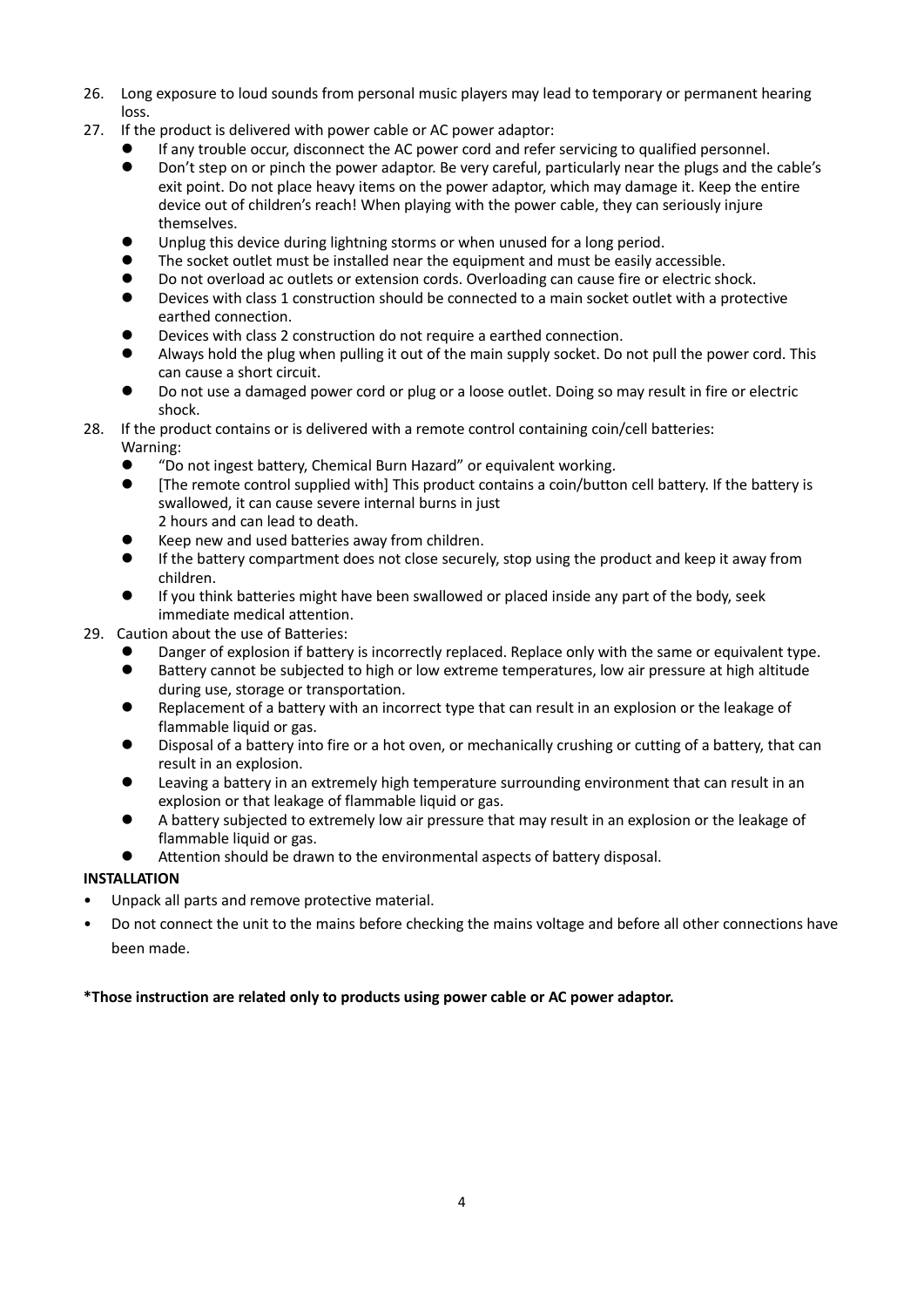#### **1. TURNTABLE PARTS:**





- 1. Lift Lever
- 2. Power On/Off and Volume Control Switch
- 3. Turntable Arm
- 4. Phono Stylus Cartridge
- 5. Speakers
- 6. Turntable Platter
- 7. Removable Dust Cover
- 8. Hinge
- 9. Auto Stop Control Switch
- 10.RCA Output Jack
- 11.3.5mm Aux-in Jack
- 12.Power Adaptor Jack
- 13.Speed Selection Switch

#### **2. Listen to a Record**

- 1. Raise the dust cover
- 2. Turn the Power On/Off/volume control switch clockwise to turn on the unit.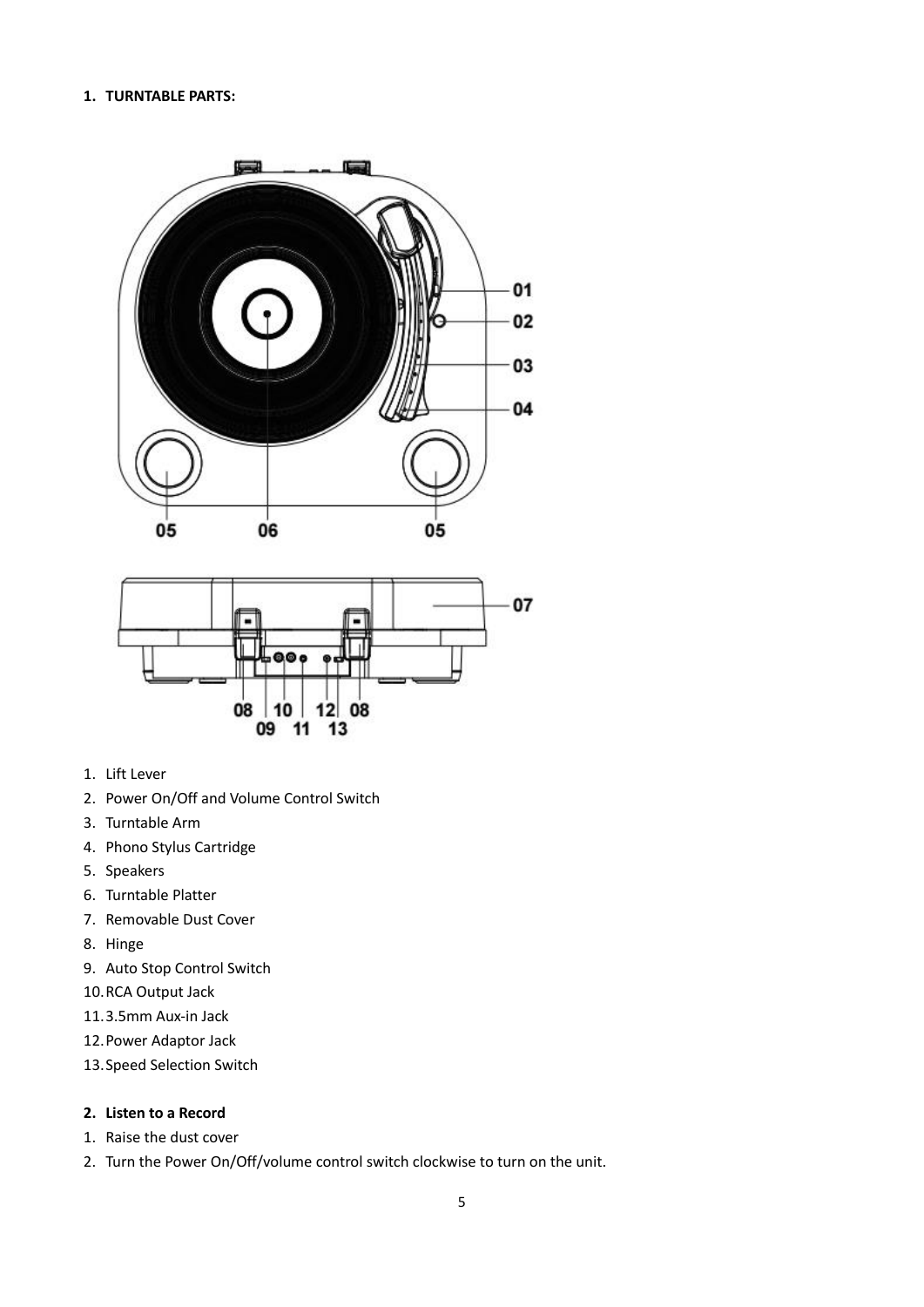3. Place a record on the turntable platter and set the player speed to match the record speed.

**Note:** When playing a single (a 45 rpm record) and/or records with large centre holes, use the 45 rpm adaptor.

- 4. Remove the needle cartridge protective cover and unlock the tone arm from the tone arm rest.
- 5. Push the lift lever backward. The tone arm will gently rise up.
- 6. Gently move the tone arm to the desired position on the record. If the auto stop function is on, the turntable platter will start to rotate.
- 7. Release the tone arm onto the turntable by pushing the lift lever forward, the tone arm will move towards the record and the music will start to play.

If the auto stop control switch is turned ON, the record will stop automatically when finished. If auto stop control switch is turned OFF, the record will NOT stop automatically when finished; you then must push the lift lever backward to raise the tone arm and place it back in the rest. Then turn off the power to stop the turntable from spinning.

**Please note:** The auto stop function applies to most 33RPM vinyl records. However, for very few vinyl records, it will stop before it reaches the end or it will not stop when it has come to the end of the record.

#### **3. RCA connection**

Connect the RCA Output Jack to the external speaker system (Line in) with the RCA cable (not provided) to enjoy vinyl records music on your speaker system.

#### **4. HOW TO REPLACE THE NEEDLE**

To replace the needle, please refer to the instructions below.

Removing the needle from the cartridge

- 1. Place a screwdriver at the tip of the needle headshell and push downwards in the direction shown in sketch "A"
- 2. Remove the needle headshell by pulling it forwards and pushing downwards.

#### **Inserting the needle**

1. Hold the tip of the needle headshell And insert it by pressing in the direction illustrated by "B".



2. Push the needle headshell upwards in the direction illustrated by "C" until the needle locks into the tip position.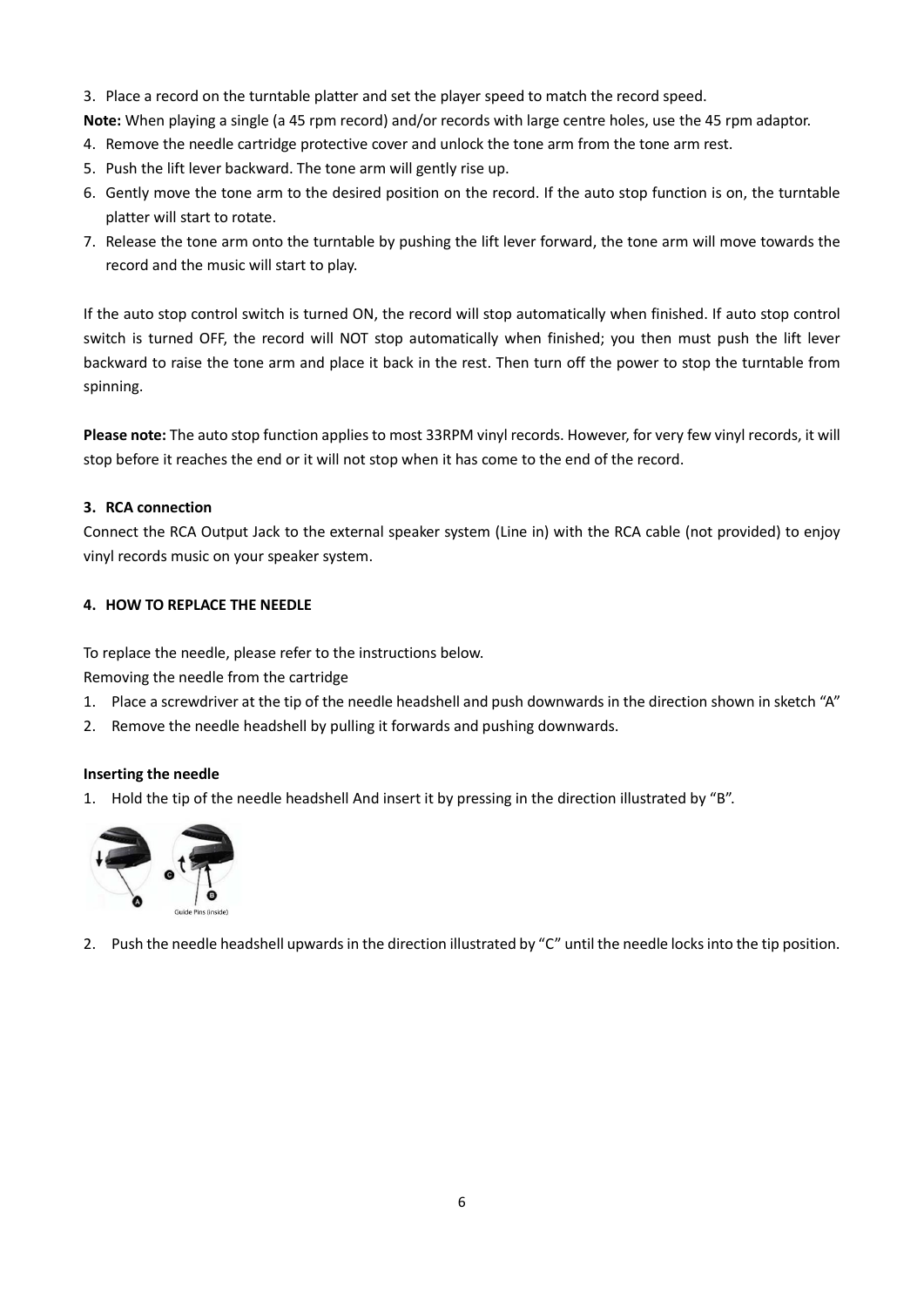#### **5. AUX-IN (3.5mm Jack)**

An external (auxiliary) audio source (i.e. personal CD/MP3 Player/Mobile phone or computer) can be connected to this apparatus via the 3.5mm Aux-in Jack.

- 1. Plug a detachable Aux cable (not provided) into the 3.5mm Aux-in Jack at the rear of the unit.
- 2. Plug the other end of the Aux cable into the Headphone or Line-out socket of your External Source.
- 3. Power On the unit by turning the Volume Control Knob clockwise.
- 4. Rotate the Volume Control Knob to adjust the sound level.

Note: This unit complies with ERP2 regulation. Therefore the Lenco LS-40 will switch off to standby when there is no audio signal (record or Aux in) during~20 minutes. To start using it again, please power off/on again.

The turntable has been secured for shipment with a transit screw. Use a coin or screwdriver to turn the transit screw clockwise. This will allow the turntable to "float". During transportation, make sure to tighten this transit screw by turning counter-clockwise.



| Lenco                         |                                     |
|-------------------------------|-------------------------------------|
| Turntable                     | $LS-40$                             |
| <b>Type</b>                   | Belt drive full manual              |
| Drive Motor                   | DC motor                            |
| Speed                         | 33 1/3 rpm, 45 rpm                  |
| Wow and flutter               | ≤0.35%                              |
| Turntable platter             | 253mm                               |
| Cartridge                     |                                     |
| <b>Type</b>                   | N-10/Ceramic Cartridge 402-M208-015 |
| Stylus                        | $0.7$ mil                           |
| <b>Optimum Tracking force</b> | 4-6 grams                           |
| Output                        | 160-380mV (HP-4005)                 |
| Frequency response            | -28db (10KHz)                       |
| Crosstalk                     | 10db (1KHz)                         |
| Signal-to-noise ratio(S/N)    | 40db                                |
| General                       |                                     |
| Adapter                       | input AC100-240V~50/60Hz 0.5A       |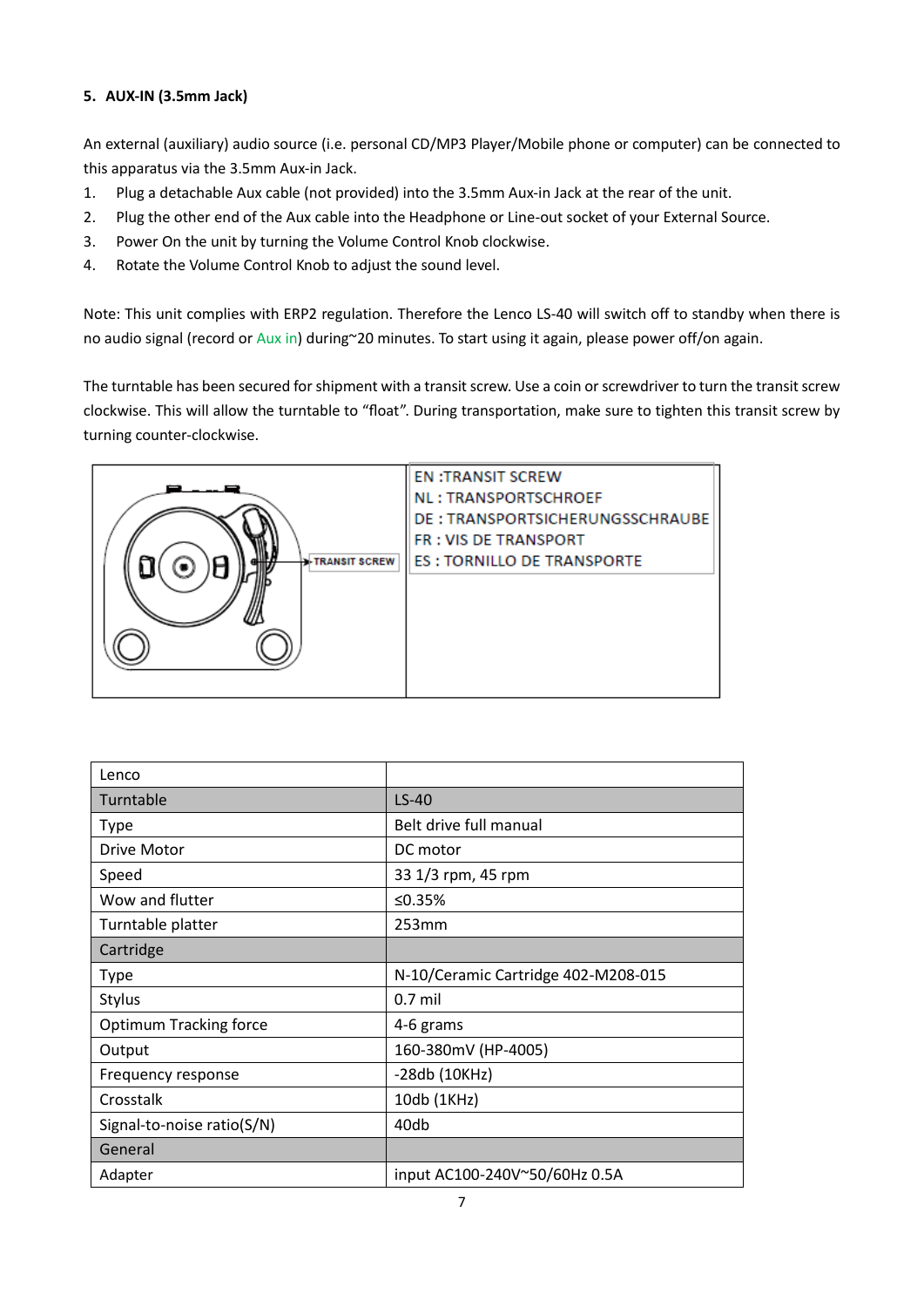|                          | output DC12V-1A        |
|--------------------------|------------------------|
| Product                  | DC12V-1A               |
| Audio Output (Line Out)  | 400-600mv              |
| <b>Power Consumption</b> | 10W                    |
| Dimension                | 420x375x120mm          |
| Weight                   | approx.3.29KGS LS-40WD |
| Weight                   | approx.3.28KGS LS-40BK |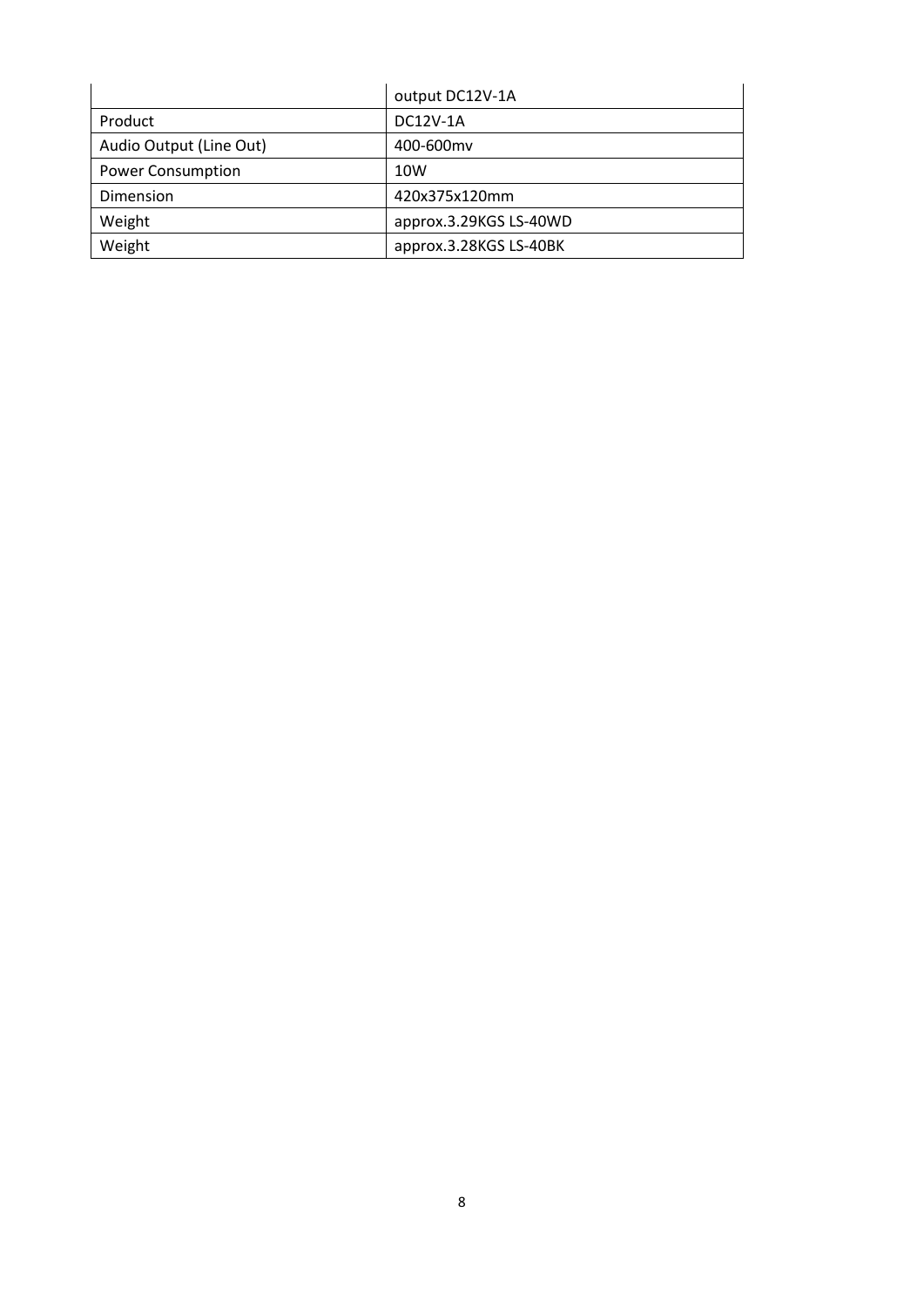#### **Power supply adaptor**

#### **Manufacturer: Blue Iron**

#### **Model number: BI12T-120100-I**

#### **Use only the power supply listed in the user instructions.**

| Information                                  | Value and and precision            |
|----------------------------------------------|------------------------------------|
| Manufacturers name or trade mark, commercial | Dong guan blue iron                |
| registration and address                     | enterprise co, limited             |
|                                              |                                    |
|                                              | N <sub>0</sub> .3. Xi Da StreetLin |
|                                              | Village, Tang Xia Town,            |
|                                              | Dong Guan City, Guang              |
|                                              | Dong Province                      |
| Model Identifier                             | BI12T-120100-I                     |
| Input voltage                                | 120-240V                           |
| Input AC frequency                           | 50-60Hz                            |
| Output voltage                               | <b>DC 12V</b>                      |
| Output current                               | 0.5A                               |
| <b>Output Power</b>                          | 12W                                |
| Average active efficiency                    | 74.96%                             |
| Efficiency at low load (10%)                 | 70.76%                             |
| No load Power consumption                    | 0.07                               |

#### **Guarantee**

Lenco offers service and warranty in accordance to European law, which means that in case of repairs (both during and after the warranty period) you should contact your local dealer.

Important note: It is not possible to send products that need repairs to Lenco directly.

Important note: If this unit is opened or accessed by a non-official service center in any way, the warranty expires.

This device is not suitable for professional use. In case of professional use, all warranty obligations of the manufacturer will be voided.

#### **Disclaimer**

Updates to Firmware and/or hardware components are made regularly. Therefore some of the instruction, specifications and pictures in this documentation may differ slightly from your particular situation. All items described in this guide for illustration purposes only and may not apply to particular situation. No legal right or entitlements may be obtained from the description made in this manual.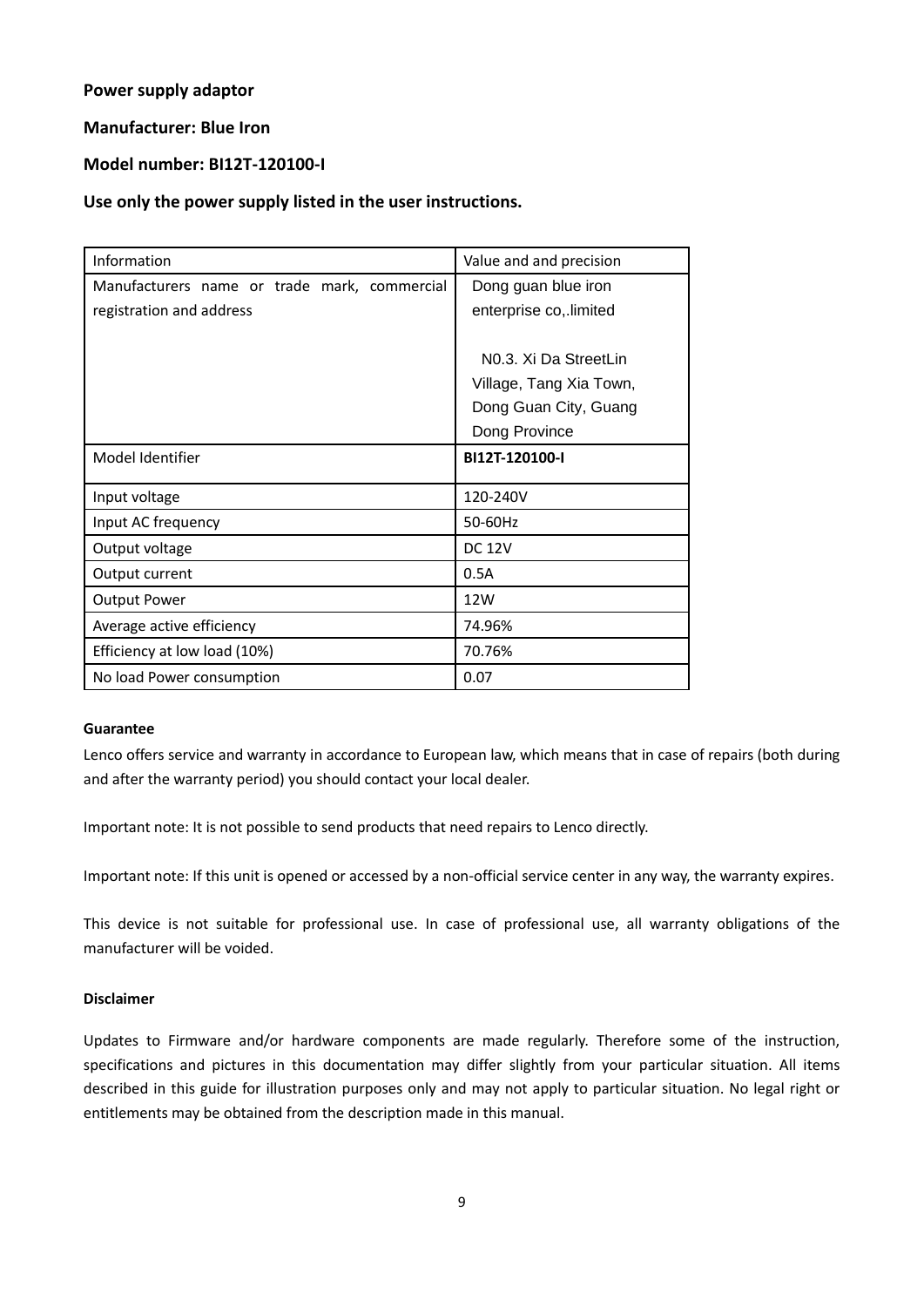#### **Disposal of the Old Device**



This symbol indicates that the relevant electrical product or battery should not be disposed of as general household waste in Europe. To ensure the correct waste treatment of the product and battery, please dispose them in accordance to any applicable local laws of requirement for disposal of electrical equipment or batteries. In so doing, you will help to conserve natural resources and improve standards of environmental protection in treatment and disposal of electrical waste (Waste Electrical and Electronic Equipment Directive).

#### **CE Marking**

Hereby, Commaxx B.V. Wiebachstraat 37, 6466 NG Kerkrade, The Netherlands, declares that this product is in compliance with the essential EU directive requirements.

The declaration of conformity may be consulted vi[a techdoc@commaxxgroup.com](mailto:techdoc@commaxxgroup.com)



#### **Service**

For more information and helpdesk support, please visit [www.lenco.com](http://www.lenco.com/) Commaxx B.V. Wiebachstraat 37, 6466 NG Kerkrade, The Netherlands.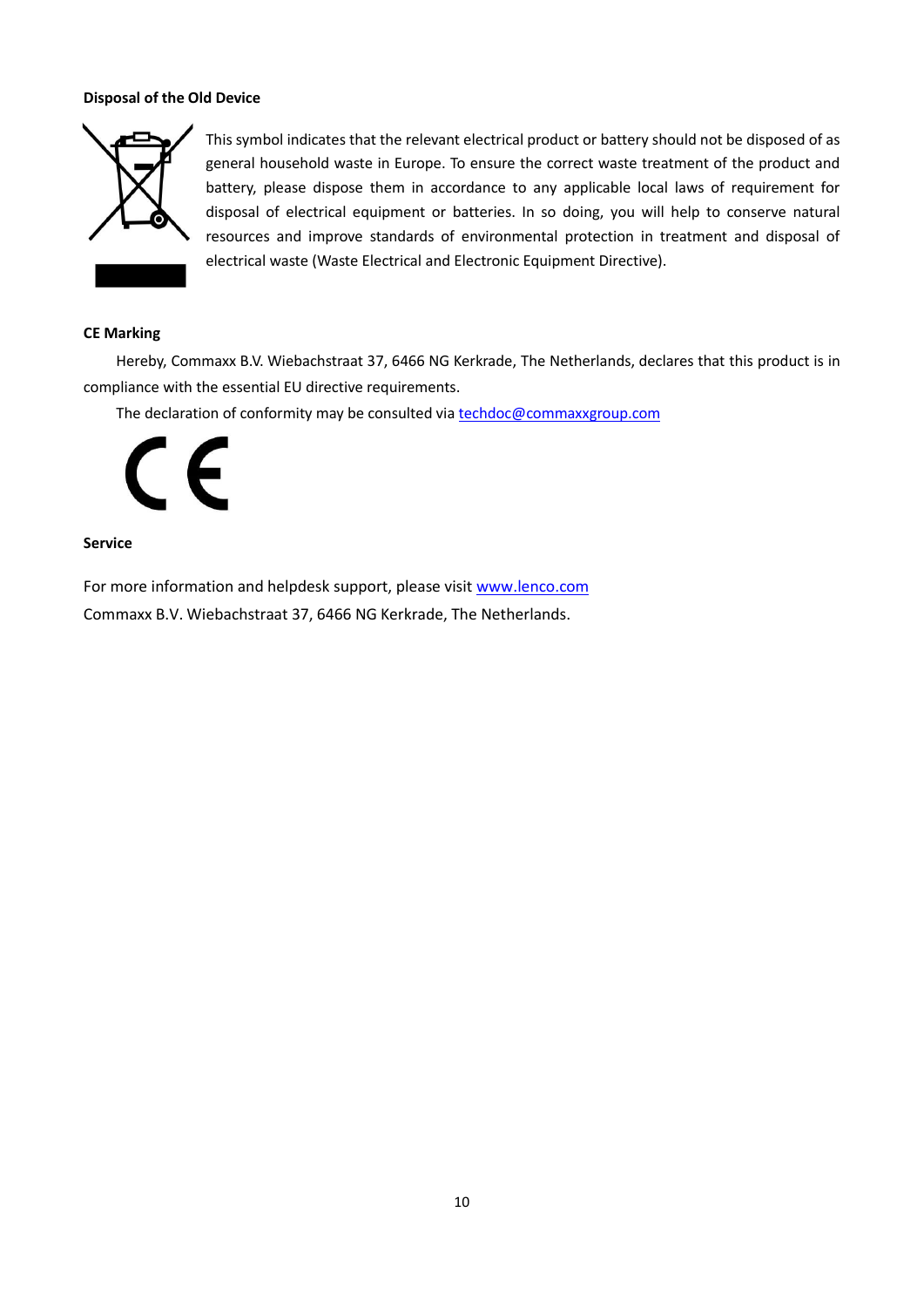#### <span id="page-10-0"></span>NEDERLANDS LS-40

#### **LET OP:**

Het gebruik van afstandsbedieningen of aanpassingen of de uitvoering van procedures die niet in dit document zijn gespecificeerd, kan leiden tot gevaarlijke blootstelling aan straling.

#### **VOORZORGSMAATREGELEN VOOR GEBRUIK**

#### **ONTHOUD DE VOLGENDE INSTRUCTIES:**

- 1. Bedek of blokkeer de ventilatieopeningen niet. Wanneer u het apparaat op een schap plaatst, dient u 5 cm (2") vrije ruimte rondom het gehele apparaat te behouden.
- 2. Installeer het product volgens de meegeleverde gebruikershandleiding.
- 3. Houd het apparaat uit de buurt van hittebronnen, zoals radiatoren, verwarmingen, kachels, kaarsen en andere hittegenererende producten of open vuur. Het apparaat kan alleen worden gebruikt in een gematigd klimaat. Extreem koude of warme omgevingen dienen te worden vermeden. Het bedrijfstemperatuurbereik ligt tussen 0 °C en 35 °C.
- 4. Gebruik dit apparaat niet in de buurt van krachtige magnetische velden.
- 5. Elektrostatische ontlading kan normaal gebruik van dit apparaat verstoren. U hoeft het apparaat in dit geval slechts te resetten en opnieuw op te starten volgens de gebruikershandleiding. Wees voorzichtig tijdens bestandsoverdracht en gebruik het product in een omgeving zonder statische interferentie.
- 6. Waarschuwing! Steek nooit een voorwerp via de ventilatie- of andere openingen in het product. Er is hoogspanning in het product aanwezig en als u er een object insteekt, kan dat een elektrische schok veroorzaken en/of kortsluiting in de interne onderdelen. Mors om dezelfde reden geen water of vloeistof op het product.
- 7. Gebruik het toestel niet in vochtige ruimtes, zoals badkamers, stomende keukens of in de buurt van zwembaden.
- 8. Het apparaat mag niet worden blootgesteld aan druppels en spetters en zorg ervoor dat er geen met vloeistof gevulde voorwerpen, zoals vazen, op of in de buurt van het apparaat worden geplaatst.
- 9. Gebruik dit apparaat niet wanneer condensatie kan optreden. Wanneer het apparaat in een warme, natte ruimte wordt gebruikt, kunnen zich waterdruppels of condens vormen in het apparaat en kan het apparaat niet goed functioneren. Laat het apparaat 1 of 2 uur uit staan voordat u het inschakelt: het apparaat dient droog te zijn voordat deze stroom ontvangt.
- 10. Alhoewel dit apparaat met grote zorg gefabriceerd en verschillende keren geïnspecteerd is voordat het de fabriek verlaat, is het nog steeds mogelijk dat er problemen optreden, zoals met alle elektrische apparaten. Als u rook, een overmatige hitteontwikkeling of enig ander onverwacht verschijnsel opmerkt, moet u onmiddellijk de stekker van het netsnoer uit het stopcontact halen.
- 11. Dit apparaat moet worden gebruikt met een voedingsbron zoals gespecificeerd op het specificatielabel. Als u twijfelt over het type voeding dat gebruikt wordt in uw huis, raadpleeg dan uw dealer of plaatselijk energiebedrijf.
- 12. Buiten bereik van dieren houden. Sommige dieren kauwen graag op voedingskabels.
- 13. Gebruik een zacht, droog doekje om het apparaat te reinigen. Gebruik geen oplosmiddelen of op benzine gebaseerde vloeistoffen. U kunt een vochtig doekje met verdund schoonmaakmiddel gebruiken om hardnekkige vlekken te verwijderen.
- 14. De leverancier is niet verantwoordelijk voor schade of verloren gegevens veroorzaakt door storing, misbruik, modificatie van het apparaat of batterijvervanging.
- 15. Onderbreek nooit de verbinding wanneer het apparaat formatteert of bestanden overdraagt. De gegevens kunnen anders corrupt of verloren raken.
- 16. Indien het apparaat een USB-afspeelfunctie heeft, moet de USB-geheugenstick rechtstreeks op het apparaat worden aangesloten. Gebruik geen USB-verlengkabel, omdat die kan leiden tot storingen met foutieve gegevens als gevolg.
- 17. Het classificatielabel bevindt zich op de onderkant of het achterpaneel van het apparaat.
- 18. Dit hulpmiddel is niet bedoeld voor gebruik door mensen (inclusief kinderen) met een fysieke, zintuiglijke of mentale handicap, of een gebrek aan ervaring en kennis, tenzij zij toezicht of instructies hebben gekregen over het juiste gebruik van het hulpmiddel door een persoon die verantwoordelijk is voor hun veiligheid.
- 19. Dit product is alleen voor niet-professioneel gebruik bedoeld en niet voor commercieel of industrieel gebruik.
- 20. Verzeker u ervan dat het apparaat in een stabiele positie staat opgesteld. Schade die wordt veroorzaakt door het gebruik van dit product in een onstabiele positie, trillingen of schokken of het niet opvolgen van de waarschuwingen of voorzorgsmaatregelen in deze gebruikershandleiding wordt niet gedekt door de garantie.
- 21. Verwijder nooit de behuizing van dit apparaat.
- 22. Plaats dit apparaat nooit op andere elektrische apparatuur.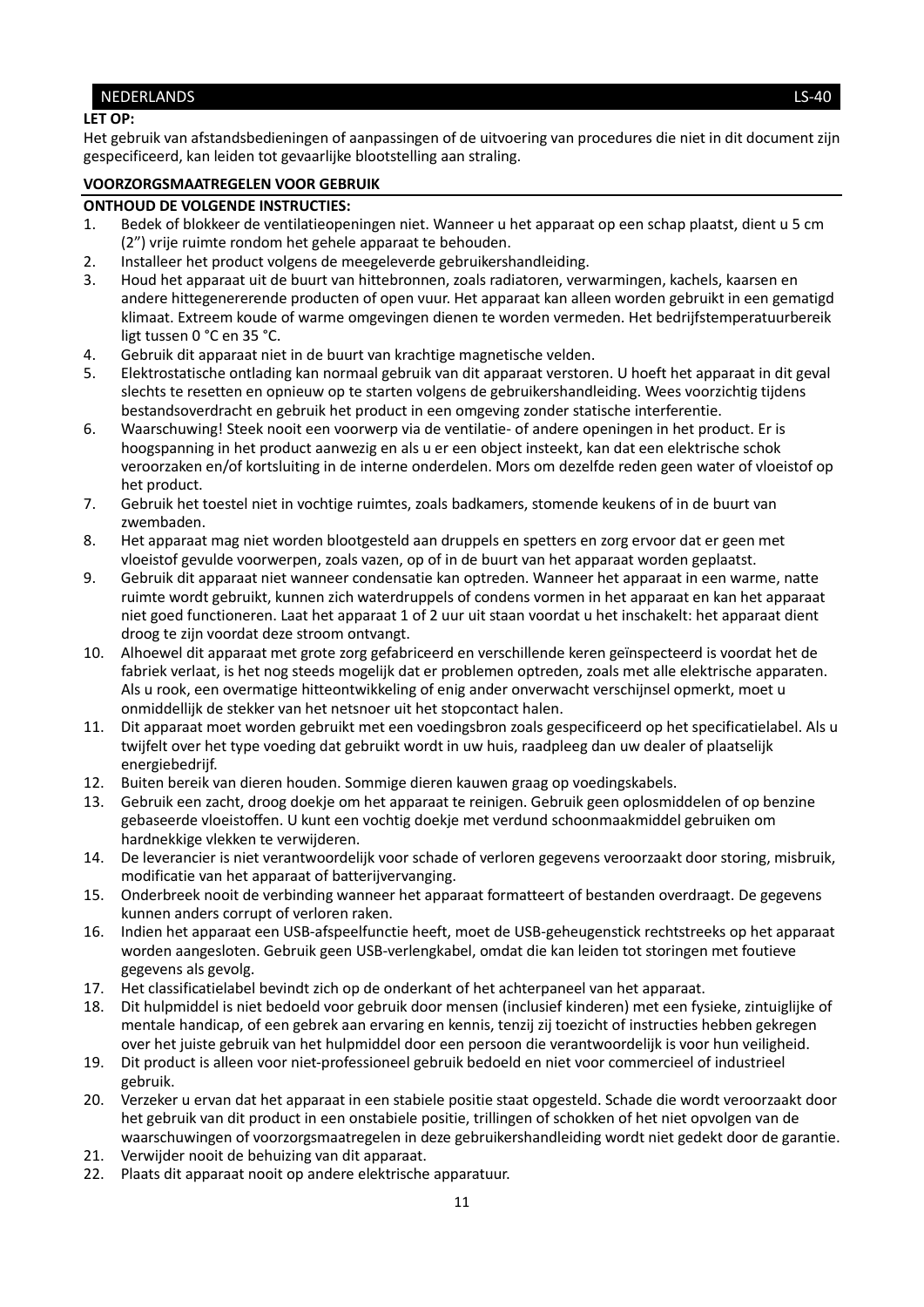- 23. Geef kinderen geen gelegenheid in aanraking met plastic zakken te komen.
- 24. Gebruik uitsluitend uitbreidingen/accessoires gespecificeerd door de fabrikant.
- 25. Laat alle reparaties over aan gekwalificeerd onderhoudspersoneel. Onderhoud is nodig als het apparaat is beschadigd, bijvoorbeeld als de voedingskabel of de stekker is beschadigd, als er vloeistof op het apparaat is gemorst, als er voorwerpen in het apparaat zijn gevallen, als het apparaat is blootgesteld aan regen of vocht, als het apparaat niet normaal werkt of als het is gevallen.
- 26. Langdurige blootstelling aan harde geluiden van persoonlijke muziekspelers kan leiden tot tijdelijk of permanent gehoorverlies.
- 27. Als het product wordt geleverd met voedingskabel of wisselstroomvoedingsadapter:
	- ⚫ Als er zich problemen voordoen, moet u de voedingskabel loskoppelen en het ter onderhoud aanbieden aan gekwalificeerd personeel.
	- Nooit op de voedingsadapter stappen of deze indrukken. Wees zeer voorzichtig, vooral in het gebied rond de stekkers en de kabelaansluitingen. Plaats geen zware voorwerpen op de voedingsadapter, om beschadiging ervan te voorkomen. Houd het gehele apparaat buiten bereik van kinderen! Wanneer kinderen met de voedingskabel spelen, kunnen zij ernstig letsel oplopen.
	- ⚫ Haal de stekker uit het stopcontact tijdens onweer of wanneer u deze langere tijd niet gebruikt.
	- ⚫ Het stopcontact moet in de buurt van de apparatuur zijn geïnstalleerd en eenvoudig te bereiken zijn.
	- ⚫ Laat AC-stopcontacten of verlengsnoeren nooit overbelast raken. Overbelasting kan brand of een elektrische schok veroorzaken.
	- ⚫ Apparaten met een Klasse 1 structuur dienen te worden aangesloten op een stopcontact met een beschermende aardverbinding.
	- ⚫ Apparaten met een Klasse 2 structuur vereisen geen aardverbinding.
	- ⚫ Houd altijd de stekker vast wanneer u deze uit het stopcontact trekt. Trek nooit aan de voedingskabel. Dit kan tot een kortsluiting leiden.
	- ⚫ Gebruik nooit een beschadigde voedingskabel of stekker of een los stopcontact. Dit vormt namelijk een risico op brand of elektrische schokken.

#### 28. Indien het product knoopcelbatterijen bevat of wordt geleverd met een afstandsbediening die knoopcelbatterijen bevat:

Waarschuwing:

- ⚫ "Batterij niet inslikken, chemisch brandgevaar" of gelijkwaardige werking.
- ⚫ De meegeleverde afstandsbediening bevat een knoopcelbatterij. Als de batterij wordt ingeslikt, kan deze in slechts 2 uur ernstige interne brandwonden veroorzaken en tot de dood leiden.
- ⚫ Houd nieuwe en gebruikte batterijen buiten bereik van kinderen.
- ⚫ Als de batterijhouder niet goed kan worden gesloten, dient u het product niet meer te gebruiken en buiten bereik van kinderen te houden.
- ⚫ Als u denkt dat batterijen zijn ingeslikt of binnenin een willekeurig lichaamsdeel terecht zijn gekomen, dient u onmiddellijk medische hulp te zoeken.
- 29. Waarschuwing m.b.t. het gebruik van batterijen:
	- ⚫ Als de batterij onjuist wordt geplaatst, bestaat er explosiegevaar. Vervang de batterij alleen door een zelfde of vergelijkbare soort batterij.
	- Stel de batterij niet bloot aan extreem hoge of lage temperaturen of een lage luchtdruk op grote hoogte tijdens gebruik, opslag of transport.
	- ⚫ Vervanging van een batterij door een incorrect type kan leiden tot een ontploffing of de lekkage van ontvlambare vloeistoffen of gas.
	- ⚫ Het weggooien van een batterij in het vuur of een hete oven, of het mechanisch verpletteren of insnijden van een batterij, kan leiden tot een explosie.
	- ⚫ Het achterlaten van een batterij in een omgeving met extreem hoge temperaturen kan leiden tot een explosie of het lekken van brandbare vloeistof of gas.
	- ⚫ Een batterij die aan een extreem lage luchtdruk wordt blootgesteld, kan leiden tot een explosie of het lekken van brandbare vloeistof of gas.
	- ⚫ Aandacht voor het milieu is nodig bij het verwijderen van de batterijen.

#### **INSTALLATIE**

- Pak alle onderdelen uit en verwijder de beschermende materialen.
- Sluit het apparaat niet aan op het stopcontact, voordat u de netspanning hebt gecontroleerd en voordat alle andere aansluitingen zijn gemaakt.

#### **\*Deze instructies hebben alleen betrekking op producten met een netsnoer of AC-voedingsadapter.**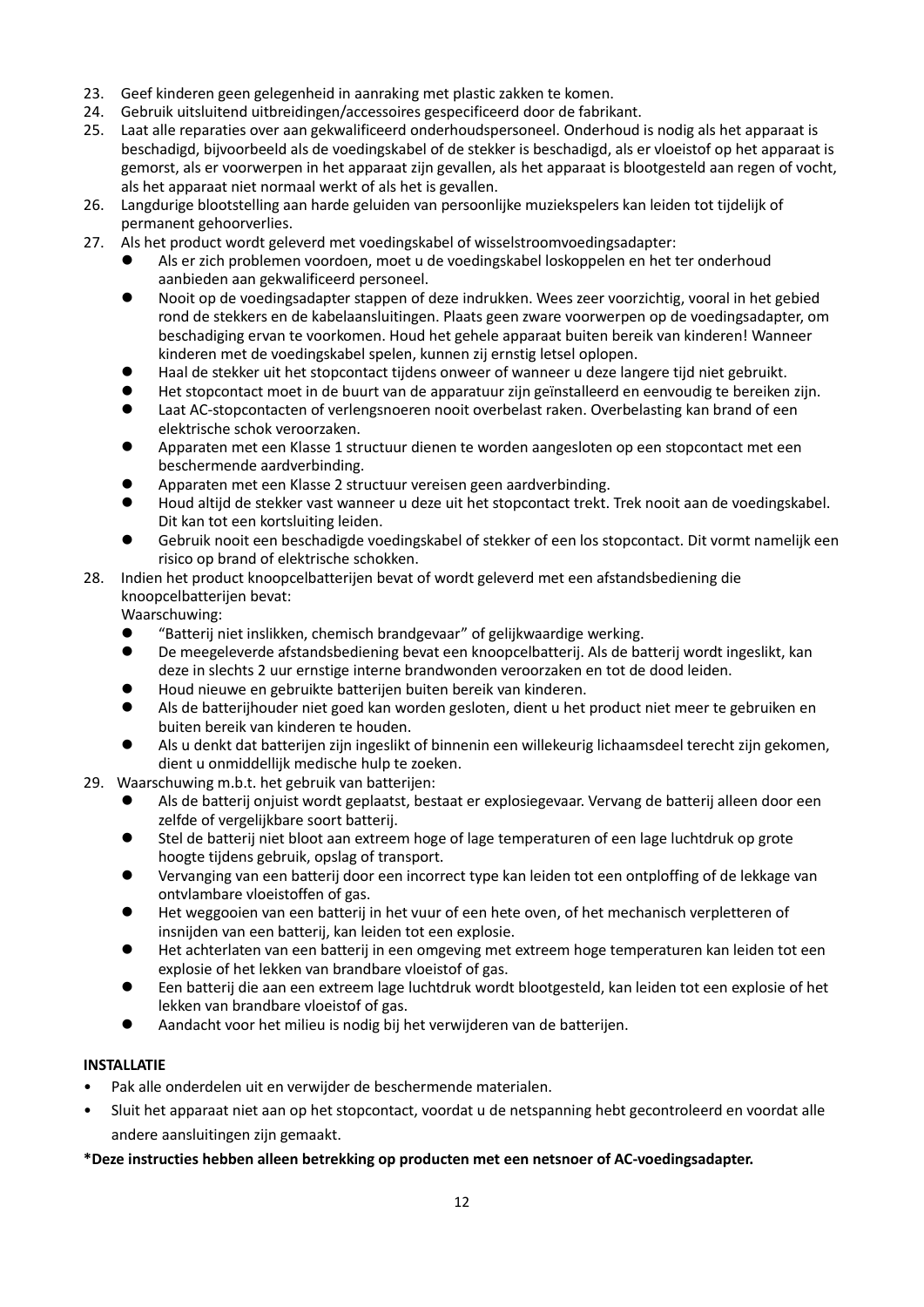#### **1. ONDERDELEN VAN DE PLATENSPELER:**





- 1. Hendel
- 2. Aan-/uitschakelaar en volumeregelaar
- 3. Toonarm
- 4. Naaldelement
- 5. Luidsprekers
- 6. Draaitafelplateau
- 7. Verwijderbare stofkap
- 8. Scharnier
- 9. Aan/uitschakelaar automatisch stoppen
- 10.RCA-uitgang
- 11.3,5 mm Aux-in-aansluiting
- 12.Voedingsaansluiting
- 13.Snelheidskeuzeschakelaar

#### **2. Naar een plaat luisteren**

- 1. Open de stofkap
- 2. Draai de Aan-/uitschakelaar/volumeregelaar rechtsom om het apparaat aan te zetten.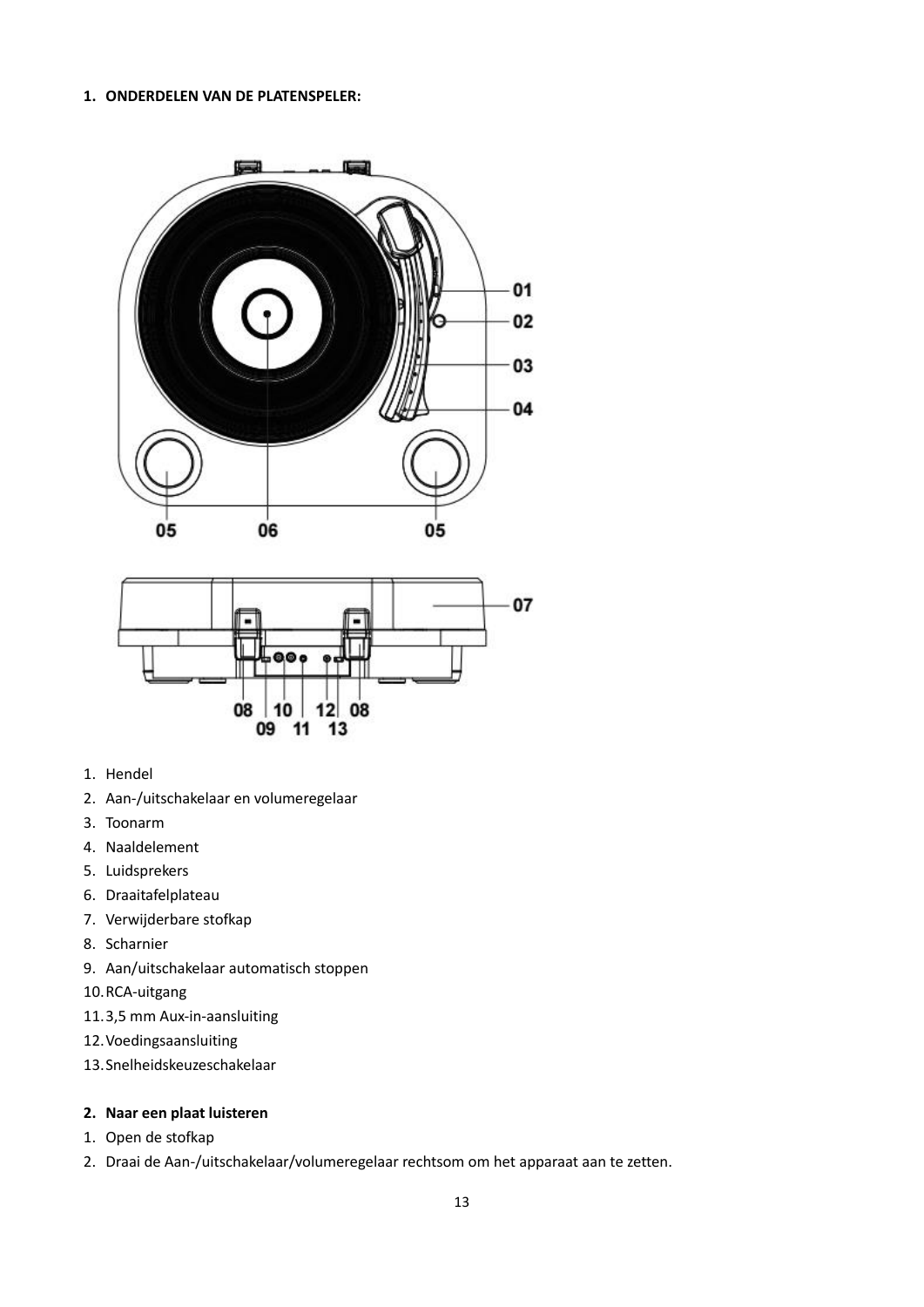3. Leg een plaat op de draaitafel en stel de snelheid in overeenkomstig de snelheid die op de plaat staat aangegeven. **Opmerking:** Bij het afspelen van een single (een 45-toerenplaat) en/of platen met een groot gat in het midden, gebruikt u de 45-toerenadapter.

- 4. Verwijder de beschermkap van het naaldelement en ontgrendel de toonarm van de toonarmsteun.
- 5. Druk de hendel naar achteren. De toonarm zal voorzichtig omhoog gaan.
- 6. Beweeg de toonarm voorzichtig naar de gewenste positie op de plaat. Als de functie automatisch stoppen is ingeschakeld, dan begint de draaitafel te draaien.
- 7. Laat de toonarm op de platenspeler los door de hendel naar voren te drukken. De toonarm zal in de richting van de plaat bewegen en de muziek zal beginnen af te spelen.

Als het automatisch stoppen AAN staat, zal de plaat aan het eind automatisch stoppen. Als het automatisch stoppen UIT staat, dan zal de plaat NIET automatisch aan het eind stoppen; u moet dan de hendel naar achteren drukken om de toonarm omhoog te halen en weer in de steun plaatsen. Haal vervolgens de stekker uit het stopcontact om de platenspeler te laten stoppen met draaien.

**Opmerking:** De functie automatische stoppen is van toepassing op de meeste 33-toeren langspeelplaten. Echter, bij een aantal langspeelplaten stopt het afspelen voordat het einde van de plaat is bereikt, of stopt de plaat niet aan het einde van de plaat.

#### **3. RCA-aansluiting**

Sluit de RCA-uitgang aan op het externe luidsprekersysteem (lijningang) met de RCA-kabel (niet meegeleverd) om van de langspeelplaat te genieten op uw luidsprekersysteem.

#### **4. HET VERVANGEN VAN DE NAALD**

Om de naald te vervangen, verwijzen wij u naar de onderstaande instructies.

Het verwijderen van de naald uit het element

- 1. Plaats een schroevendraaier op het uiteinde de naaldhouder, druk deze naar beneden, overeenkomstig schets "A"
- 2. Verwijder de naald door hem naar voren te trekken en naar beneden te duwen.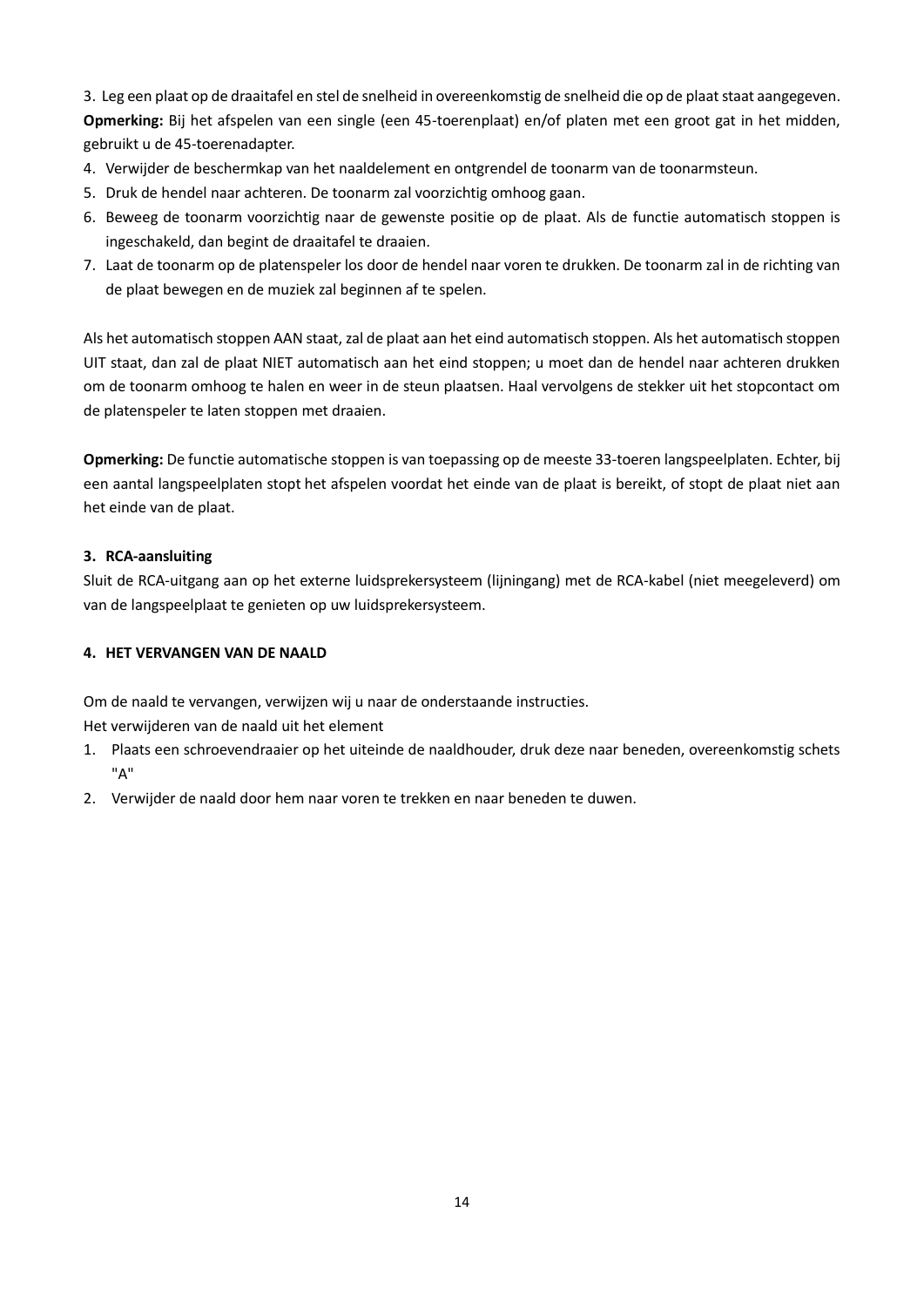#### **Het plaatsen van de naald**

1. Houd het uiteinde van de naaldhouder vast en plaats deze door in de richting overeenkomstig schets "B" te drukken.



| EN                  | <b>NL</b>              |
|---------------------|------------------------|
| Guide Pins (inside) | Geleidepennen (binnen) |

2. Duw de naaldhouder omhoog, geïllustreerd in "C", totdat de naald in de juiste positie is vergrendeld.

#### **5. AUX-IN (3,5 mm-aansluiting)**

U kunt via de 3,5mm Aux-ingang een externe (aanvullende) audiobron (zoals een persoonlijke CD/MP3 speler/mobiele telefoon of computer) op dit apparaat aansluiten.

- 1. Steek een afneembare Aux-kabel (niet inbegrepen) in de 3,5mm Aux-ingang op de achterzijde van het apparaat.
- 2. Steek het andere uiteinde van de Aux-kabel in de Hoofdtelefoon- of Lijnuitgang van uw externe audiobron.
- 3. Schakel het apparaat in door de Volumeknop rechtsom te draaien.
- 4. Draai de Volumeknop om het geluidsniveau aan te passen.

Opmerking: Dit apparaat voldoet aan de ERP2-verordening. Daarom schakelt de Lenco LS-40 uit naar stand-by wanneer er gedurende ~ 20 minuten geen audiosignaal (langspeelplaat of AUX IN) is. Schakel het apparaat uit en weer aan om het weer te gebruiken.

De platenspeler is beveiligd voor verzending met een transportschroef. Gebruik een muntje of schroevendraaier om de transportschroef rechtsom los te draaien. Het draaiplateau kan vervolgens "zweven". Zorg tijdens het transport ervoor dat u deze transportschroef vastdraait door deze linksom te draaien.

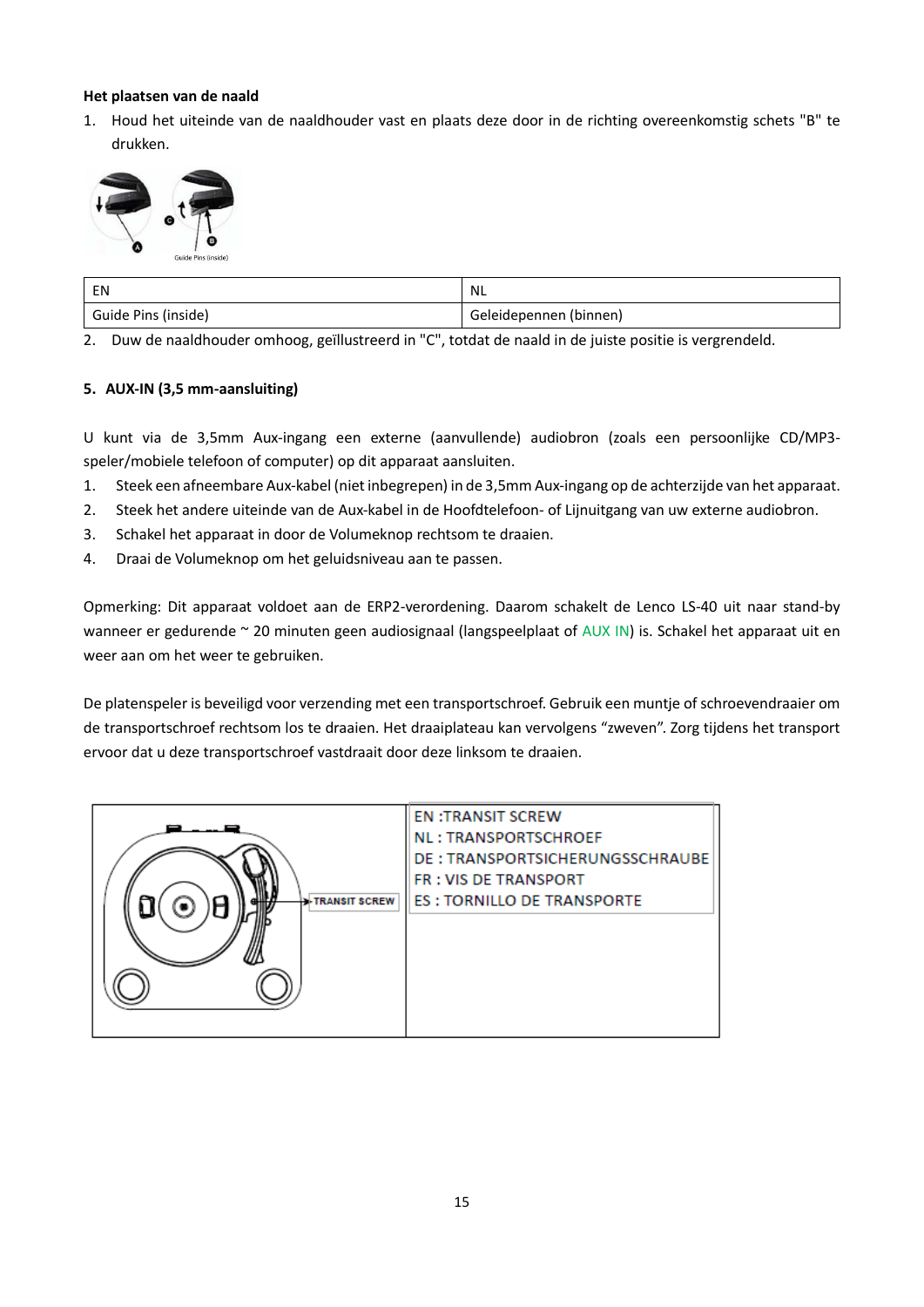| Lenco                        |                                      |
|------------------------------|--------------------------------------|
| Draaiplateau                 | $LS-40$                              |
| <b>Type</b>                  | Riemaandrijving, volledig handmatig  |
| Aandrijfmotor                | Gelijkstroommotor                    |
| Snelheid                     | 33 1/3 toeren, 45 toeren             |
| Wow en flutter               | ≤0,35%                               |
| Draaitafelplateau            | 253 mm                               |
| Cartridge                    |                                      |
| <b>Type</b>                  | N-10/Keramische element 402-M208-015 |
| Naald                        | $0,7$ mil                            |
| Optimale naalddruk           | $4$ tot $6g$                         |
| Uitgang                      | 160-380 mV (HP-4005)                 |
| Frequentiebereik             | -28 db (10 KHz)                      |
| Overspraak                   | 10 db (1 KHz)                        |
| Signaal-ruisverhouding (S/N) | 40 dB                                |
| Algemeen                     |                                      |
| Adapter                      | Invoer AC 100-240V - 50/60 Hz 0,5A   |
|                              | uitgang DC 12 V-1 A                  |
| Product                      | DC 12 V-1 A                          |
| Audio-uitgang (lijnuitgang)  | 400-600 mV                           |
| Stroomverbruik               | 10 W                                 |
| Afmetingen                   | 420 x 375 x 120 mm                   |
| Gewicht                      | Ongeveer 3,29 kg LS-40WD             |
| Gewicht                      | Ongeveer 3,28 kg LS-40BK             |

#### **Voedingsadapter**

**Fabrikant: Blue Iron**

**Modelnummer: BI12T-120100-I**

**Gebruik uitsluitend het voedingsapparaat dat in de gebruiksaanwijzingen staat vermeld.**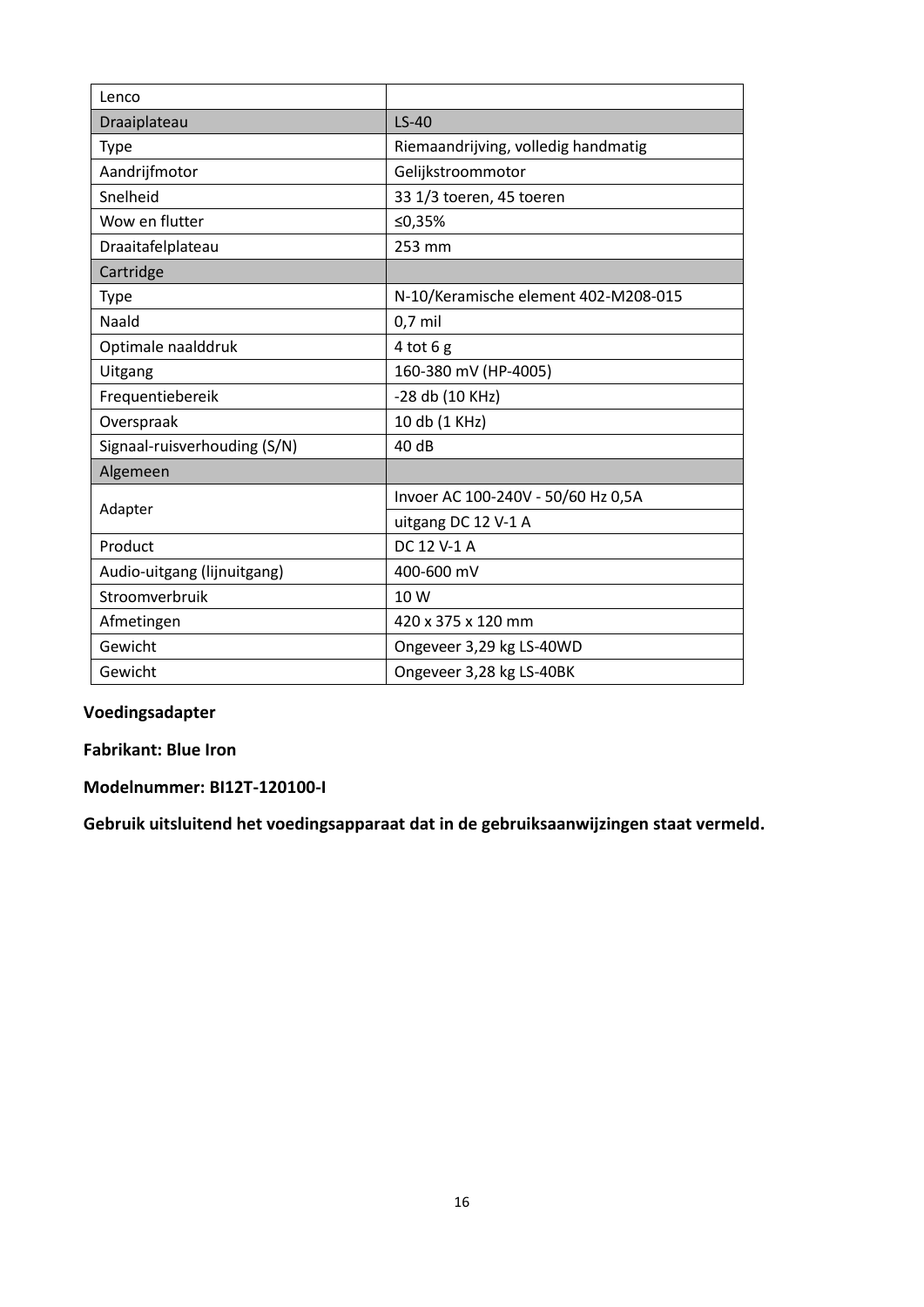| Informatie                            | Waarde en precisie                 |
|---------------------------------------|------------------------------------|
| Naam of handelsmerk van de fabrikant, | Dong guan blue iron                |
| handelsregistratie en adres           | enterprise co, limited             |
|                                       |                                    |
|                                       | N <sub>0</sub> .3. Xi Da StreetLin |
|                                       | Village, Tang Xia Town,            |
|                                       | Dong Guan City, Guang              |
|                                       | Dong Province                      |
| Modelaanduiding                       | BI12T-120100-I                     |
| Ingangsspanning                       | 120-240V                           |
| Ingangsfrequentie AC                  | 50-60Hz                            |
| Uitgangsspanning                      | <b>DC 12V</b>                      |
| Uitgangsstroom                        | 0.5A                               |
| Uitgang                               | 12W                                |
| Gemiddelde actieve efficiëntie        | 74.96%                             |
| Efficiëntie bij lage belasting (10%)  | 70.76%                             |
| Verbruik onbelast vermogen            | 0.07                               |

#### **Garantie**

Lenco biedt service en garantie aan overeenkomstig met de Europese wetgeving. Dit houdt in dat u, in het geval van reparaties (zowel tijdens als na de garantieperiode), uw lokale handelaar moet contacteren.

Belangrijke opmerking: Het is niet mogelijk om producten die moeten worden gerepareerd rechtstreeks naar Lenco te sturen.

Belangrijke opmerking: De garantie verloopt als een onofficieel servicecenter het apparaat op wat voor manier dan ook heeft geopend, of er toegang toe heeft gekregen.

Het apparaat is niet geschikt voor professioneel gebruik. In het geval van professioneel gebruik worden alle garantieverplichtingen van de fabrikant nietig verklaard.

#### **Disclaimer**

Er worden regelmatig updates in de firmware en/of hardwarecomponenten gemaakt. Daardoor kunnen gedeelten van de instructie, de specificaties en afbeeldingen in deze documentatie enigszins verschillen van uw eigen situatie. Alle onderwerpen die staan beschreven in deze handleiding zijn bedoeld als illustratie en zijn niet van toepassing op specifieke situaties. Aan de beschrijving in dit document kunnen geen rechten worden ontleend.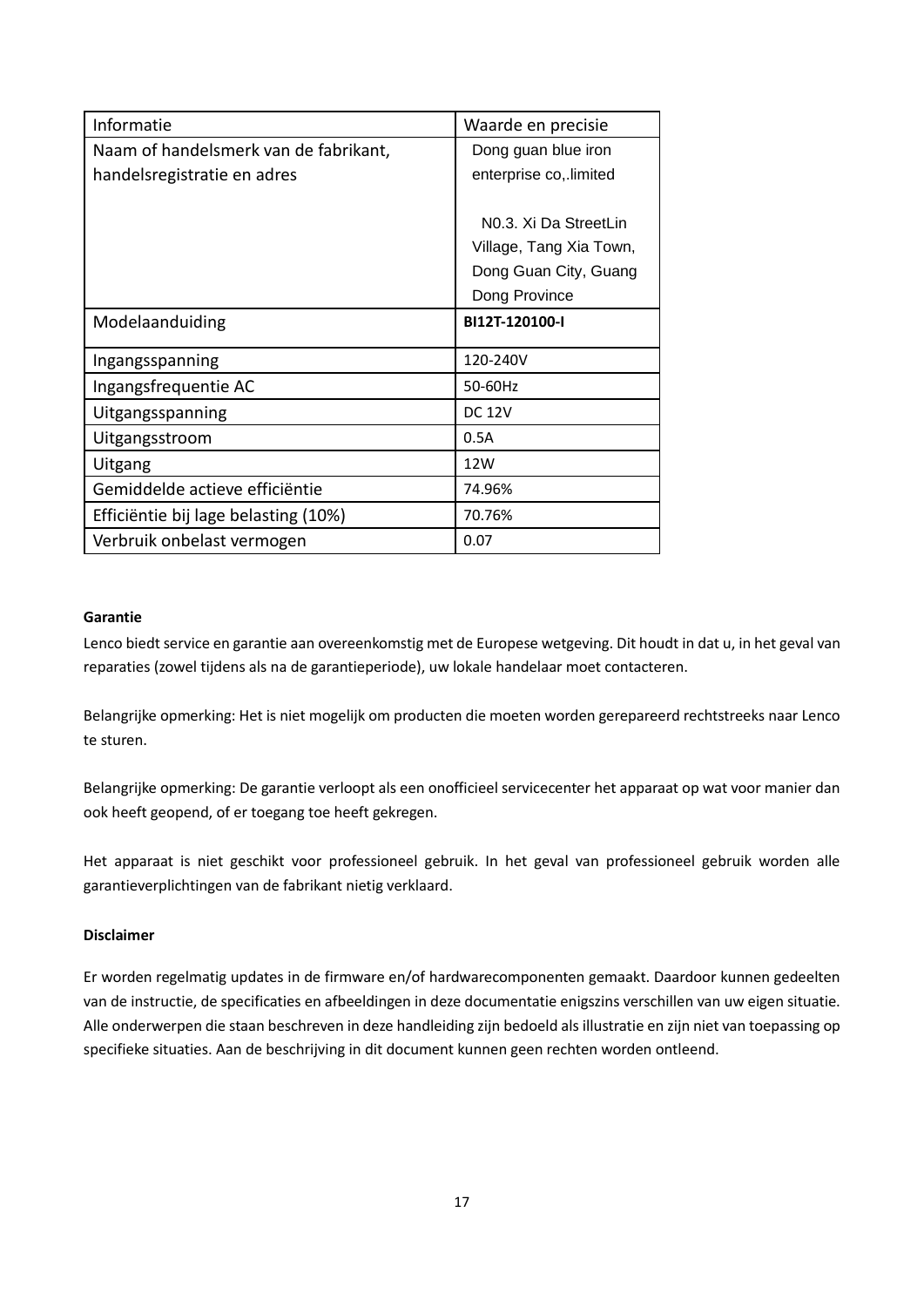#### **Afvoer van het oude apparaat**



Dit symbool geeft aan dat het betreffende elektrische product of de accu/batterij niet mag worden verwijderd als algemeen huishoudelijk afval in Europa. Zorg voor een juiste afvalverwerking door het product en de accu/batterij in overeenstemming met alle van toepassing zijnde lokale wetten voor het verwijderen van elektrische apparatuur of accu's/batterijen te verwijderen. Als u dit doet, helpt u de natuurlijke hulpbronnen te behouden en de standaard van milieubescherming te verbeteren bij de behandeling en verwijdering van elektrisch afval (Afgedankte Elektrische en Elektronische Apparatuur).

#### **CE-markering**

Commaxx B.V. Wiebachstraat 37, 6466 NG Kerkrade, Nederland, verklaart hierbij dat dit product voldoet aan de vereisten van de essentiële EU-richtlijnen. De conformiteitsverklaring kan worden opgevraagd via [techdoc@commaxxgroup.com](mailto:techdoc@commaxxgroup.com)

E

#### **Service**

Bezoek voor meer informatie en helpdeskondersteuning [www.lenco.com](http://www.lenco.com/) Commaxx B.V. Wiebachstraat 37, 6466 NG Kerkrade, Nederland.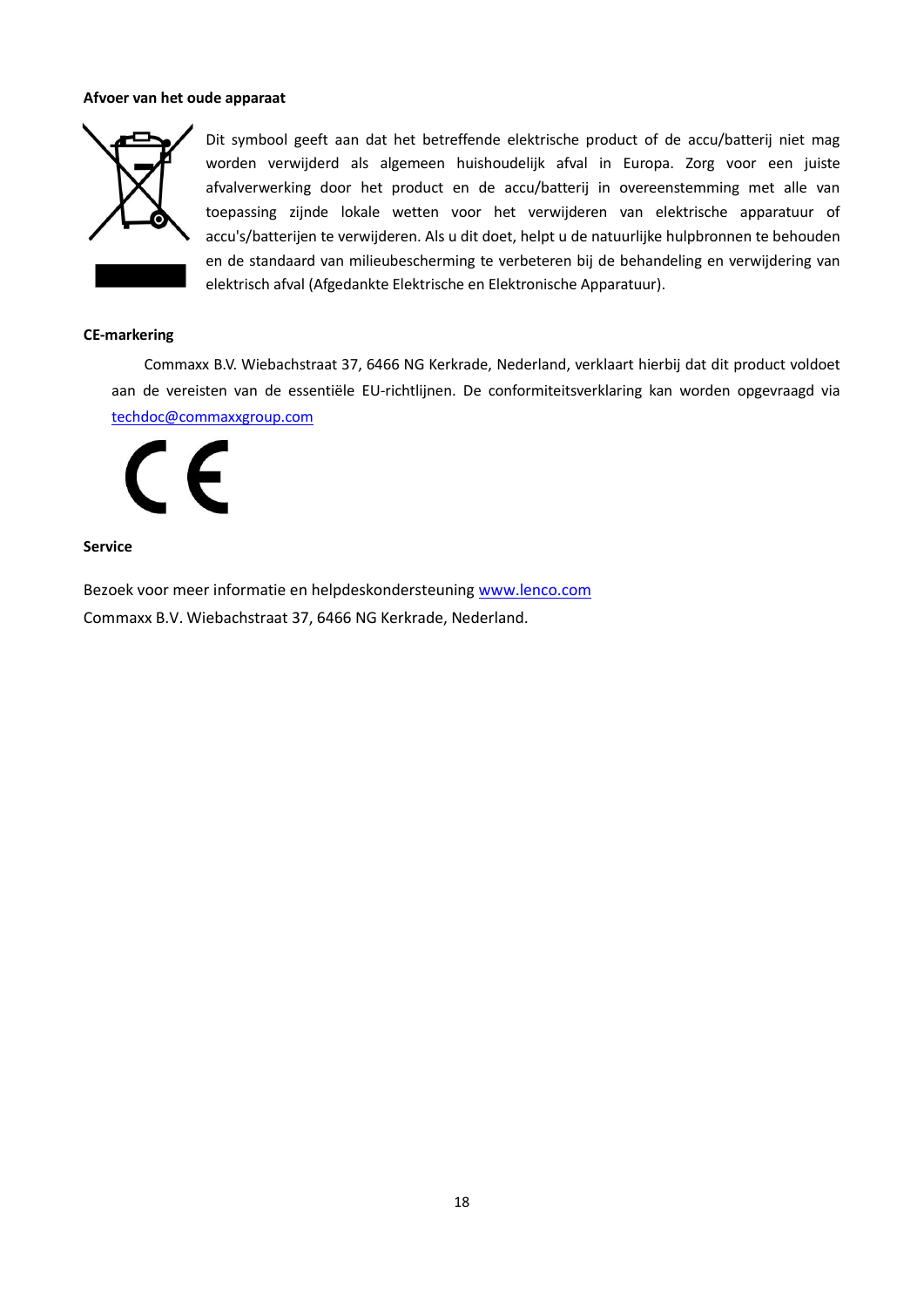#### <span id="page-18-0"></span>DEUTSCH LS-40

#### **ACHTUNG:**

Eine andere als die hier beschriebene Bedienung, Einstellung oder Verwendung der Funktionen kann zu gefährlicher Strahlenbelastung führen.

#### **VORSICHTSMASSNAHMEN VOR DER BENUTZUNG**

#### **BEFOLGEN SIE IMMER FOLGENDE ANWEISUNGEN:**

- 1. Blockieren oder bedecken Sie keine Lüftungsöffnungen. Wenn Sie das Gerät auf ein Regal stellen, lassen Sie um das gesamte Gerät 5 cm (2") freien Platz.
- 2. Stellen Sie das Gerät entsprechend den Anweisungen der mitgelieferten Bedienungsanleitung auf.
- 3. Halten Sie das Gerät von Hitzequellen wie Radiatoren, Heizern, Öfen, Kerzen oder anderen hitzeerzeugenden Produkten oder offenen Flammen fern. Das Gerät darf nur bei gemäßigtem Klima verwendet werden. Sehr kalte oder heiße Umgebungen sind zu vermeiden. Der Betriebstemperaturbereich liegt zwischen 0 °C und 35 °C.
- 4. Meiden Sie bei der Nutzung des Produkts die Nähe starker Magnetfelder.
- 5. Elektrostatische Entladungen können die normale Verwendung von diesem Gerät stören. Sollte dies geschehen, führen Sie einfach einen Reset aus und starten Sie dann das Gerät entsprechend den Anweisungen dieser Bedienungsanleitung neu. Gehen Sie besonders bei Datenübertragungen mit dem Gerät vorsichtig um und führen Sie diese nur in einer antielektrostatischen Umgebung aus.
- 6. Warnung! Niemals Gegenstände durch die Lüftungsschlitze oder Öffnungen in das Gerät stecken. In diesem Gerät fließt Hochspannung und das Hineinstecken von Gegenständen kann zu elektrischem Schock und/oder Kurzschluss interner elektrischer Bauteile führen. Aus dem gleichen Grund kein Wasser oder Flüssigkeiten in das Gerät geben.
- 7. Benutzen Sie das Gerät nicht in nasser oder feuchter Umgebung wie Bad, Dampfküche oder in der Nähe von Schwimmbecken.
- 8. Das Gerät darf weder Tropf- noch Spritzwasser ausgesetzt werden und es dürfen keine mit Flüssigkeit gefüllten Behälter wie z.B. Vasen auf das Gerät oder in der Nähe des Gerätes gestellt werden.
- 9. Benutzen Sie das Gerät nicht bei Kondensationsgefahr. Wenn Sie das Gerät in einem warmen feuchten Raum benutzen, dann können sich im Inneren des Geräts Wassertropfen oder Kondensationen bilden und zu Fehlfunktionen des Geräts führen. Schalten Sie in diesem Fall das Gerät für 1 – 2 Stunden aus, bevor Sie es erneut einschalten: Das Gerät sollte vollständig getrocknet sein, wenn Sie es wieder einschalten.
- 10. Obwohl dieses Gerät unter größter Sorgfalt und vor Auslieferung mehrmals überprüft wurde, können trotzdem wie bei jedem anderen elektrischen Gerät auch Probleme auftauchen. Trennen Sie das Gerät im Falle einer Rauchentwicklung, starker Hitzeentwicklung oder jeden anderen unnatürlichen Erscheinung sofort vom Netz.
- 11. Dieses Gerät ist durch eine Stromquelle wie auf dem Typenschild angegeben zu betreiben. Halten Sie bei Unsicherheiten über die Art Ihrer Stromversorgung in Ihrer Wohnung Rücksprache mit Ihrem Händler oder Ihrer Stromzuliefererfirma.
- 12. Halten Sie es von Haustieren fern. Einige Nagetiere lieben es, an Netzkabeln zu nagen.
- 13. Benutzen Sie für die Reinigung ein weiches und trockenes Tuch. Benutzen Sie niemals Lösungsmittel oder Flüssigkeiten auf Ölbasis. Benutzen Sie zum Entfernen hartnäckiger Flecken ein feuchtes Tuch mit mildem Reinigungsmittel.
- 14. Der Hersteller haftet nicht für Schäden oder Verluste durch Fehlfunktion, Zweckentfremdung oder Modifikation des Geräts oder durch Wechseln der Batterien.
- 15. Unterbrechen Sie die Verbindung nicht während einer Formatierung oder einer Datenübertragung. Bei Unterbrechung drohen Datenverlust und Datenbeschädigung.
- 16. Wenn das Gerät eine USB-Wiedergabefunktion besitzt, dann stecken Sie den USB-Stick direkt in das Gerät. Verwenden Sie kein USB-Verlängerungskabel, weil die erhöhte Störungsanfälligkeit zu Datenverlust führen könnte.
- 17. Das Typenschild befindet sich an der Unter- oder Rückseite des Geräts.
- 18. Dieses Gerät ist nicht zur Benutzung durch Personen (einschließlich Kinder) mit physischen, sensorischen oder mentalen Beeinträchtigungen oder ohne ausreichender Erfahrung vorgesehen, es sei denn, sie werden durch eine verantwortliche Person beaufsichtigt oder wurden in die ordnungsgemäße Bedienung des Gerätes durch eine für ihre Sicherheit verantwortliche Person eingewiesen.
- 19. Dieses Produkt ist nur für den nicht-professionellen Gebrauch und nicht für gewerbliche oder industrielle Zwecke bestimmt.
- 20. Stellen Sie sicher, dass das Gerät in einer stabilen Position aufgestellt ist. Schäden aufgrund Verwendung dieses Produkts in einer instabilen Position, Vibrationen, Stöße oder Nichtbeachtung der anderen in dieser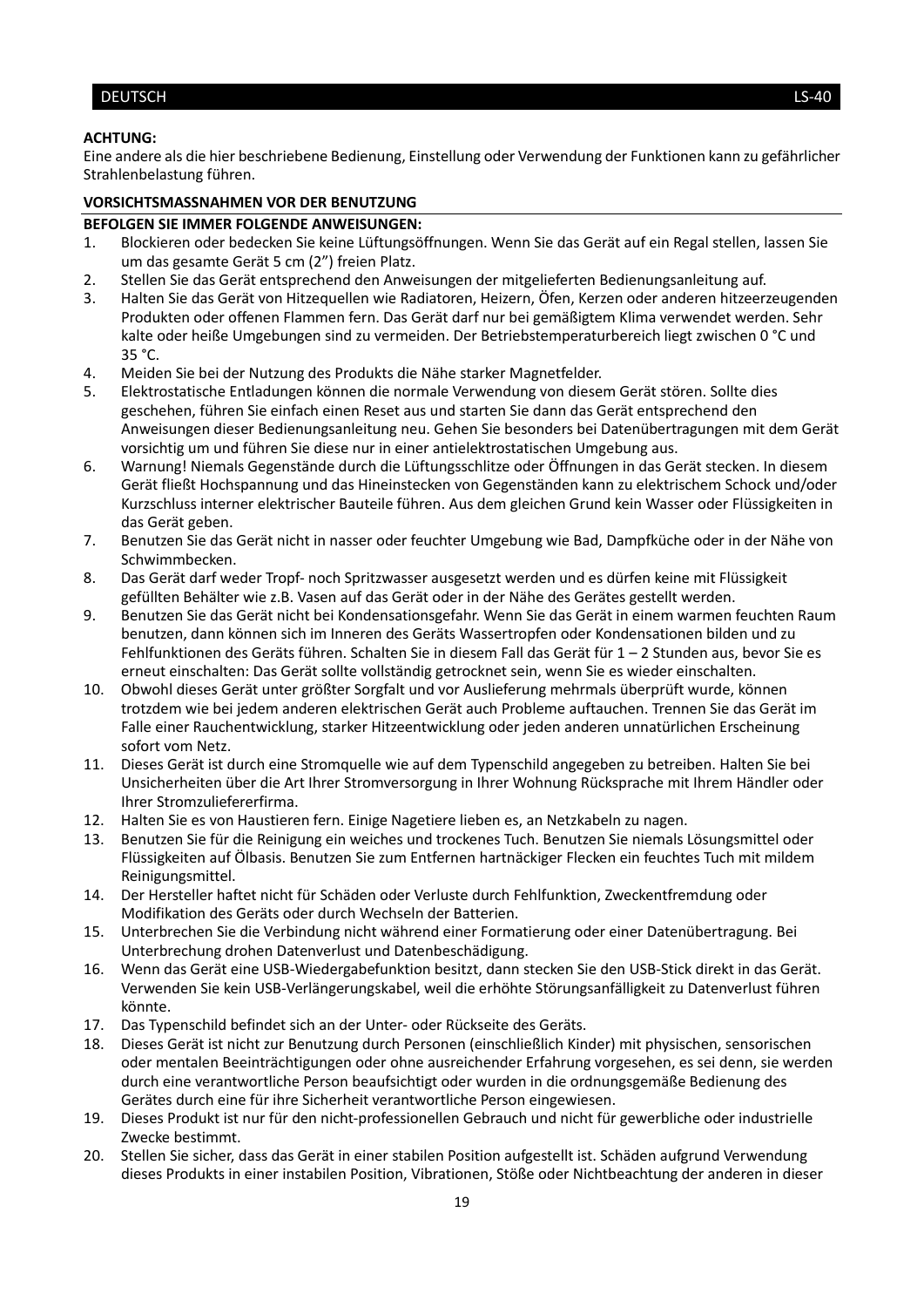Bedienungsanleitung enthaltenen Warnungen und Sicherheitshinweise werden nicht durch die Garantie abgedeckt.

- 21. Entfernen Sie niemals das Gehäuse dieses Produkts.
- 22. Stellen Sie das Produkt niemals auf andere elektrische Geräte.
- 23. Halten Sie Kinder von den Plastiktüten fern.
- 24. Benutzen Sie nur vom Hersteller spezifizierte Erweiterungen/Zubehörteile.
- 25. Lassen Sie alle Eingriffe von qualifiziertem Servicepersonal ausführen. Eingriffe werden notwendig, wenn das Gerät auf irgendeine Weise wie beispielsweise am Netzkabel oder am Netzstecker beschädigt wurde, Flüssigkeit in das Gerät eingedrungen ist, Gegenstände in das Gerät gefallen sind, das Gerät Regen oder Feuchtigkeit ausgesetzt war, es heruntergefallen ist oder nicht ordnungsgemäß funktioniert.
- 26. Langes Hören lauter Töne aus einem Musikgerät kann zum zeitweiligen oder permanenten Hörverlust führen.
- 27. Wenn zum Lieferumfang des Produkts ein Netzkabel oder ein Netzadapter gehört:
	- ⚫ Wenn irgendwelche Probleme auftreten, dann ziehen Sie den Netzstecker aus der Netzsteckdose und setzen Sie sich anschließend mit einer qualifizierten Fachkraft in Verbindung.
	- ⚫ Treten Sie nicht auf das Netzteil und klemmen Sie es auch nicht ein. Geben Sie besonders im näheren Bereich des Steckers und der Stelle acht, wo das Kabel aus dem Gerät herausgeführt wird. Stellen Sie keine schweren Gegenstände auf das Netzteil, weil es dadurch beschädigt werden könnte. Halten Sie das gesamte Gerät außerhalb der Reichweite von Kindern! Durch Spielen mit dem Netzkabel können sie sich ernsthafte Verletzungen zuziehen.
	- ⚫ Trennen Sie das Gerät während eines Gewitters oder bei längerer Nichtbenutzung vom Netz.
	- ⚫ Die Wandsteckdose muss sich in der Nähe des Geräts befinden und einfach zu erreichen sein.
	- ⚫ Steckdosen und Verlängerungsleitungen nicht überlasten. Eine Überlastung kann zu Brandgefahr bzw. Stromschlag führen.
	- ⚫ Geräte der Schutzklasse 1 sind an eine Netzsteckdose mit Schutzleiter anzuschließen.
	- ⚫ Geräte der Schutzklasse 2 benötigen keinen Schutzleiteranschluss.
	- ⚫ Halten Sie den Netzstecker in der Hand, wenn Sie ihn aus der Netzsteckdose ziehen. Ziehen Sie ihn nicht durch Zerren am Kabel heraus. Das kann zu einem Kurzschluss führen.
	- ⚫ Verwenden Sie weder ein beschädigtes Netzkabel noch einen beschädigten Stecker oder eine lockere Steckdose. Es besteht Brand- und Stromschlaggefahr.

#### 28. Wenn das Produkt mit einer Fernbedienung mit Batterien/Knopfzellen geliefert wird oder das Produkt eine derartige Fernbedienung umfasst:

Warnung:

- ⚫ "Die Batterie nicht einnehmen, er besteht Verätzungsgefahr".
- ⚫ [Die mit diesem Produkt mitgelieferte Fernbedienung] enthält eine Knopfbatterie. Das Verschlucken der Batterie kann innerhalb von nur 2 Stunden zu schwersten inneren Verbrennungen mit Todesfolge führen.
- ⚫ Halten Sie neue und gebrauchte Batterien von Kindern fern.
- ⚫ Verwenden Sie dieses Produkt nicht weiter und halten Sie es von Kindern fern, wenn das Batteriefach nicht sicher schließt.
- ⚫ Suchen Sie umgehend ärztliche Hilfe auf, wenn Sie vermuten, dass Batterien verschluckt oder in Körperöffnungen eingeführt wurden.
- 29. Warnhinweise bzgl. der Verwendung von Batterien:
	- ⚫ Es besteht Explosionsgefahr, wenn die Batterien nicht korrekt eingelegt werden. Nur mit Batterien des gleichen oder entsprechenden Typs ersetzen.
	- ⚫ Die Batterie darf während der Benutzung, Aufbewahrung oder des Transports weder sehr hohen oder sehr niedrigen Temperaturen noch niedrigem Luftdruck in großen Höhenlagen ausgesetzt werden.
	- ⚫ Die Ersetzung der Batterie mit einem falschen Batterietyp kann zum Explodieren der Batterie oder dem Auslaufen von entflammbarem Gas oder entflammbarer Flüssigkeit aus der Batterie führen.
	- ⚫ Die Entsorgung der Batterie in Feuer oder einem heißen Ofen oder das mechanische Zerkleinern oder Zerteilen der Batterie kann zu Explosionen führen.
	- ⚫ Das Verbleiben der Batterie in einer Umgebung mit sehr hohen Temperaturen kann zum Explodieren der Batterie oder dem Auslaufen von entflammbarem Gas oder entflammbarer Flüssigkeit führen.
	- ⚫ Eine einem sehr niedrigen Luftdruck ausgesetzte Batterie kann explodieren oder es kann aus einer einem sehr niedrigen Luftdruck ausgesetzten Batterie entflammbares Gas oder entflammbare Flüssigkeit auslaufen.
	- ⚫ Augenmerk ist auf den ökologischen Aspekt der Batterieentsorgung zu legen.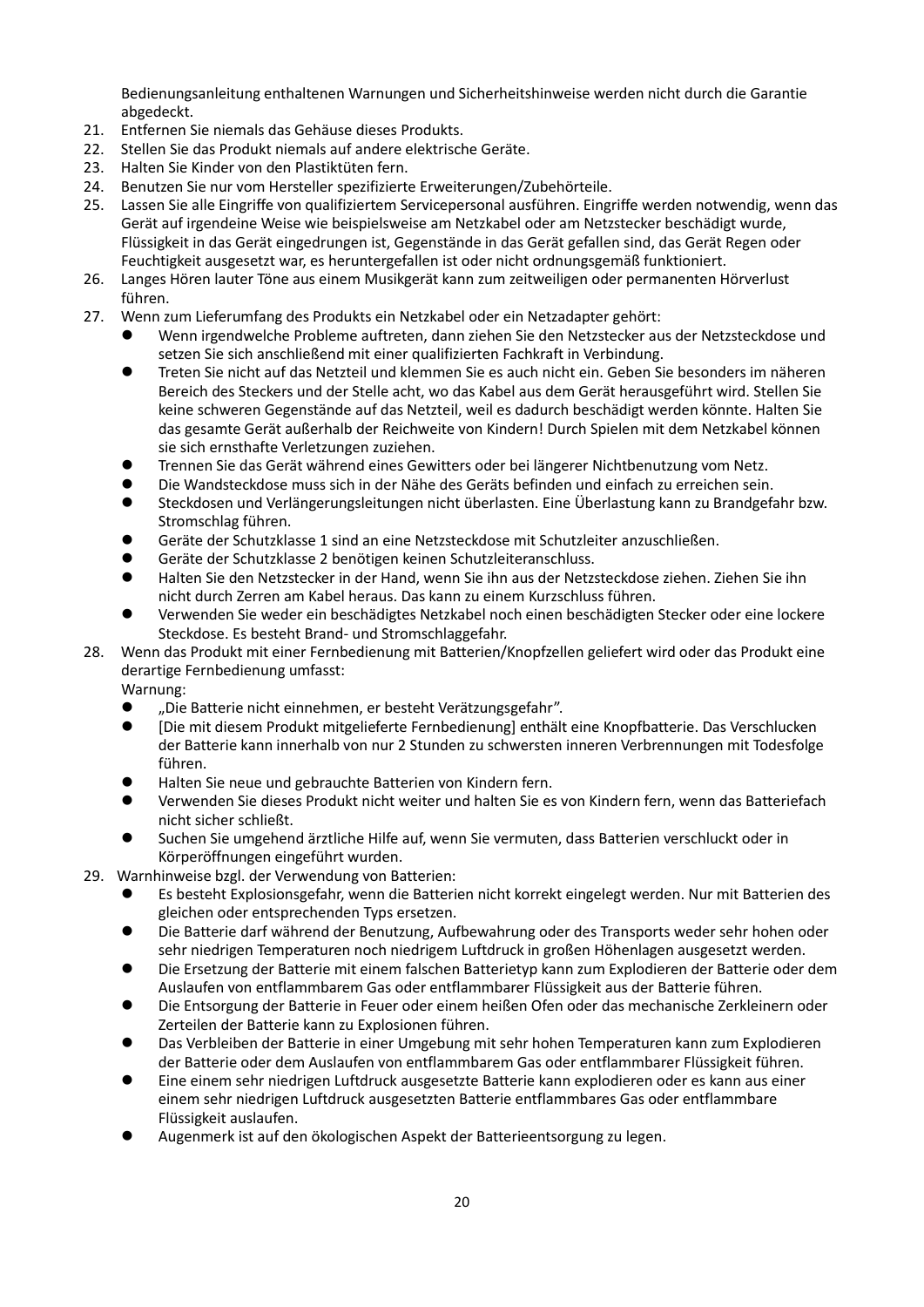#### **ANSCHLUSS**

- Packen Sie alle Teile aus und entfernen Sie danach die Schutzmaterialien.
- Schließen Sie das Gerät nicht eher an das Netz an, bevor Sie die Netzspannung überprüft haben und alle anderen notwendigen Verbindungen hergestellt sind.

**\*Diese Anleitung gilt nur für Produkte, die über ein Netzkabel oder einen Netzadapter verfügen.**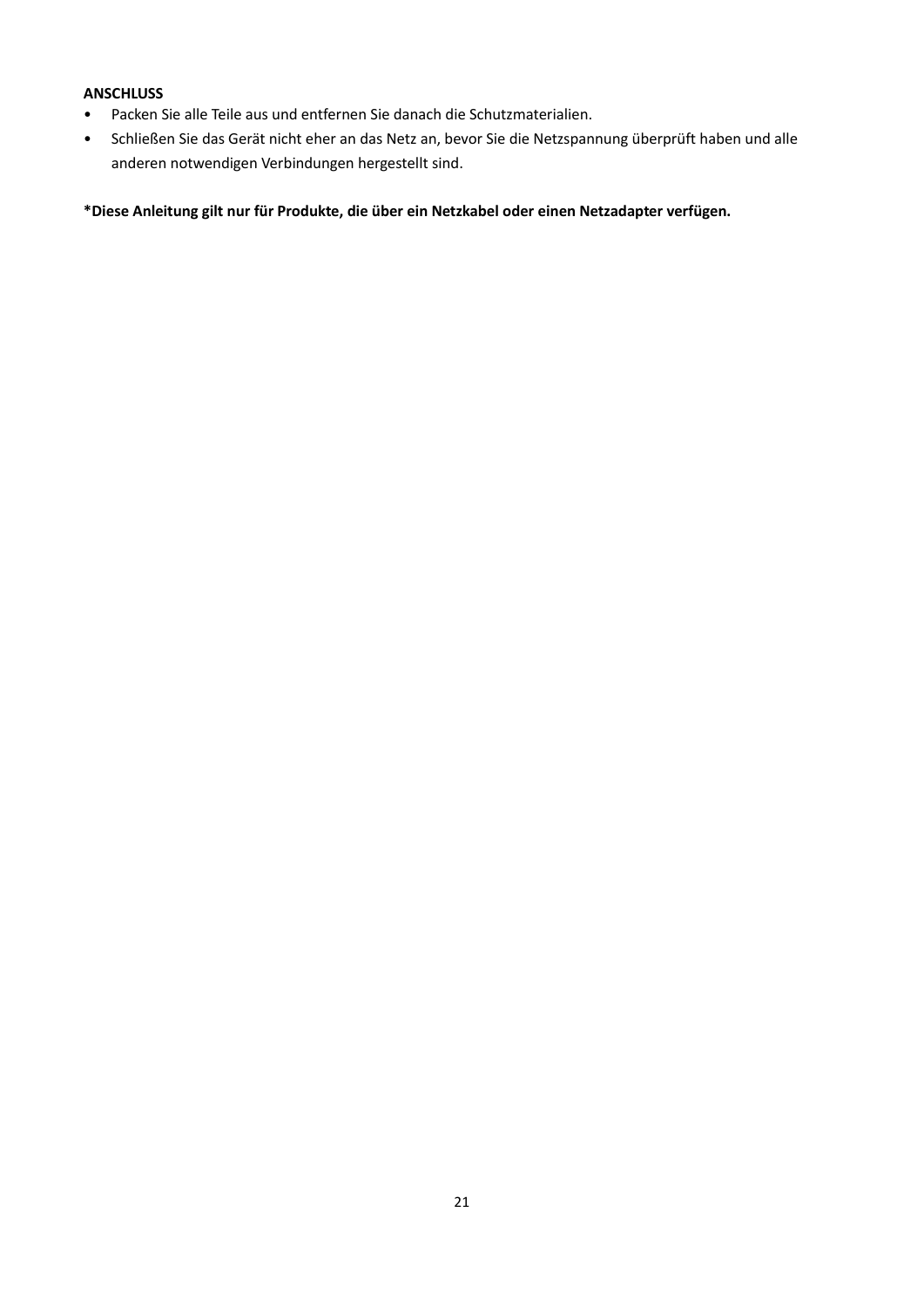#### **1. PLATTENSPIELERBESTANDTEILE:**





- 1. Hebel Tonarmlift
- 2. Ein-/Ausschalten und Lautstärkeregelungsschalter
- 3. Tonarm
- 4. Tonkopf mit Tonnadel
- 5. Lautsprecher
- 6. Plattenteller
- 7. Abnehmbarer Staubschutz
- 8. Scharnier
- 9. Schalter automatische Abschaltsteuerung
- 10.Cinch-Ausgänge
- 11.3,5mm Aux-in-Buchse
- 12.Netzadapterbuchse
- 13.Drehzahlwahlschalter

#### **2. Eine Schallplatte anhören**

- 1. Nehmen Sie den Staubschutz ab.
- 2. Drehen Sie den Ein-/Aus-Lautstärkeregelungsschalter im Uhrzeigersinn, um das Gerät einzuschalten.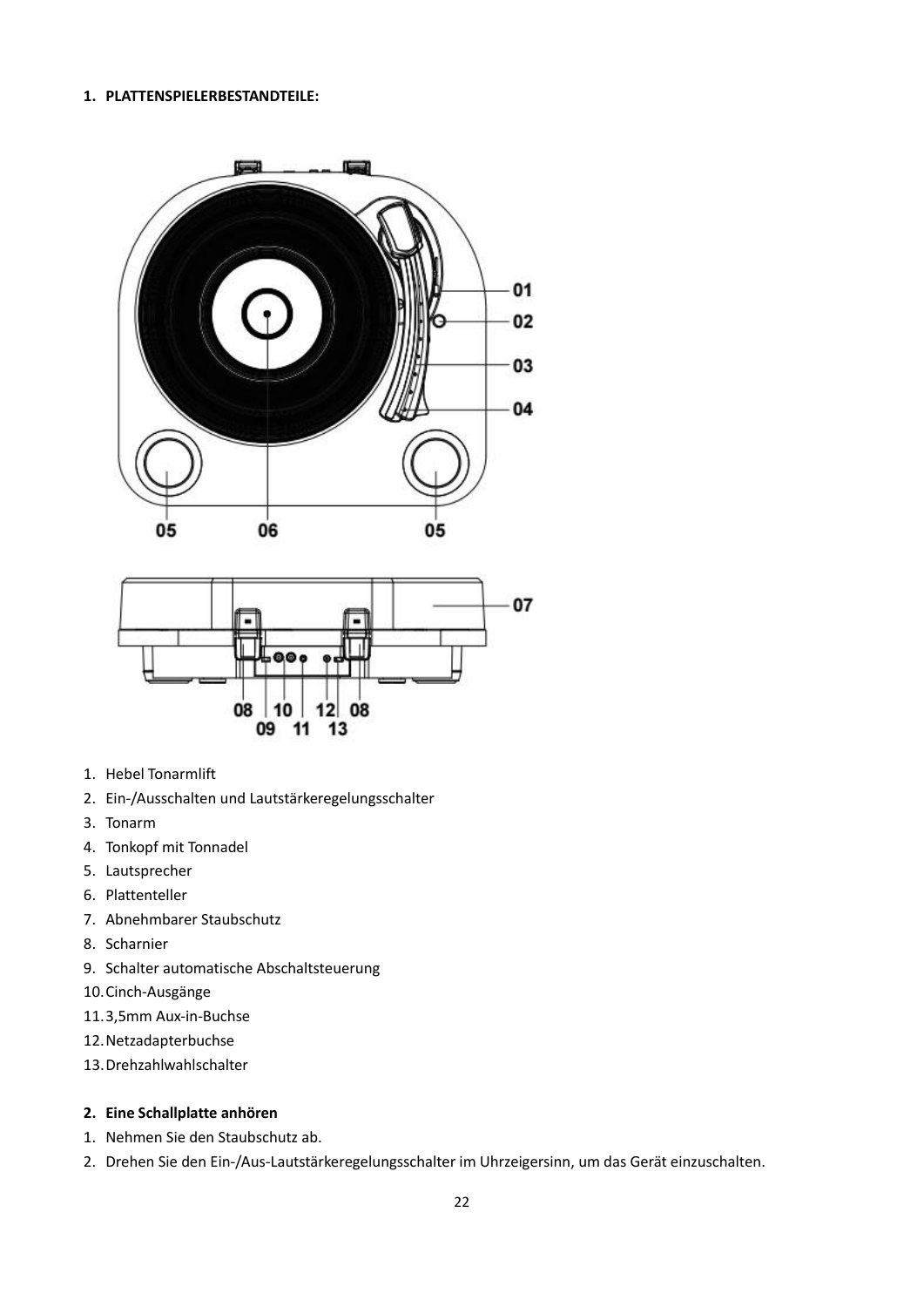3. Legen Sie eine Schallplatte auf den Plattenteller. Stellen Sie die für die Schallplatte passende Plattenteller-Drehzahl ein.

**Hinweis:** Wenn Sie Singles (45-U/min-Schallplatten) und/oder Schallplatten mit großem Mittelloch wiedergeben möchten, dann verwenden Sie einen Puck (45-U/min-Adapter).

- 4. Entfernen Sie die Schutzabdeckung von der Nadepatrone und lösen Sie den Tonarm von der Tonarmstütze.
- 5. Schieben Sie den Tonarm nach hinten. Der Tonarm wird langsam angehoben.
- 6. Bewegen Sie den Tonarm langsam zu der gewünschten Position auf der Schallplatte. Wenn die automatische Stoppfunktion eingeschaltet ist, beginnt sich die Platte des Turntable zu drehen.
- 7. Lösen Sie den Tonarm am Turntable, indem Sie den Tonarm nach vorne drücken, der Tonarm bewegt sich zur Schallplatte und beginnt, die Musik wiederzugeben.

Wenn die Schallplatte bis zu Ende wiedergegeben wurde und der Schalter der automatischen Abschaltsteuerung auf EIN steht, dann stoppt die Schallplatte automatisch. Wenn der automatische Stopp-KontrolI-Schalter AUS geschaltet ist, stoppt die Schallplatte NICHT automatisch, wenn sie fertig abgespielt ist; Sie müssen den Hubhebel nach hinten drücken, um den Tonarm anzuheben und auf die Tonarmstütze zurückzulegen. Schalten Sie das Gerät ab, damit sich der Turntable nicht weiter dreht.

**Bitte beachten Sie:** Die automatische Stoppfunktion gilt für die meisten 33RPM Vinylschallplatten. Dennoch stoppen einige Vinylschallplatten bevor sie zu Ende abgespielt sind oder sie stoppen nicht, wenn sie zu Ende abgespielt sind.

#### **3. RCA Anschluss**

Schließen Sie die RCA Ausgangsbuchse mit dem RCA Kabel (nicht im Lieferumfang enthalten) an ein externes Lautsprechersystem an (Line in), um die Musik von den Vinlyschallplatten über Ihr Lautsprechersystem zu genießen.

#### **4. ERSETZEN DER TONNADEL**

Folgen Sie für das Ersetzen der Tonnadel der nachfolgenden Anleitung. Entnehmen der Tonnadel aus dem Tonkopf

- 1. Setzen Sie einen Schraubendreher an der Spitze des Tonnadelträgers an. Drücken Sie dann in die Richtung wie in Abb. "A" gezeigt nach unten.
- 2. Entnehmen Sie danach den Tonnadelträger, indem Sie ihn nach vorne ziehen und nach unten drücken.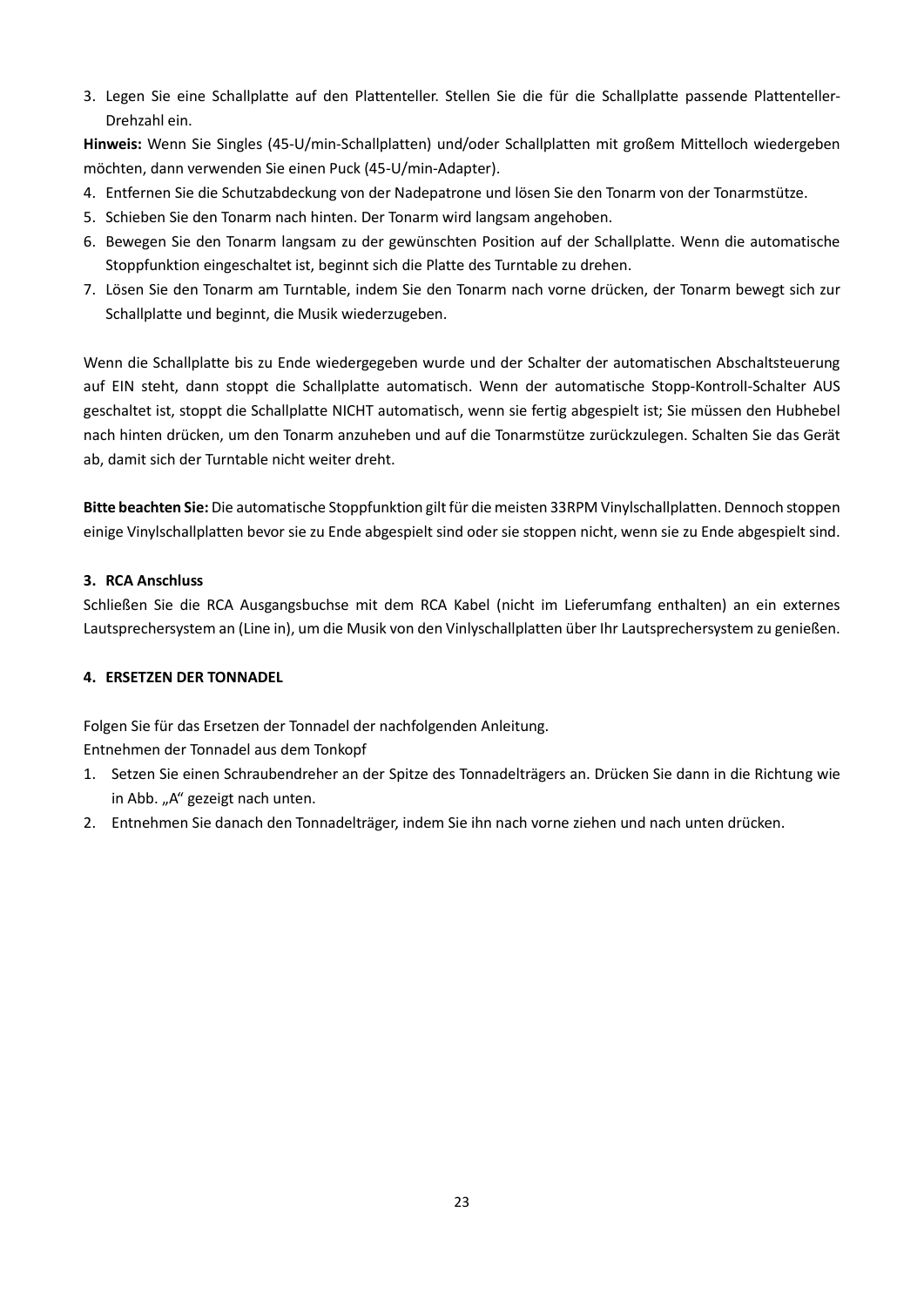#### **Einsetzen der Tonnadel**

1. Halten Sie den Tonnadelträger vorn fest. Setzen Sie ihn ein, indem Sie ihn in die Richtung drücken, wie es in Abb. "B" gezeigt wird.



| EN                  | DE                     |
|---------------------|------------------------|
| Guide Pins (inside) | Führungsstifte (innen) |

2. Drücken Sie den Tonnadelträger solange wie in Abb. "C" gezeigt nach oben, bis die Tonnadel ordnungsgemäß einrastet.

#### **5. AUX-IN (3,5mm Klinkenstecker)**

Sie können über die 3,5-mm-AUX-Eingangsbuchse eine externe (zusätzliche) Audioquelle (d. h. PC-CD/MP3- Player/Mobiltelefon oder Computer) an dieses Gerät anschließen.

1. Stecken Sie hierfür ein abziehbares AUX-Kabel (nicht im Lieferumfang enthalten) in die

3,5-mm-AUX-Eingangsbuchse auf der Rückseite des Geräts.

2. Stecken Sie das andere Ende des AUX-Kabels in die Kopfhörer- oder LINE-Ausgangsbuchse Ihrer externen Audioquelle.

- 3. Schalten Sie das Gerät ein, indem Sie den Lautstärkeregler in Uhrzeigersinn drehen.
- 4. Drehen Sie am Lautstärkeregler, um den Audio-Lautstärkepegel einzustellen.

Hinweis: Dieses Gerät erfüllt die ERP2 Regelung. Daher schaltet der Lenco LS-40 auf Standby-Betrieb, wenn während 20 Minuten kein Audio-Signal (Schallplatte oder AUX-IN) abgegeben wird. Schalten Sie das Gerät ein, um es erneut zu starten.

Der Plattenteller wurde für den Transport mit einer Transportsicherungsschraube gesichert. Drehen Sie diese Transportsicherungsschraube mit Hilfe einer Münze oder eines Schraubendrehers in Uhrzeigersinn. Danach kann sich der Plattenteller drehen. Vergessen Sie bitte nicht, den Plattenteller durch Drehen der Transportsicherungsschraube gegen den Uhrzeigersinn vor einem erneuten Transport zu sichern.

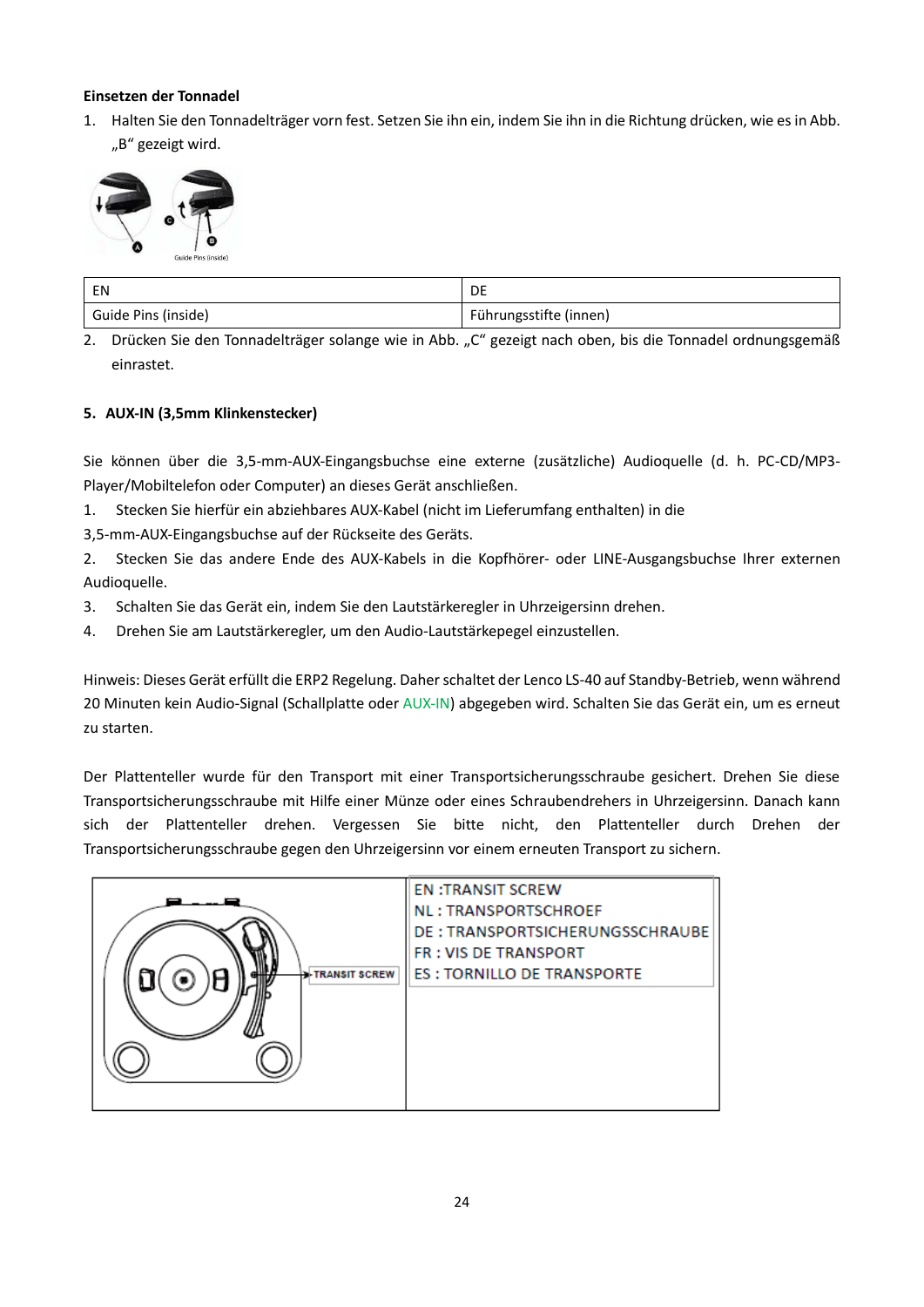| Lenco                      |                                    |
|----------------------------|------------------------------------|
| Plattenteller              | $LS-40$                            |
| Ausführung                 | Riemengetrieben, voll manuell      |
| Antriebsmotor              | Gleichstrommotor                   |
| Umdrehungen                | 33 1/3 U/Min., 45 U/Min.           |
| Gleichlaufschwankung       | ≤ 0,35 $%$                         |
| Plattenteller              | 253mm                              |
| Tonabnehmer                |                                    |
| Ausführung                 | N-10/Keramikkartusche 402-M208-015 |
| Tonnadel                   | 0,7-µm-Diamant                     |
| Empfohlene Auflagekraft    | $4 - 6g$                           |
| Ausgang                    | 160 - 380 mV (HP-4005)             |
| Frequenzgang               | -28 dB (10 kHz)                    |
| Kanaltrennung              | 10 dB (1 kHz)                      |
| Signal-Rauschabstand (S/N) | 40 dB                              |
| Allgemeines                |                                    |
| Adapter                    | Eingang 100 - 240 V~/50/60Hz/0,5A  |
|                            | DC-Ausgang 12V-1A                  |
| Produkt                    | DC12V-1A                           |
| Audio-Ausgang (Line Out)   | $400 - 600$ mV                     |
| Leistungsaufnahme          | 10W                                |
| Abmessung                  | 420x375x120mm                      |
| Gewicht                    | ca. 3,29 kg LS-40WD                |
| Gewicht                    | ca. 3,28 kg LS-40BK                |
|                            |                                    |

#### **Netzteil**

**Hersteller: Blue Iron**

**Modellnummer: BI12T-120100-I**

**Verwenden Sie nur die im Handbuch angegebene Stromversorgung.**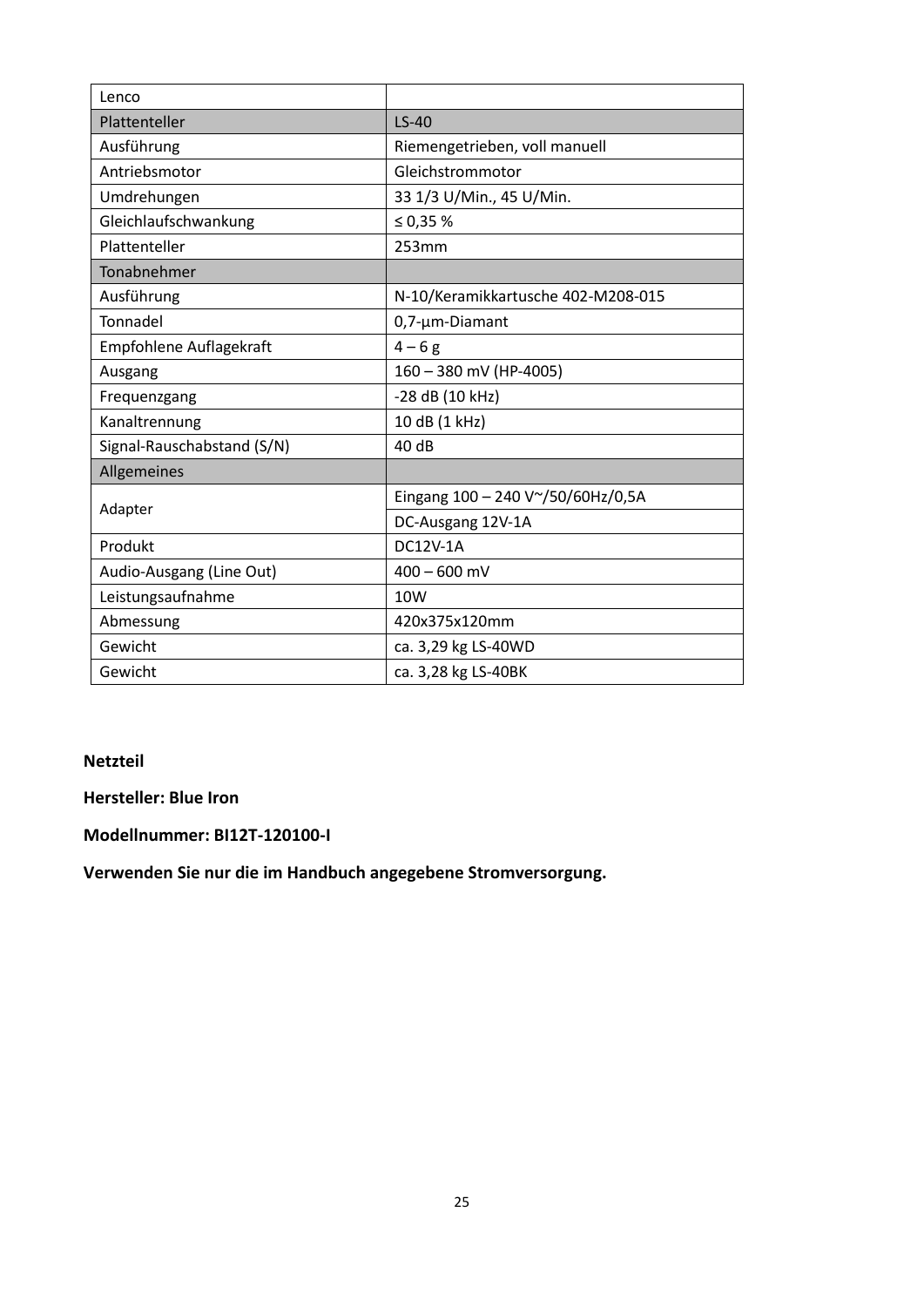| Informationen                               | Wert und Genauigkeit               |
|---------------------------------------------|------------------------------------|
| Name des Herstellers oder der Handelsmarke, | Dong guan blue iron                |
| kommerzielle Zulassung und Anschrift        | enterprise co, limited             |
|                                             |                                    |
|                                             | N <sub>0</sub> .3. Xi Da StreetLin |
|                                             | Village, Tang Xia Town,            |
|                                             | Dong Guan City, Guang              |
|                                             | Dong Province                      |
| Modellidentifikator                         | BI12T-120100-I                     |
|                                             |                                    |
| Eingangsspannung                            | 120-240V                           |
| Wechselstromfrequenz des AC-Eingangs        | 50-60Hz                            |
| Ausgangsspannung                            | <b>DC 12V</b>                      |
| Ausgangsstrom                               | 0.5A                               |
| Ausgangsleistung                            | 12W                                |
| Durchschnittliche Effizienz bei Normallast  | 74.96%                             |
| Effizienz bei Niederlast (10 %)             | 70.76%                             |
| Leistungsaufnahme bei Nulllast              | 0.07                               |

#### **Garantie**

Lenco bietet Leistungen und Garantien im Einklang mit Europäischem Recht. Im Falle von Reparaturen (sowohl während als auch nach Ablauf der Garantiezeit) sollten Sie deshalb Ihren Einzelhändler kontaktieren.

Wichtiger Hinweis: Es ist nicht möglich, Geräte für Reparaturen direkt an Lenco zu schicken.

Wichtiger Hinweis: Falls dieses Gerät von einem nicht autorisierten Kundendienst geöffnet oder darauf zugegriffen wird, erlischt die Garantie.

Dieses Gerät ist nicht für professionelle Zwecke geeignet. Falls das Gerät für professionelle Zwecke eingesetzt wird, erlöschen alle Garantieverpflichtungen seitens des Herstellers.

#### **Haftungsausschluss**

Aktualisierungen der Firmware und/oder Hardware-Komponenten werden regelmäßig durchgeführt. Daher können einige der Anweisungen, Spezifikationen und Abbildungen in dieser Dokumentation von Ihrer individuellen Situation abweichen. Alle in diesem Handbuch beschriebenen Elemente dienen nur zur Illustration und treffen auf Ihre individuelle Situation möglicherweise nicht zu. Aus der in diesem Handbuch getätigten Beschreibung können keine Rechtsansprüche oder Leistungsanforderungen geltend gemacht werden.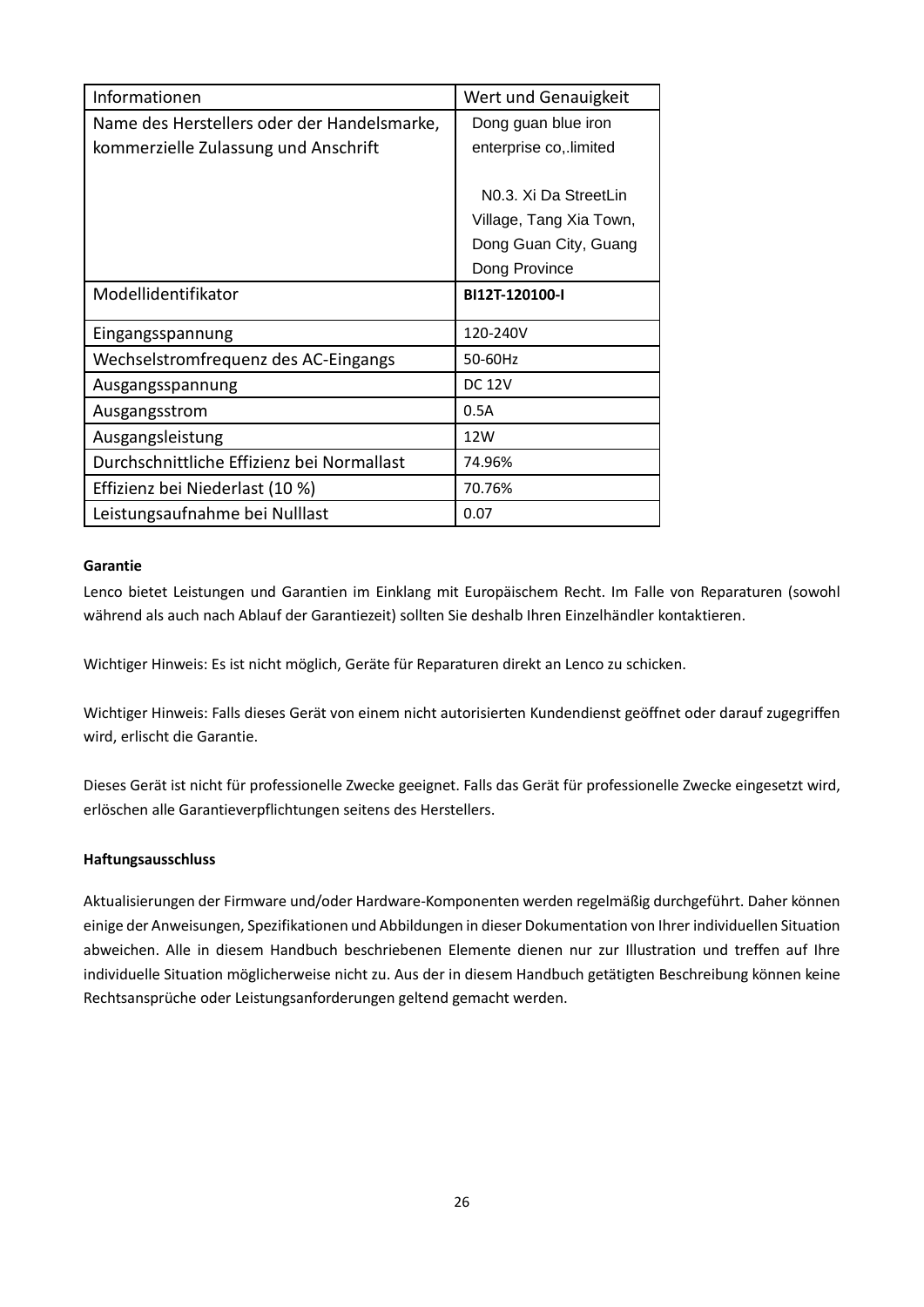#### **Entsorgung des Altgeräts**



Dieses Symbol zeigt an, dass das entsprechende Produkt oder dessen Akku/Batterie in Europa nicht mit dem normalen Hausmüll entsorgt werden darf. Um die ordnungsgemäße Abfallbehandlung des Produkts und dessen Akku/Batterie zu gewährleisten, müssen diese im Einklang mit allen anwendbaren örtlichen Vorschriften zur Entsorgung von Elektrogeräten und Akkus/Batterien entsorgt werden. Dabei helfen Sie, natürliche Ressourcen zu schonen und Umweltschutzstandards zur Verwertung und Entsorgung von Altgeräten aufrecht zu halten (Waste Electrical and Electronic Equipment Directive).

#### **CE-Kennzeichen**

Hiermit erklärt Commaxx B.V. Wiebachstraat 37, 6466 NG Kerkrade, The Netherlands, dass dieses Produkt den grundsätzlichen Anforderungen der EU-Richtlinie entspricht. Die Konformitätserklärung ist erhältlich unter [techdoc@commaxxgroup.com](mailto:techdoc@commaxxgroup.com)



#### **Service**

Besuchen Sie bitte für weitere Informationen und unseren Kundendienst unsere Homepage [www.lenco.com](http://www.lenco.com/) Commaxx B.V. Wiebachstraat 37, 6466 NG Kerkrade, Die Niederlande.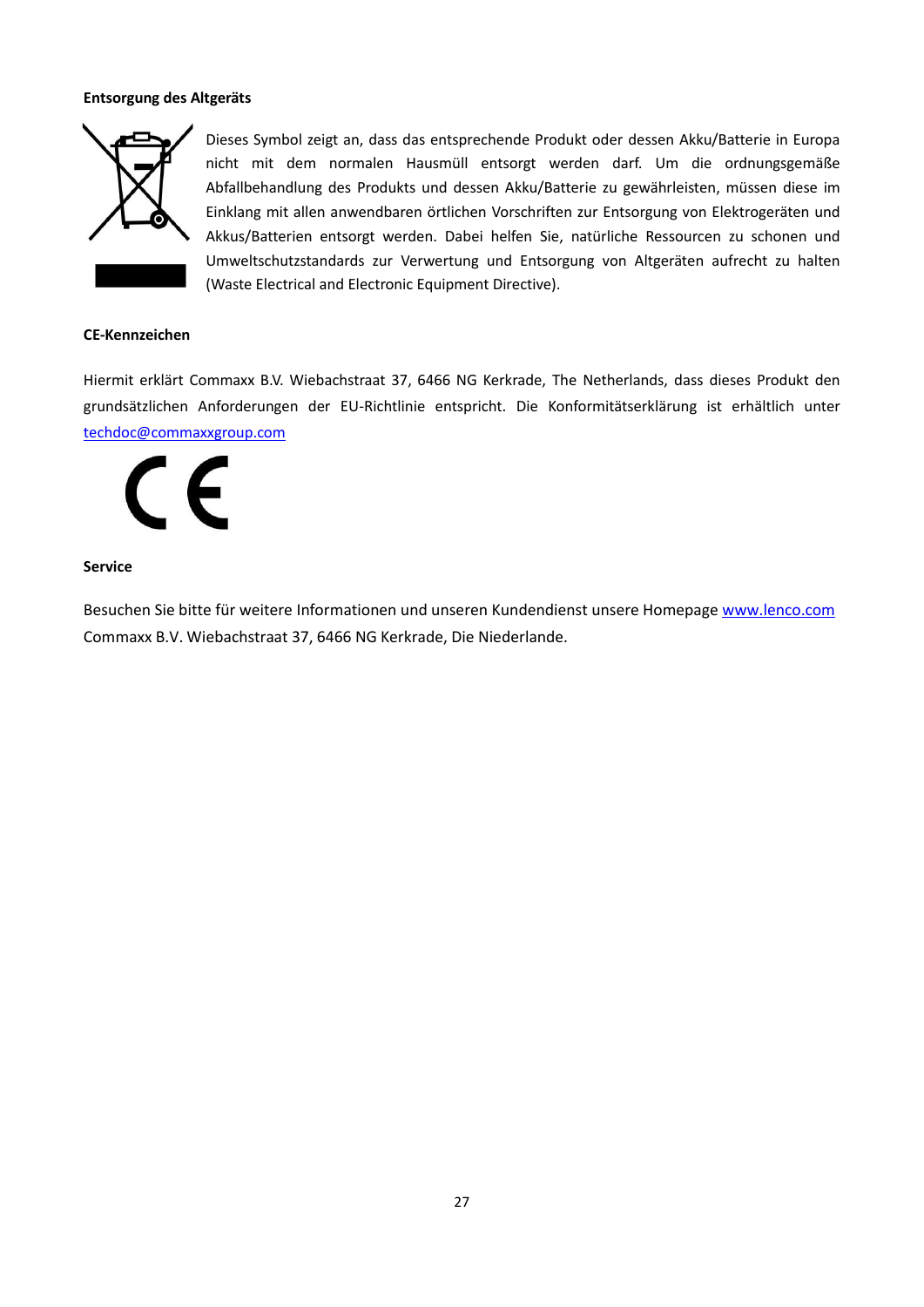#### <span id="page-27-0"></span>FRANÇAIS LS-40

#### **ATTENTION :**

L'utilisation de commandes ou d'ajustements ou l'exécution de procédures autres que celles spécifiées dans le présent document peuvent entraîner une exposition dangereuse aux radiations.

#### **PRÉCAUTIONS AVANT UTILISATION**

#### **GARDEZ CES INSTRUCTIONS À L'ESPRIT :**

- 1. Ne couvrez pas et n'obturez pas les ouvertures de ventilation. Lorsque vous placez l'appareil sur une étagère, laissez 5 cm (2") d'espace libre tout autour de l'appareil.
- 2. Installez-le conformément au mode d'emploi fourni.
- 3. Gardez l'appareil à l'écart des sources de chaleur telles que des radiateurs, appareils de chauffage, fours, bougies et autres produits générant de la chaleur ou une flamme nue. L'appareil ne peut être utilisé que dans des climats modérés. Les environnements extrêmement froids ou chauds doivent être évités. La plage de température de fonctionnement se situe entre 0° et 35° C.
- 4. Évitez d'utiliser l'appareil à proximité de champs magnétiques puissants.
- 5. Des décharges électrostatiques peuvent perturber le fonctionnement de cet appareil. Dans ce cas, il suffit de réinitialiser et de redémarrer l'appareil en suivant le mode d'emploi. Pendant le transfert de fichiers, manipulez l'appareil avec précaution et faites-le fonctionner dans un environnement sans électricité statique.
- 6. Mise en garde ! N'introduisez jamais un objet dans l'appareil par les ouvertures et les fentes de ventilation. Étant donné que des tensions élevées sont présentes à l'intérieur du produit, l'insertion d'un objet peut entraîner une électrocution et/ou court-circuiter les composants internes. Pour les mêmes raisons, ne versez pas de l'eau ou un liquide sur le produit.
- 7. Ne l'utilisez pas dans des endroits humides tels qu'une salle de bain, une cuisine pleine de vapeur ou à proximité d'une piscine.
- 8. L'appareil ne doit pas être exposé à des écoulements ou des éclaboussures et aucun objet contenant un liquide, tel qu'un vase, ne doit être posé sur ou près de l'appareil.
- 9. N'utilisez pas cet appareil lorsque de la condensation est possible. Lorsque l'appareil est utilisé dans une pièce humide et chaude, des gouttelettes d'eau ou de la condensation peuvent se former à l'intérieur de l'appareil et affecter son fonctionnement. Laissez l'appareil hors tension pendant 1 ou 2 heures avant de le mettre en marche : l'appareil doit être sec avant sa mise sous tension.
- 10. Bien que ce dispositif soit fabriqué avec le plus grand soin et contrôlé à plusieurs reprises avant de quitter l'usine, des problèmes peuvent néanmoins survenir, comme avec tous les appareils électriques. Si l'appareil émet de la fumée ou en cas d'accumulation excessive de la chaleur ou d'un phénomène inattendu, débranchez immédiatement la fiche d'alimentation du secteur.
- 11. Cet appareil doit fonctionner avec la source d'alimentation indiquée sur la plaque signalétique. Si vous n'êtes pas sûr du type d'alimentation utilisé chez vous, contactez votre revendeur ou le fournisseur local d'électricité.
- 12. Tenez l'appareil à l'abri des animaux. Certains animaux aiment ronger les cordons électriques.
- 13. Pour nettoyer l'appareil, servez-vous d'un chiffon doux et sec. N'utilisez pas de solvant ni d'autre liquide à base de pétrole. Pour enlever les taches importantes, vous pouvez vous servir d'un chiffon humide imbibé d'une solution de détergent diluée.
- 14. Le fournisseur n'est pas responsable des dommages ou pertes de données causés par un dysfonctionnement, une utilisation abusive, une modification de l'appareil ou un remplacement de la batterie.
- 15. N'interrompez pas la connexion lorsque l'appareil formate ou transfère des fichiers. Dans le cas contraire, les données pourraient être endommagées ou perdues.
- 16. Si l'appareil a une fonction de lecture USB, il faut brancher la clé USB directement sur l'appareil. N'utilisez pas un câble d'extension USB, car cela peut causer des interférences entraînant des pertes de données.
- 17. L'étiquette de classification se trouve sur le panneau inférieur ou arrière de l'appareil.
- 18. Cet appareil ne doit pas être utilisé par des personnes (y compris les enfants) souffrant de déficiences physiques, sensorielles ou mentales, ou d'un manque d'expérience et de connaissances, à moins qu'elles n'aient été supervisées ou qu'une personne responsable de leur sécurité ne leur ait donné des instructions sur l'utilisation correcte de l'appareil.
- 19. Ce produit est réservé à un usage non professionnel, et non pas à un usage commercial ni industriel.
- 20. Vérifiez que l'appareil est en position stable. La garantie ne couvre pas les dégâts occasionnés par l'utilisation de cet appareil en position instable, par les vibrations, les chocs ou par la non-observation de tout autre avertissement ou précaution contenus dans ce mode d'emploi.
- 21. N'ouvrez jamais cet appareil.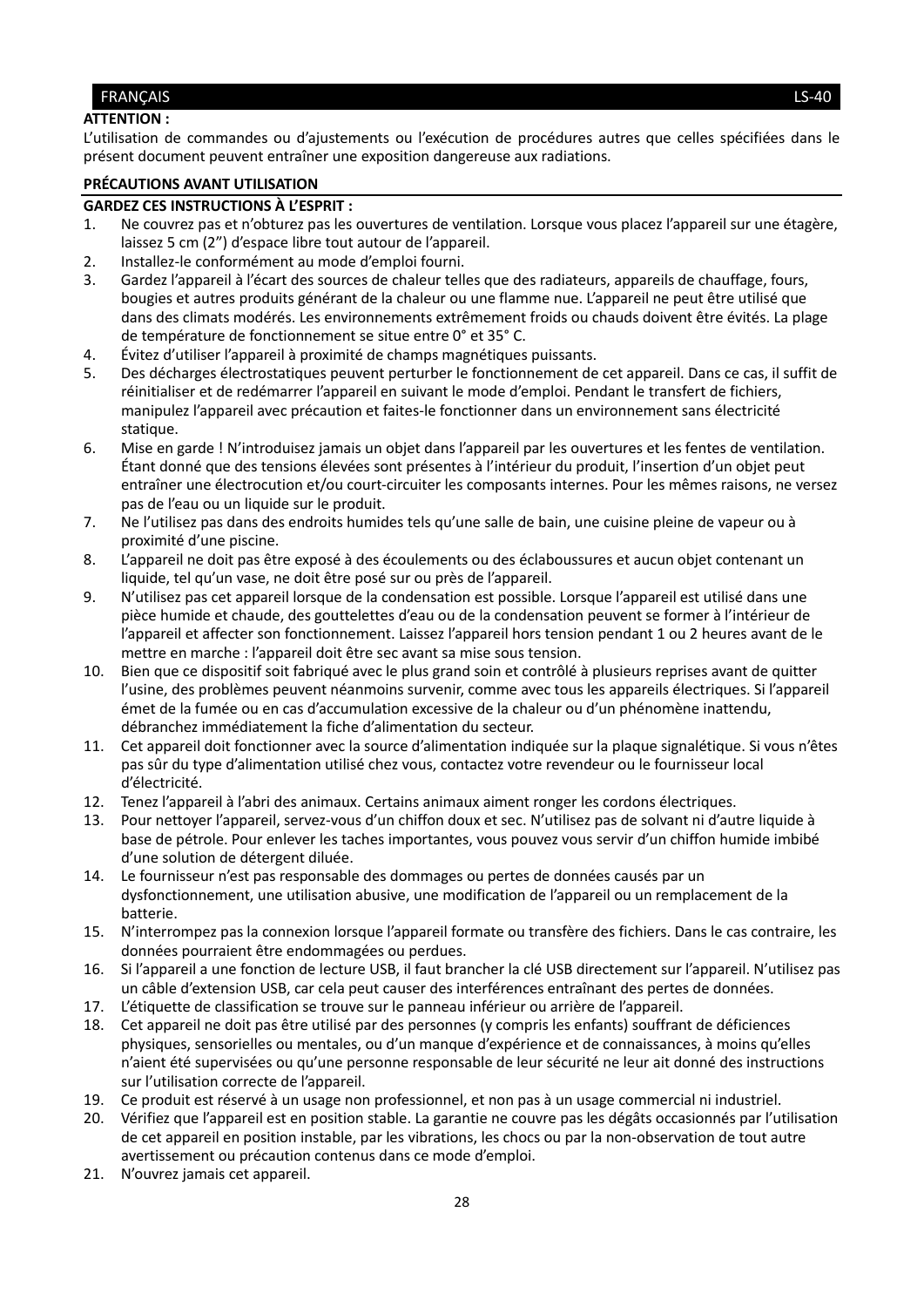- 22. Ne placez jamais cet appareil sur un autre appareil électrique.
- 23. Ne laissez pas les sacs en plastique à la portée des enfants.
- 24. Utilisez uniquement les accessoires recommandés par le fabricant.
- 25. Confiez l'entretien et les réparations à un personnel qualifié. Une réparation est nécessaire lorsque l'appareil a été endommagé de quelque façon que ce soit, par exemple lorsque le cordon d'alimentation ou la prise sont endommagés, lorsqu'un liquide s'est déversé ou des objets sont tombés sur l'appareil, lorsque l'appareil a été exposé à la pluie ou à l'humidité, lorsqu'il ne fonctionne pas correctement ou est tombé.
- 26. Une exposition prolongée à la musique avec un volume élevé peut entraîner une perte auditive temporaire ou permanente.
- 27. Si l'appareil est livré avec un câble d'alimentation ou un adaptateur secteur :
	- En cas de problème, débranchez le cordon d'alimentation CA et confiez l'entretien à un personnel qualifié.
	- ⚫ Ne marchez pas sur l'adaptateur secteur ou ne le coincez pas. Faites très attention, en particulier à proximité des fiches et du point de sortie du câble. Ne placez pas d'objets lourds sur l'adaptateur secteur, car ils pourraient l'endommager. Gardez l'appareil hors de portée des enfants ! Ils pourraient se blesser gravement s'ils jouent avec le câble d'alimentation.
	- ⚫ Débranchez cet appareil pendant les orages ou lorsqu'il n'est pas utilisé pendant une longue durée.
	- La prise secteur doit être installée près de l'appareil et doit être facilement accessible.
	- ⚫ Ne surchargez pas les prises de courant ou les rallonges. Une surcharge peut entraîner un incendie ou une électrocution.
	- Les appareils de classe 1 doivent être branchés à une prise de courant disposant d'une connexion protectrice à la terre.
	- Les appareils à la norme de construction de classe 2 ne nécessitent pas de connexion à la terre.
	- ⚫ Tirez toujours sur la fiche pour débrancher le cordon de la prise secteur. Ne tirez pas sur le cordon d'alimentation. Cela pourrait provoquer un court-circuit.
	- ⚫ N'utilisez pas un cordon ou une fiche d'alimentation endommagé ni une prise desserrée. Vous courez un risque d'incendie ou de décharge électrique.

#### 28. Si le produit contient ou est livré avec une télécommande contenant des piles boutons :

#### Avertissement :

- ⚫ « N'ingérez pas la pile, car vous risquez une brûlure chimique » ou une formule équivalente.
- ⚫ La télécommande fournie contient une pile bouton/pièce de monnaie. Si la pile est avalée, elle peut causer de graves brûlures internes en seulement 2 heures et peut entraîner la mort.
- ⚫ Tenez les piles neuves et usagées hors de portée des enfants.
- ⚫ Si le compartiment à piles ne se ferme pas correctement, cessez d'utiliser l'appareil et tenez-le hors de portée des enfants.
- ⚫ Si vous pensez que les piles ont été avalées ou placées à l'intérieur d'une partie du corps, consultez un médecin immédiatement.
- 29. Mise en garde relative à l'utilisation des piles :
	- ⚫ Risque d'explosion si la pile est mal remplacée. Remplacez les piles par des piles d'un type identique ou équivalent.
	- Pendant l'utilisation, le stockage ou le transport, la pile ne doit pas être soumise à des températures extrêmement élevées ou basses, à une faible pression d'air à haute altitude.
	- Le remplacement d'une pile par une autre de type incorrect peut entraîner une explosion ou une fuite de liquide ou de gaz inflammable.
	- ⚫ L'introduction d'une pile dans le feu ou dans un four chaud, l'écrasement ou le découpage mécanique peut entraîner une explosion.
	- L'exposition d'une pile dans un environnement à température extrêmement élevée peut entraîner une explosion ou une fuite de liquide ou de gaz inflammable.
	- L'exposition d'une pile à une pression d'air extrêmement basse peut entraîner une explosion ou une fuite de liquide ou de gaz inflammable.
	- ⚫ Veuillez considérer les questions environnementales lors de la mise au rebut des piles.

#### **INSTALLATION**

- Déballez toutes les pièces et enlevez le matériau de protection.
- Ne connectez pas l'unité au secteur avant d'avoir vérifié la tension du secteur et avant que toutes les autres connexions n'aient été effectuées.

#### **\*Ces instructions s'appliquent uniquement aux produits utilisant un câble d'alimentation ou un adaptateur secteur.**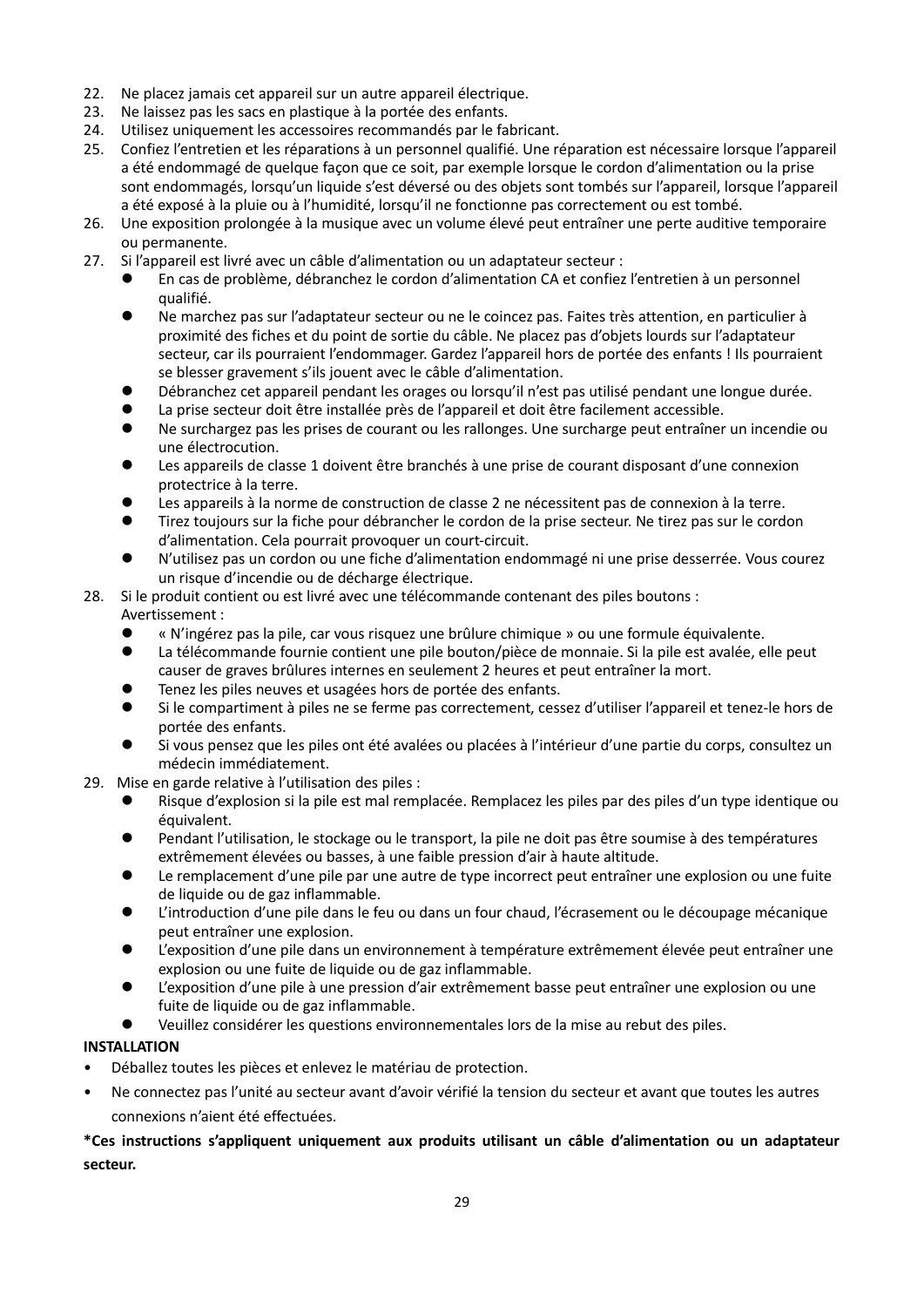#### **1. PIÈCES DU TOURNE-DISQUE :**





- 1. Levier de levage
- 2. Bouton marche/arrêt et de réglage de volume
- 3. Bras du tourne-disque
- 4. Photocapteur
- 5. Haut-parleurs
- 6. Diamètre de disque
- 7. Couvercle poussière amovible
- 8. Charnière
- 9. Interrupteur de commande d'arrêt automatique
- 10.Prise de sortie RCA
- 11.Prise d'entrée auxiliaire de 3,5 mm
- 12.Prise de l'adaptateur d'alimentation
- 13.Sélecteur de vitesse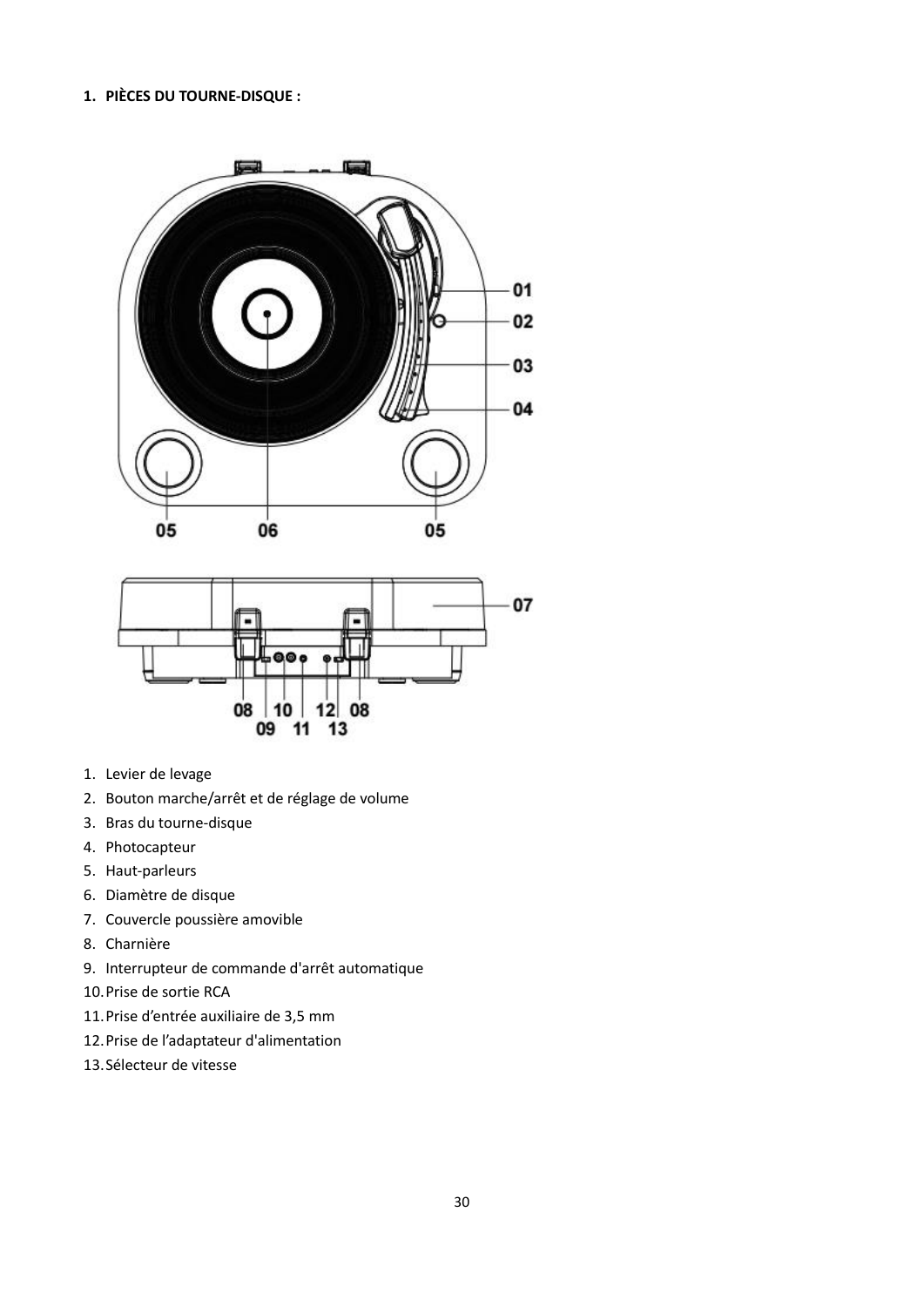#### **2. Écouter un disque**

- 1. Soulevez le couvercle poussière.
- 2. Tournez le bouton marche/arrêt et de réglage de volume dans le sens des aiguilles d'une montre pour allumer l'appareil.
- 3. Placez un disque sur le plateau du tourne-disque et réglez la vitesse du lecteur afin qu'elle corresponde à celle du disque.
- **Remarque :** En lisant un single (45 tours) ou des disques avec un grand trou central, utilisez l'adaptateur de 45 tours.
- 4. Retirez le couvercle de protection de la cartouche d'aiguille et débloquez le bras de lecture du repose-bras.
- 5. Poussez le relève-bras en arrière. Le bras de lecture se soulève doucement.
- 6. Déplacez doucement le bras de lecture à la position souhaitée sur le disque. Si la fonction d'arrêt automatique est activée, le plateau du tourne-disque commence à tourner.
- 7. Relâchez le bras de lecture sur le tourne-disque en poussant le relève-bras vers l'avant, le bras de lecture se déplacera vers le disque et la musique commencera à jouer.

Si l'interrupteur de commande d'arrêt automatique est mis sur MARCHE, le disque s'arrêtera automatiquement quand il sera fini. Si la commande d'arrêt automatique est désactivée, le disque NE s'arrêtera PAS automatiquement quand il est terminé. Vous devez alors pousser le relève-bras vers l'arrière pour relever le bras de lecture et le replacer sur le repose-bras. Ensuite, coupez l'alimentation pour faire en sorte que le tourne-disque arrête de tourner.

**Remarque :** La fonction d'arrêt automatique s'applique à la plupart des disques 33 tours en vinyle. Cependant, pour un petit nombre de disques en vinyle, le tourne-disque s'arrêtera avant la fin ou ne s'arrêtera pas à la fin du disque.

#### **3. Connexion RCA**

Pour profiter de la musique des disques vinyle sur votre système d'enceintes, connectez-y la prise de sortie RCA (entrée ligne) avec le cordon RCA (non fourni).

#### **4. COMMENT CHANGER LA TÊTE DE LECTURE**

Pour changer la tête de lecture, consultez les instructions ci-dessous.

Démontage de la tête de lecture hors de la cartouche

- 1. Placez un tournevis au niveau de la pointe de l'enveloppe de la tête de lecture et poussez vers le bas dans le sens indiqué sur le schéma « A ».
- 2. Enlevez l'enveloppe de la tête de lecture en la tirant vers l'avant et en poussant vers le bas.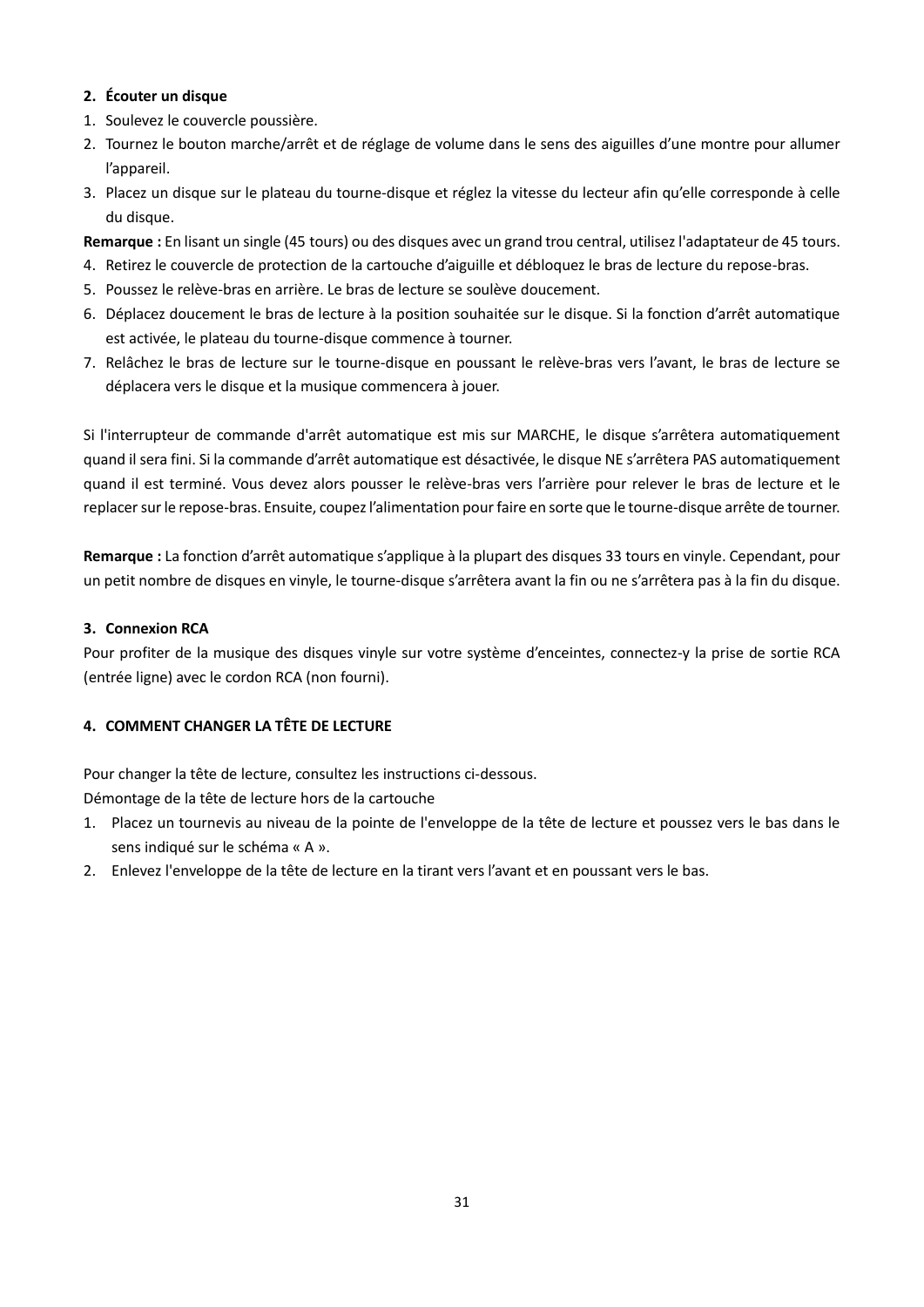#### **Insertion de la tête de lecture**

1. Tenez la pointe de l'enveloppe de la tête de lecture et insérez-la en l'enfonçant dans le sens indiqué sur le schéma « B ».



| EN                  | <b>FR</b><br>٣h             |
|---------------------|-----------------------------|
| Guide Pins (inside) | Tiges de guidage (internes) |

2. Poussez l'enveloppe de la tête de lecture vers le haut dans le sens indiqué sur le schéma « C » jusqu'à ce que la tête de lecture se bloque dans la position de la pointe.

#### **5. ENTRÉE AUX (prise de 3,5 mm)**

Une source audio externe (auxiliaire) (c.-à-d. lecteur de CD/lecteur MP3/téléphone mobile ou ordinateur) peut être branchée à cet appareil via la prise d'entrée auxiliaire de 3,5 mm.

1. Branchez un câble auxiliaire amovible (non fourni) à la prise d'entrée auxiliaire de 3,5 mm située à l'arrière de l'appareil.

2. Branchez l'autre extrémité du câble auxiliaire à la prise casque ou la prise de sortie de ligne de votre source externe.

3. Mettez en marche l'appareil en tournant la molette de réglage du volume dans le sens des aiguilles d'une montre.

4. Tournez la molette de réglage du volume pour régler le niveau sonore.

Remarque : Cet appareil est conforme à la réglementation ERP2. Par conséquent, le Lenco LS-40 se met en veille lorsqu'il n'y a pas de signal audio (disque ou entrée AUX) pendant environ 20 minutes. Pour recommencer à l'utiliser, éteignez puis rallumez.

Le tourne-disque a été sécurisé pour le transport avec une vis de transport. Utilisez une pièce de monnaie ou un tournevis pour tourner la vis de transport dans le sens des aiguilles d'une montre. Ceci fera « flotter » le tournedisque. Pour préparer l'appareil au transport, veillez à serrer cette vis de transport en la tournant dans le sens inverse des aiguilles d'une montre.

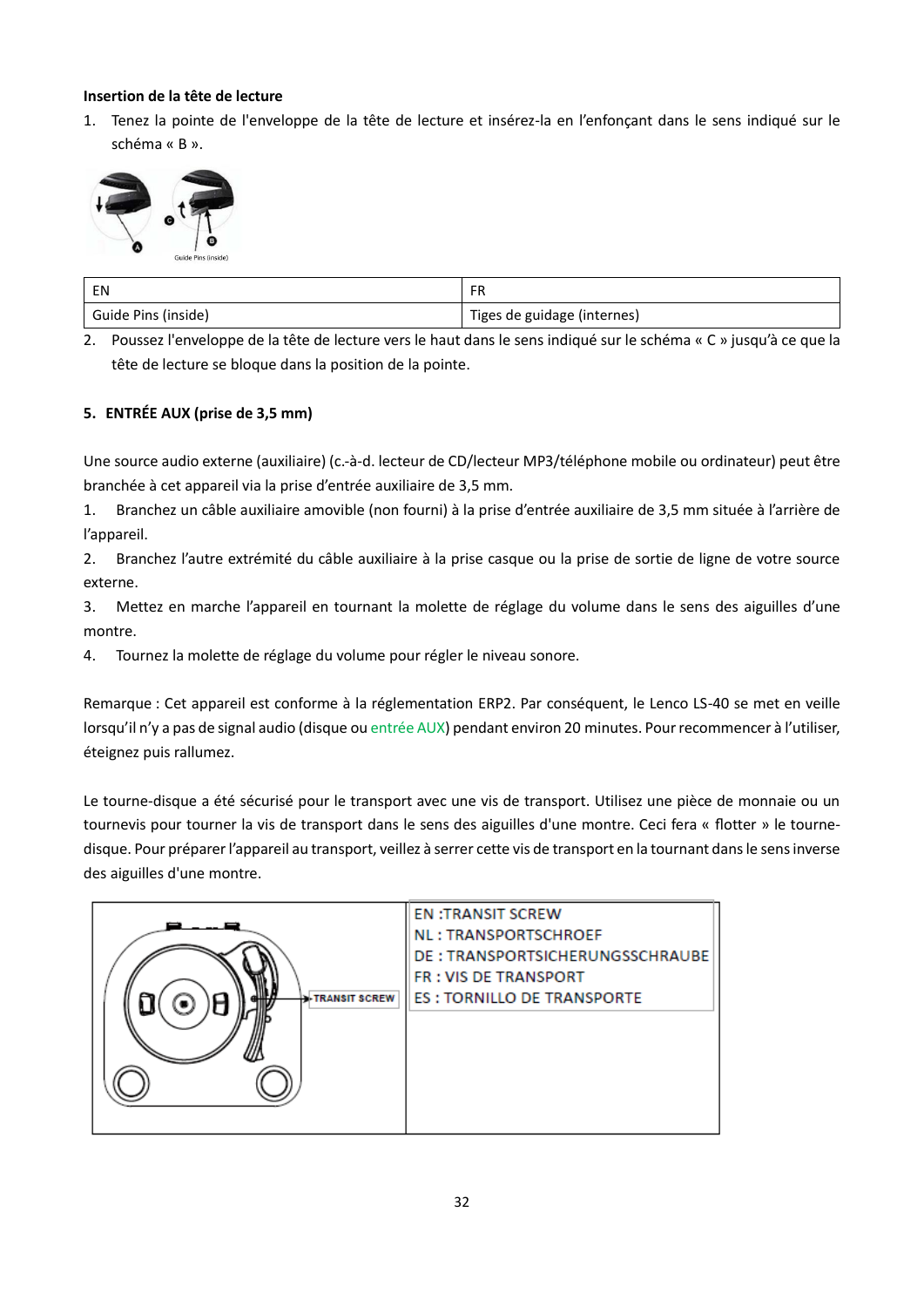| Lenco                       |                                               |
|-----------------------------|-----------------------------------------------|
| Tourne-disque               | $LS-40$                                       |
| Type                        | Entraînement par courroie, entièrement manuel |
| Moteur d'entraînement       | Moteur <sub>CC</sub>                          |
| Vitesse                     | 33 1/3 tr/min, 45 tr/min                      |
| Fluctuations de vitesse     | ≤0,35%                                        |
| Diamètre de disque          | 253 mm                                        |
| Cartouche                   |                                               |
| <b>Type</b>                 | N-10/Cartouche céramique 402-M208-015         |
| Pointe de lecture           | $0,7$ mm                                      |
| Force d'appui optimale      | 4 à 6 grammes                                 |
| Sortie                      | 160-380 mV (HP-4005)                          |
| Plage de fréquence          | -28 dB (10 kHz)                               |
| Diaphonie                   | 10 dB (1 kHz)                                 |
| Rapport signal/bruit        | 40 dB                                         |
| Caractéristiques Générales  |                                               |
| Adaptateur                  | Entrée : CA 100 à 240 V, ~ 50/60 Hz, 0,5 A    |
|                             | Sortie 12 VCC - 1 A                           |
| Produit                     | 12 VCC-1 A                                    |
| Sortie audio (sortie ligne) | 400 à 600 mV                                  |
| Puissance consommée         | 10W                                           |
| <b>Dimensions</b>           | 420 x 375 x 120 mm                            |
| Poids                       | env. 3,29 KG LS-40WD                          |
| Poids                       | env. 3,28KG LS-40BK                           |

#### **Adaptateur de puissance**

**Fabricant : Blue Iron**

**Numéro du modèle : BI12T-120100-I**

**Utilisez uniquement l'alimentation électrique indiquée dans le mode d'emploi.**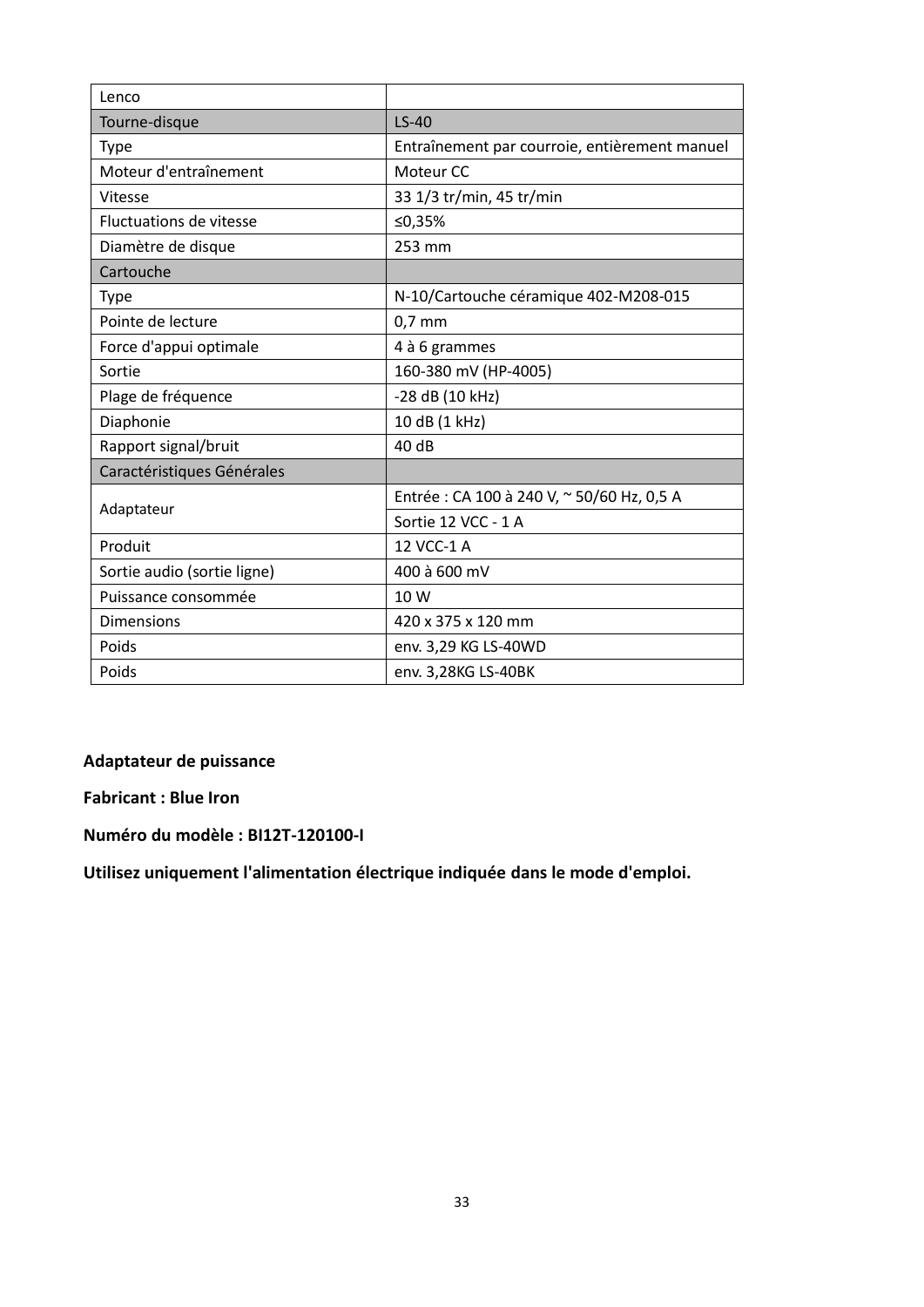| <b>Informations</b>                        | Valeur et précision     |
|--------------------------------------------|-------------------------|
| Nom ou marque du fabricant, enregistrement | Dong guan blue iron     |
| commercial et adresse                      | enterprise co, limited  |
|                                            |                         |
|                                            | N0.3. Xi Da StreetLin   |
|                                            | Village, Tang Xia Town, |
|                                            | Dong Guan City, Guang   |
|                                            | Dong Province           |
| Référence du modèle                        | BI12T-120100-I          |
| Tension d'entrée                           | 120-240V                |
| Fréquence du CA d'entrée                   | 50-60Hz                 |
| Tension de sortie                          | <b>DC 12V</b>           |
| Courant de sortie                          | 0.5A                    |
| Puissance de sortie                        | 12W                     |
| Rendement moyen en mode actif              | 74.96%                  |
| Rendement à faible charge (10 %)           | 70.76%                  |
| Consommation électrique sans charge        | 0.07                    |

#### **Garantie**

Lenco propose un service et une garantie conformément à la législation européenne, ce qui signifie qu'en cas de besoin de réparation (aussi bien pendant et après la période de garantie), vous pouvez contacter votre revendeur le plus proche.

Remarque importante : Il n'est pas possible de renvoyer l'appareil pour réparation directement à Lenco.

Remarque importante : Si l'appareil est ouvert ou modifié de quelque manière que ce soit par un réparateur non agréé, la garantie serait caduque.

Cet appareil ne convient pas à une utilisation professionnelle. En cas d'utilisation professionnelle, les obligations de garantie du fabricant seront annulées.

#### **Clause de non-responsabilité**

Des mises à jour du logiciel et/ou des composants informatiques sont régulièrement effectuées. Il se peut donc que certaines instructions, caractéristiques et images présentes dans ce document diffèrent légèrement de votre configuration spécifique. Tous les articles décrits dans ce guide sont fournis uniquement à des fins d'illustration et peuvent ne pas s'appliquer à une configuration spécifique. Aucun droit légal ne peut être obtenu depuis les informations contenues dans ce manuel.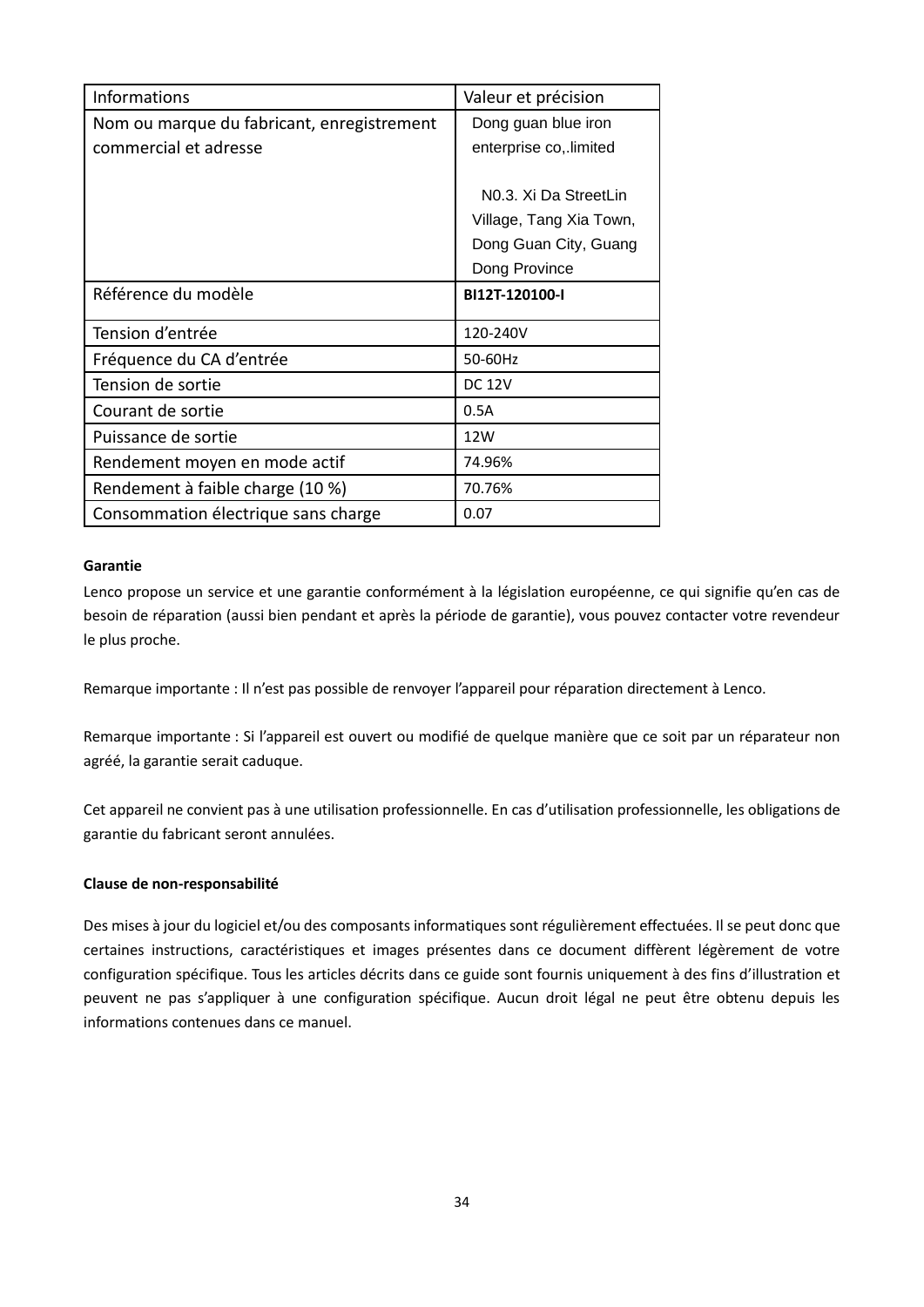#### **Mise au rebut de l'appareil usagé**



Ce symbole indique que le produit électrique concerné ainsi que les piles ne doivent pas être jetés avec les autres déchets ménagers en Europe. Pour garantir un traitement correct des piles et de l'appareil usagés, veuillez les mettre au rebut conformément aux règlementations locales en vigueur relatives aux appareils électriques et autres piles. En agissant de la sorte, vous contribuerez à la préservation des ressources naturelles et à l'amélioration des niveaux de protection environnementale concernant le traitement et la destruction des déchets électriques (directive sur les déchets des équipements électriques et électroniques).

#### **Marquage CE**

Par la présente, Commaxx B.V. Wiebachstraat 37, 6466 NG Kerkrade, Pays-Bas, déclare que ce produit est conforme aux exigences principales des directives européennes. La déclaration de conformité peut être consultée au lien : [techdoc@commaxxgroup.com](mailto:techdoc@commaxxgroup.com)

E

#### **Service après-vente**

Pour en savoir plus et obtenir de l'assistance, visitez [www.lenco.com](http://www.lenco.com/) Commaxx B.V. Wiebachstraat 37, 6466 NG Kerkrade, Pays-Bas.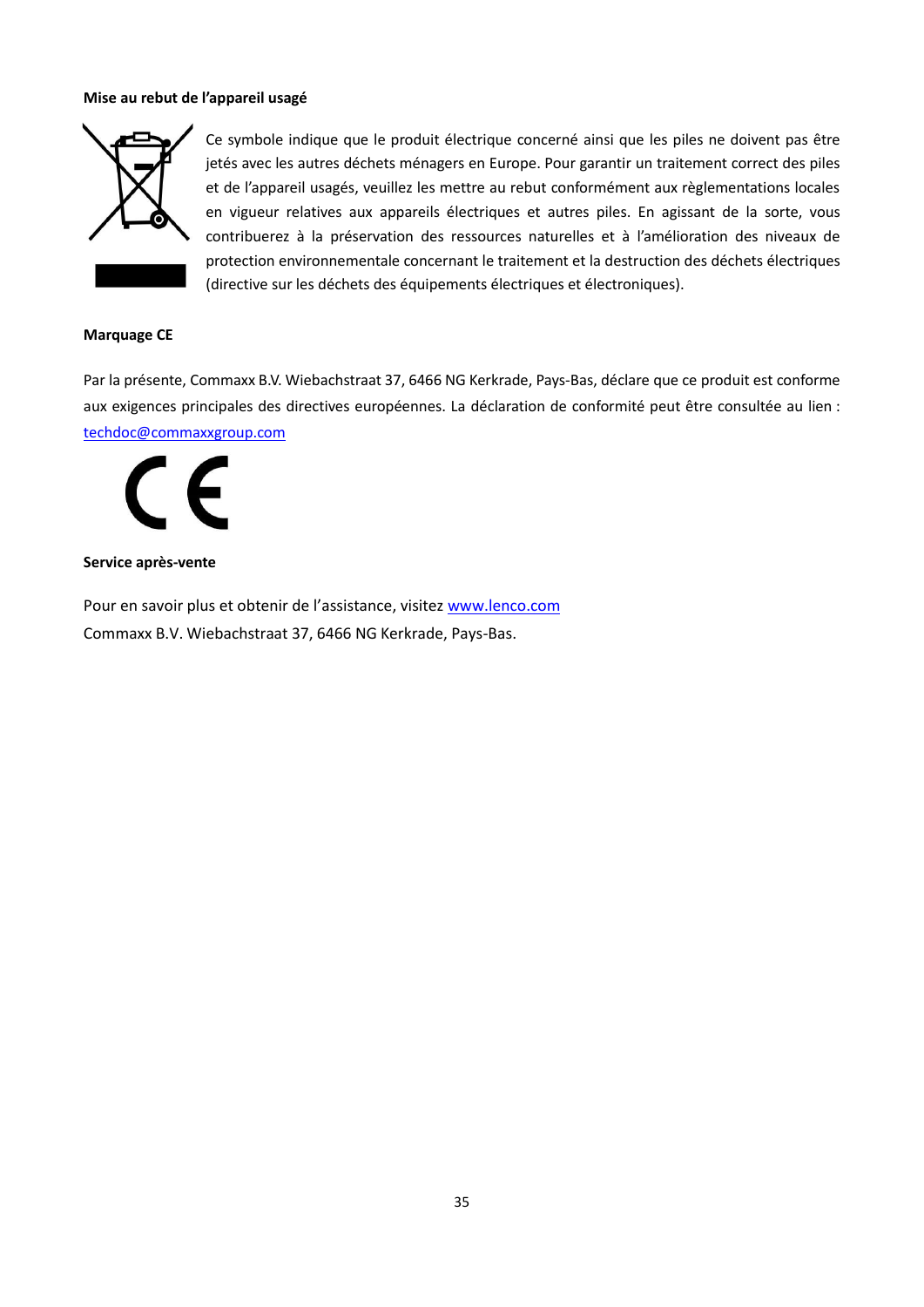#### <span id="page-35-0"></span>ESPAÑOL LS-40

#### **PRECAUCIÓN:**

El uso de controles o ajustes o rendimiento de procedimientos excepto aquellos que los aquí especificados puede provocar una exposición peligrosa a la radiación.

#### **PRECAUCIONES PREVIAS AL USO**

#### **TENGA ESTAS INSTRUCCIONES EN MENTE:**

- 1. No cubra o bloquee ninguna apertura de ventilación. Cuando coloque el dispositivo en una estantería, deje 5 cm (2") de espacio libre alrededor de todo el dispositivo.
- 2. Instálelo conforme al manual de usuario que se adjunta.
- 3. Mantenga el aparato alejado de fuentes de calor, como radiadores, calentadores, estufas, velas u otros productos que generen calor o llama viva. El aparato solo puede usarse en climas moderados. Se deben evitar los ambientes extremadamente fríos o cálidos. La gama de temperatura de funcionamiento es de entre 0° y 35°C.
- 4. Evite usar el dispositivo cerca de campos magnéticos fuertes.
- 5. Una descarga electrostática puede entorpecer el uso normal de este dispositivo. En tal caso, simplemente reinícielo siguiendo el manual de instrucciones. Durante la transmisión de archivos, por favor manéjelo con cuidado opérelo en un entorno libre de electricidad estática.
- 6. ¡Advertencia! Nunca inserte un objeto en el producto a través de las ventilaciones o aperturas. Alto voltaje fluye a través del producto e insertar un objeto puede provocar una descarga eléctrica y/o un cortocircuito de sus componentes internos. Por el mismo motivo, no derrame agua o líquidos en el producto.
- 7. No lo utilice en zonas húmedas, como cuartos de baño, cocinas en las que se forme vapor ni cerca de piscinas.
- 8. El aparato no debe exponerse a goteos o salpicaduras y asegúrese de que se colocan sobre o cerca del aparato objetos llenos de líquidos, como jarrones.
- 9. No use este dispositivo cuando se pueda producir condensación. Cuando la unidad se usa en una sala húmeda cálida, se pueden formar gotitas de agua o condensación en el interior de la unidad y esta puede no funcionar adecuadamente; deje que la unidad se apague durante 1 o 2 horas antes de volver a encender la unidad: el aparato debe estar seco antes de conectarse a una fuente de alimentación.
- 10. Aunque este dispositivo está fabricado con el máximo cuidado y comprobado varias veces antes de salir de fábrica, todavía es posible que se puedan producir problemas, al igual que con todos los aparatos eléctricos. Si observa la aparición de humo, una acumulación excesiva de calor o cualquier otro fenómeno inesperado, deberá desconectar inmediatamente el enchufe de la toma de corriente.
- 11. Este dispositivo debe funcionar con una fuente de alimentación que se especifica en la etiqueta de especificaciones. Si no está seguro del tipo de alimentación que se usa en su hogar, consulte con el distribuidor o una compañía eléctrica local.
- 12. Manténgalo alejado de los animales. A algunos animales les encanta morder los cables de alimentación.<br>13. Para limpiar el dispositivo use un paño seco v suave. No utilice líquidos disolventes ni con base de petról
- 13. Para limpiar el dispositivo use un paño seco y suave. No utilice líquidos disolventes ni con base de petróleo. Para eliminar manchas difíciles, puede usar un paño húmedo con detergente diluido.
- 14. El proveedor no asume ninguna responsabilidad por daños o datos perdidos provocados por un funcionamiento incorrecto, uso incorrecto, modificación del dispositivo o sustitución de la batería.
- 15. No interrumpa la conexión cuando el dispositivo esté formateando o transfiriendo archivos. En caso contrario, los datos se pueden estropear o perder.
- 16. Si la unidad dispone de función de reproducción USB, se debe conectar la memoria USB directamente en la unidad. No utilice un cable de extensión USB ya que pueden crear interferencias que causen una pérdida de datos.
- 17. La etiqueta calificativa se encuentra en la parte inferior o en el panel posterior del aparato.
- 18. Este dispositivo no está diseñado para su uso por parte de personas (incluyendo niños) con discapacidad física, sensorial o mental o con falta de experiencia o conocimientos, salvo que se les haya dado supervisión o instrucciones acerca del uso correcto del dispositivo por parte de una persona responsable de su seguridad.
- 19. Este producto está diseñado para un uso no profesional únicamente y no para un uso comercial o industrial.
- 20. Asegúrese de que la unidad esté fijada en una posición estable. La garantía no cubrirá los daños derivados de usar este producto en una posición inestable, vibraciones o golpes o por no seguir otras advertencias o precauciones que aparecen en este manual de usuario.
- 21. Nunca retire la carcasa del dispositivo.
- 22. Nunca coloque este dispositivo sobre otro equipo eléctrico.
- 23. Mantenga las bolsas de plástico fuera del alcance de los niños.
- 24. Use únicamente los dispositivos/accesorios especificados por el fabricante.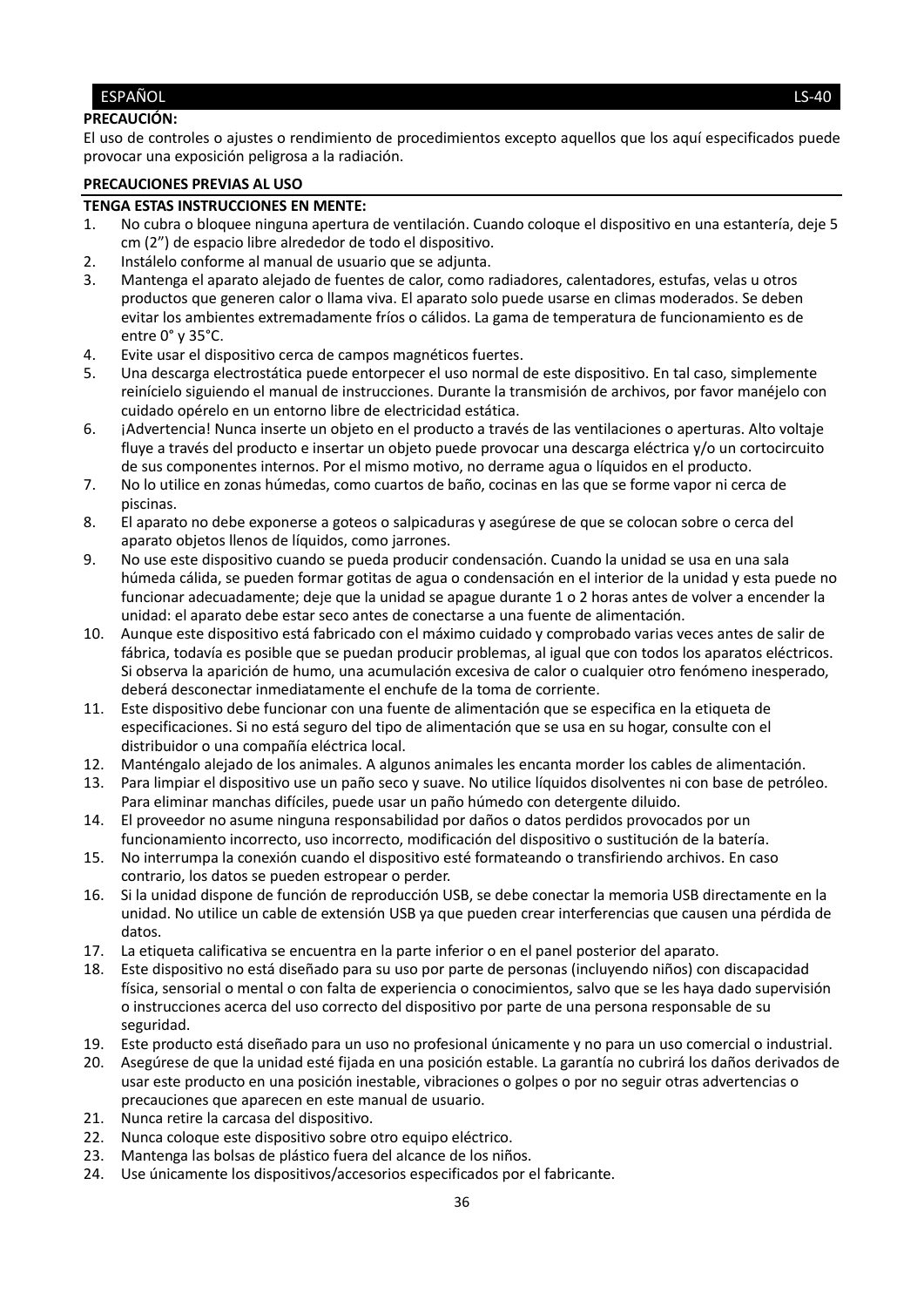- 25. Remita todas las reparaciones al personal cualificado. Es necesario el mantenimiento cuando el aparato presenta cualquier tipo de daño, por ejemplo, el cable de alimentación o el enchufe presentan daños; se ha vertido líquido sobre el aparato; se han caído objetos en el aparato; el aparato se ha expuesto a la lluvia o humedad; el aparato no funciona normalmente o se ha caído.
- 26. Una larga exposición a sonidos elevados de reproductores de música personales puede provocar una pérdida de audición temporal o permanente.
- 27. Si el producto viene con un cable de alimentación o un adaptador de corriente de CA:
	- Si se produce cualquier problema, desconecte el cable de alimentación CA y remítalo a mantenimiento por parte de personal cualificado.
	- ⚫ No pise o pince el adaptador de alimentación. Tenga mucho cuidado, en especial en las zonas alrededor de las tomas y el punto de salida del cable. No coloque objetos pesados en el adaptador de alimentación, ya que pueden dañarlo. ¡Mantenga el dispositivo fuera del alcance de los niños! Si juegan con el cable de alimentación, puede sufrir lesiones graves.
	- ⚫ Desconecte el dispositivo durante tormentas eléctricas o cuando no vaya a usarse durante periodos prolongados de tiempo.
	- La salida de la toma debe instalarse cerca del equipo y debe ser fácilmente accesible.
	- No sobrecargue las tomas CA o los cables de extensión. La sobrecarga puede provocar un incendio o una descarga eléctrica.
	- Los dispositivos con construcción de Clase 1 deben estar conectados a una toma de corriente con una conexión a tierra protegida.
	- ⚫ Los dispositivos con construcción de Clase 2 no requieren una conexión a tierra.
	- ⚫ Sujete siempre el enchufe cuando los extraiga de la toma de corriente. No tire del cable de alimentación. Esto puede provocar un cortocircuito.
	- No utilice un cable de alimentación o enchufe deteriorado o una toma suelta. Si lo hace, podría provocar un incendio o una descarga eléctrica.
- 28. Si el producto contiene o se entrega con un mando a distancia que contiene pilas de botón / celdas: Advertencia:
	- ⚫ "Ni ingiera la pila, riesgo de quemadura química" o frase equivalente.
	- ⚫ [El mando a distancia que se suministra] Este producto contiene una pila de tipo botón/moneda. Si la pila se traga, puede provocar graves quemaduras internas en sólo 2 horas y podría ocasionar la muerte.
	- ⚫ Mantenga las pilas nuevas o usadas fuera del alcance de los niños.
	- Si el compartimiento de las pilas no se cierra correctamente, deje de usar el producto y no lo deje al alcance los niños.
	- ⚫ Si tiene la sospecha de que una pila ha sido ingerida o se encuentra en algún lugar del cuerpo, busque inmediatamente atención médica.
- 29. Precaución sobre el uso de las pilas:
	- ⚫ Existe riesgo de explosión si la pila no se sustituye correctamente. Sustitúyala únicamente con otra del mismo tipo u otro equivalente.
	- ⚫ No se pueden exponer las pilas a temperaturas extremadamente altas o bajas, baja presión de aire a gran altitud durante el uso, almacenamiento o transporte.
	- ⚫ Si cambia la pila por otra que no sea la correcta, se puede producir una explosión o la fuga de líquidos o gases inflamables.
	- Si arroja la pila al fuego o a un horno caliente, o aplasta o cortar mecánicamente una pila, podría provocar una explosión.
	- Si deja una pila en un lugar con temperaturas extremadamente altas, se puede producir una explosión o una fuga de líquido o gas inflamable.
	- Si se expone la pila a una presión de aire extremadamente baja, se puede producir una explosión o la fuga de líquidos o gases inflamables.
	- ⚫ Se debe prestar atención a los aspectos medioambientales sobre la eliminación de baterías.

#### **INSTALACIÓN**

- Desembale todas las piezas y retire el material protector.
- No conecte la unidad a la corriente eléctrica antes de comprobar la tensión de la corriente y antes de que se hayan hecho todas las demás conexiones.

**\*Estas instrucciones solo están relacionadas con productos que usen un cable de alimentación o un adaptador de corriente CA.**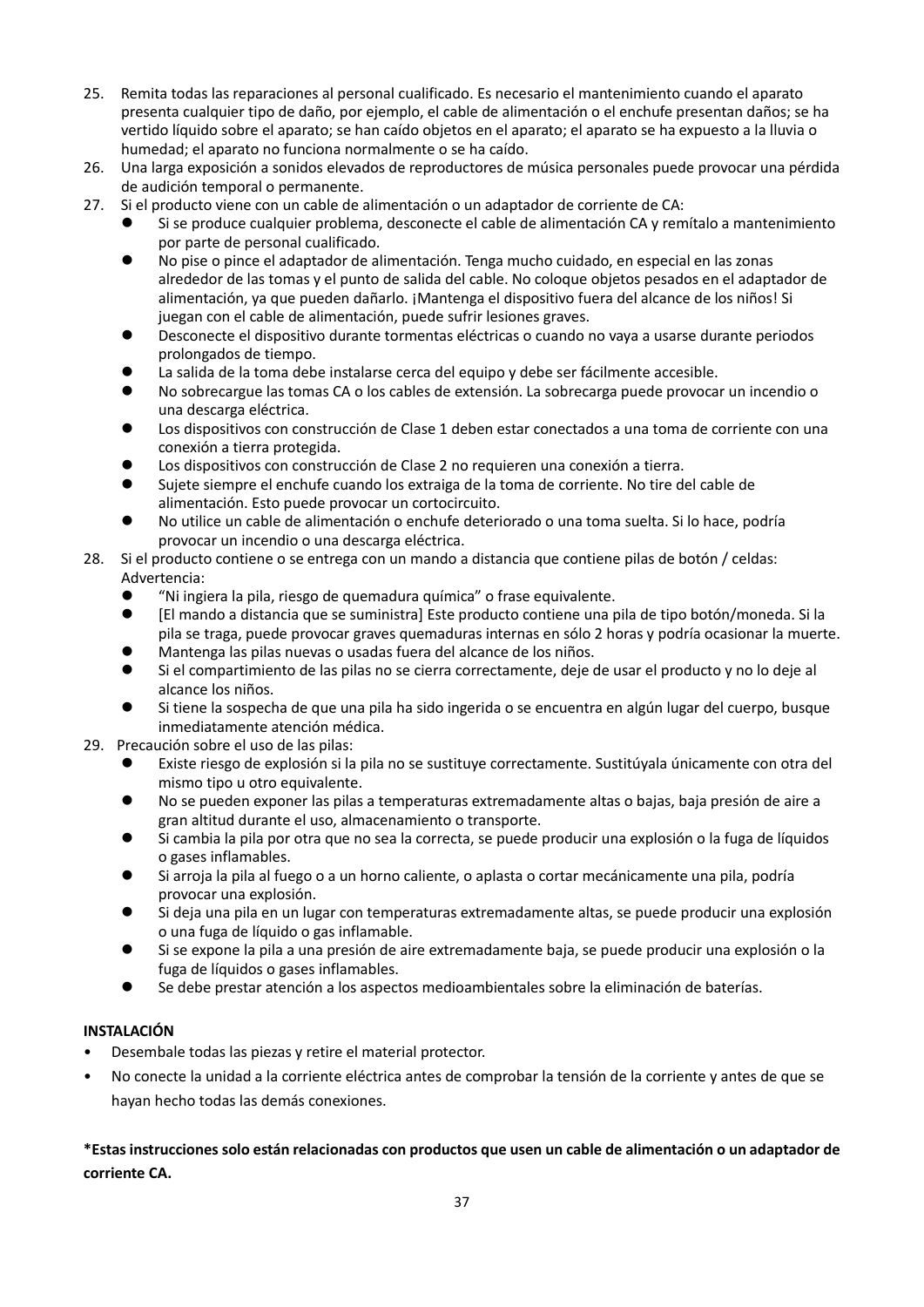#### **1. PIEZAS DEL TOCADISCOS:**





- 1. Palanca de izado
- 2. Interruptor de encendido/apagado y control de volumen
- 3. Brazo del tocadiscos
- 4. Cartucho de aguja fonocaptora
- 5. Altavoces
- 6. Plato de tocadiscos
- 7. Sobrecubierta extraíble
- 8. Bisagra
- 9. Interruptor de control de parada automática
- 10.Conectores de Salida RCA
- 11.Conector de entrada auxiliar de 3,5 mm
- 12.Conector del adaptador de corriente
- 13.Interruptor de selección de velocidad

#### **2. Escuchar un disco**

- 1. Levante la sobrecubierta
- 2. Gire el interruptor de encendido/apagado en el sentido de las agujas del reloj para encender la unidad.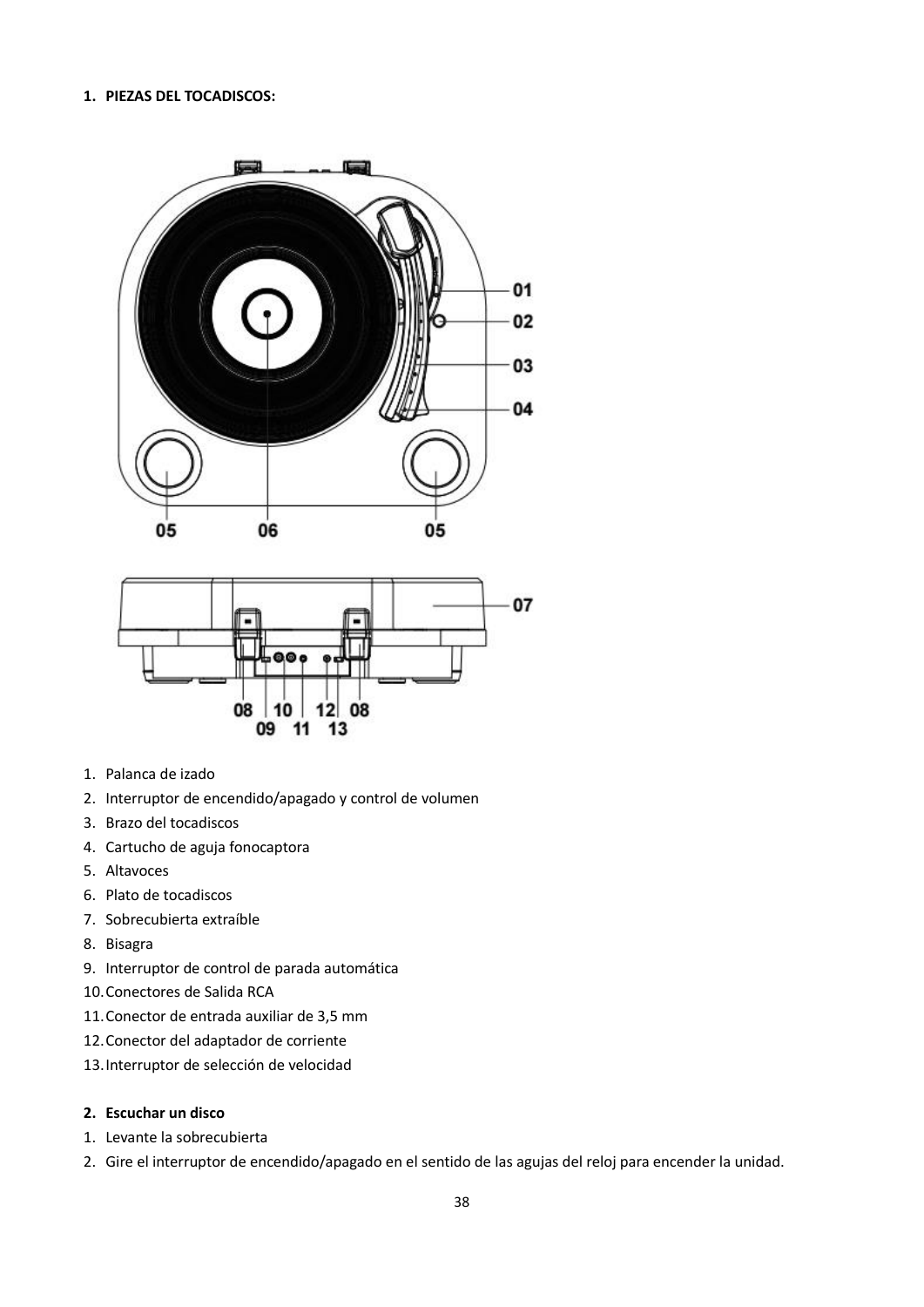3. Coloque un disco sobre el plato del tocadiscos y ajuste la velocidad para que coincida con la velocidad del disco. **Nota:** Para reproducir un single (disco de 45 rpm) y/o discos con agujeros centrales grandes utilice el adaptador de 45 rpm.

- 4. Saque la tapa protectora del cartucho de la aguja y libere el brazo de su soporte.
- 5. Empuje la palanca de elevación hacia atrás. El brazo se levantará suavemente.
- 6. Mueva lentamente el brazo del tocadiscos hasta la posición deseada sobre el disco. Si la función de parada automática estuviera activada, el plato del tocadiscos empezará a girar.
- 7. Libere el brazo sobre el tocadiscos moviendo la palanca de elevación hacia adelante, el brazo del tocadiscos se moverá hacia el disco y la música empezará a sonar.

Si el interruptor de control de parada automática está ENCENDIDO, el disco dejará de reproducirse automáticamente cuando se termine. Si el interruptor de control de parada está DESACTIVADO, el disco NO se parará automáticamente cuando finalice; entonces deberá mover la palanca de elevación hacia atrás para levantar el brazo del tocadiscos y colocarlo en su soporte. A continuación, gire el interruptor de encendido/apagado a su posición de apagado para que el tocadiscos deje de girar.

**Tenga en cuenta:** La función de parada automática se aplica a la mayoría de los discos de vinilo de 33 RPM. Sin embargo, en algunos discos de vinilo, el tocadiscos se parará antes de que alcance el final o no se parará cuando llegue al final del disco.

#### **3. Conexión RCA**

Conecte la salida RCA a un sistema de altavoces (entrada Line) usando un cable RCA (no proporcionado) para disfrutar de la música de sus discos de vinilo en su sistema de altavoces.

#### **4. CÓMO SUSTITUIR LA AGUJA**

Consulte las instrucciones siguientes para sustituir la aguja.

Retirar la aguja del cartucho

- 1. Coloque un destornillad en la punta de la cubierta de la aguja y empuje hacia abajo, en la dirección mostrada en el dibujo "A".
- 2. Retire la cubierta de la aguja estirando hacia delante y empujando hacia atrás.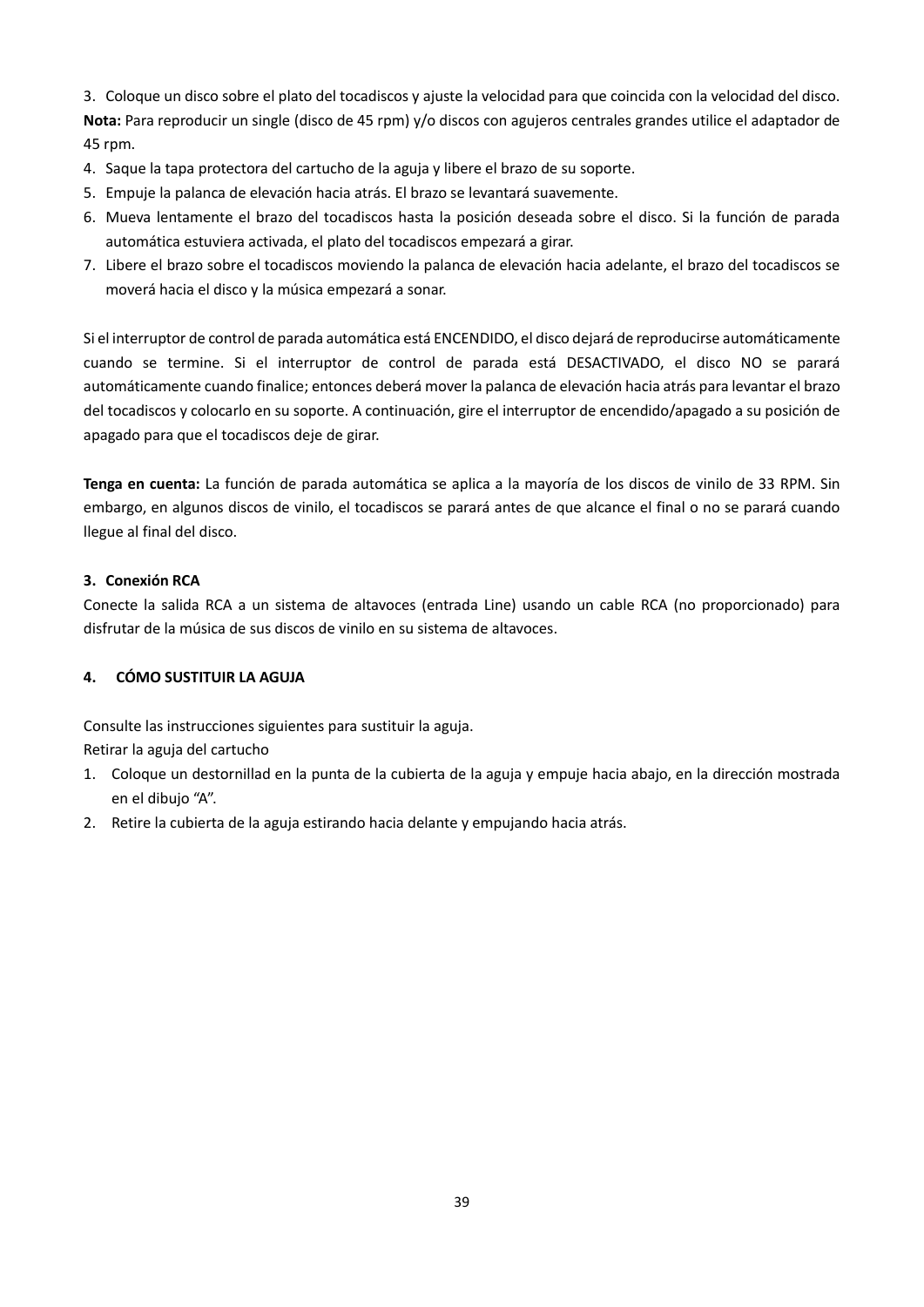#### **Insertar la aguja**

1. Sostenga la punta de la cubierta de la aguja e insértela presionando en la dirección mostrada en "B".



| EN                  | $-$<br>--                 |
|---------------------|---------------------------|
| Guide Pins (inside) | Pasadores guía (interior) |

2. Empuje la cubierta de la aguja hacia arriba en la dirección mostrada en "C" hasta que la aguja quede fijada en la posición de la punta.

#### **5. Entrada AUX (conector de 3,5 mm)**

Se puede conectar una fuente de audio externa (auxiliar) (por ejemplo, un CD/reproductor de MP3/ teléfono móvil u ordenador personal) a este aparato mediante la toma de entrada auxiliar de 3.5mm

1. Conecte el cable auxiliar extraíble (no suministrado) en la toma de entrada auxiliar de 3.5 mm situada en la parte posterior de la unidad.

- 2. Conecte el otro extremo del cable auxiliar al auricular o a la toma de salida de línea de su fuente externa.
- 3. Encienda la unidad girando en sentido horario el dial de control de volumen.
- 4. Gire horario el dial de control de volumen para ajustar el nivel de sonido.

Nota: Esta unidad cumple con la normativa ERP2. Por tanto, el Lenco LS-40 pasará a modo en espera cuando no reciba ninguna señal de audio (disco o entrada AUX) durante aprox. 20 minutos. Para volver a usarlo, apague y encienda la unidad otra vez.

El tocadiscos se ha asegurado para su transporte con un tornillo de tránsito. Use una moneda o un destornillador para girar el tornillo de transporte en dirección horaria. Esto permitirá que el tocadiscos "flote". Durante el transporte, asegúrese de apretar este tornillo de tránsito girándolo en sentido antihorario.



| Lenco                  |                                         |
|------------------------|-----------------------------------------|
| Tocadiscos             | $LS-40$                                 |
| Tipo                   | Accionado por correa, totalmente manual |
| Motor de accionamiento | Motor DC                                |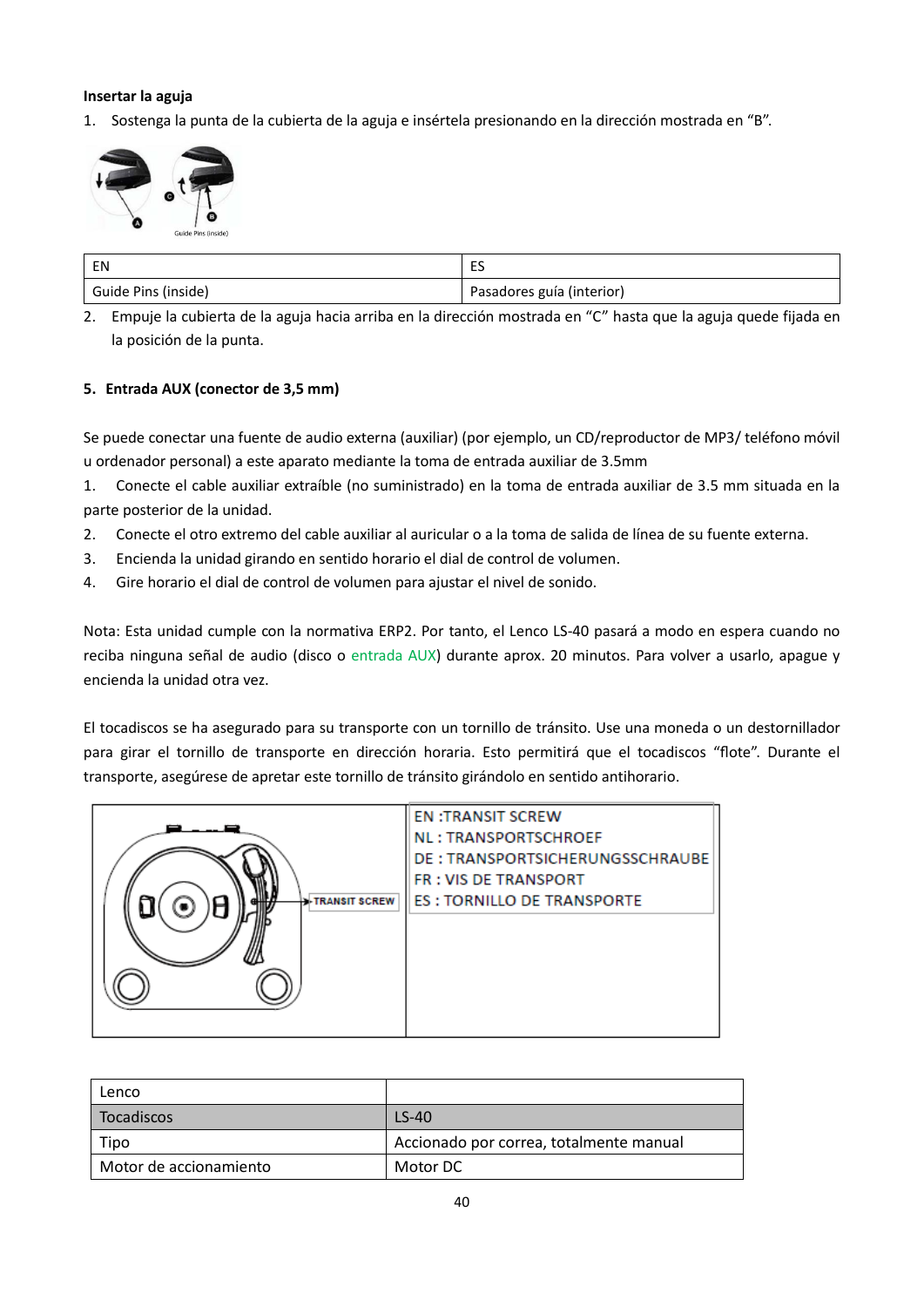| Velocidad                           | 33 1/3 rpm, 45 rpm                    |
|-------------------------------------|---------------------------------------|
| Distorsión y variación de velocidad | ≤0,35%                                |
| Plato de tocadiscos                 | 253 mm                                |
| Cápsula fonocaptora                 |                                       |
| Tipo                                | N-10 / Cartucho cerámico 402-M208-015 |
| Aguja                               | $0,7$ mil                             |
| Fuerza de tracción óptima           | $4^{\sim}6$ gramos                    |
| Salida                              | 160-380 mv (HP-4005)                  |
| Respuesta de frecuencia             | -28 db (10 KHz)                       |
| Diafonía                            | 10 db (1 KHz)                         |
| Relación Señal-Ruido (S/R)          | 40 db                                 |
| General                             |                                       |
| Adaptador                           | corriente AC100-240V~50/60Hz 0.5A     |
|                                     | salida CC 12 V-1 A                    |
| Producto                            | 12 VCC - 1 A                          |
| Salida de audio (salida Line)       | 400-600 mv                            |
| Consumo de energía                  | 10 W                                  |
| <b>Dimensiones</b>                  | 420 x 375 x 120 mm                    |
| Peso                                | aprox. 3,29 Kg LS-40WD                |
| Peso                                | aprox. 3,28 Kg LS-40BK                |

**Adaptador de alimentación**

**Fabricante: Blue Iron**

**Número de modelo: BI12T-120100-I**

**Utilice únicamente la fuente de alimentación indicada en las instrucciones de uso.**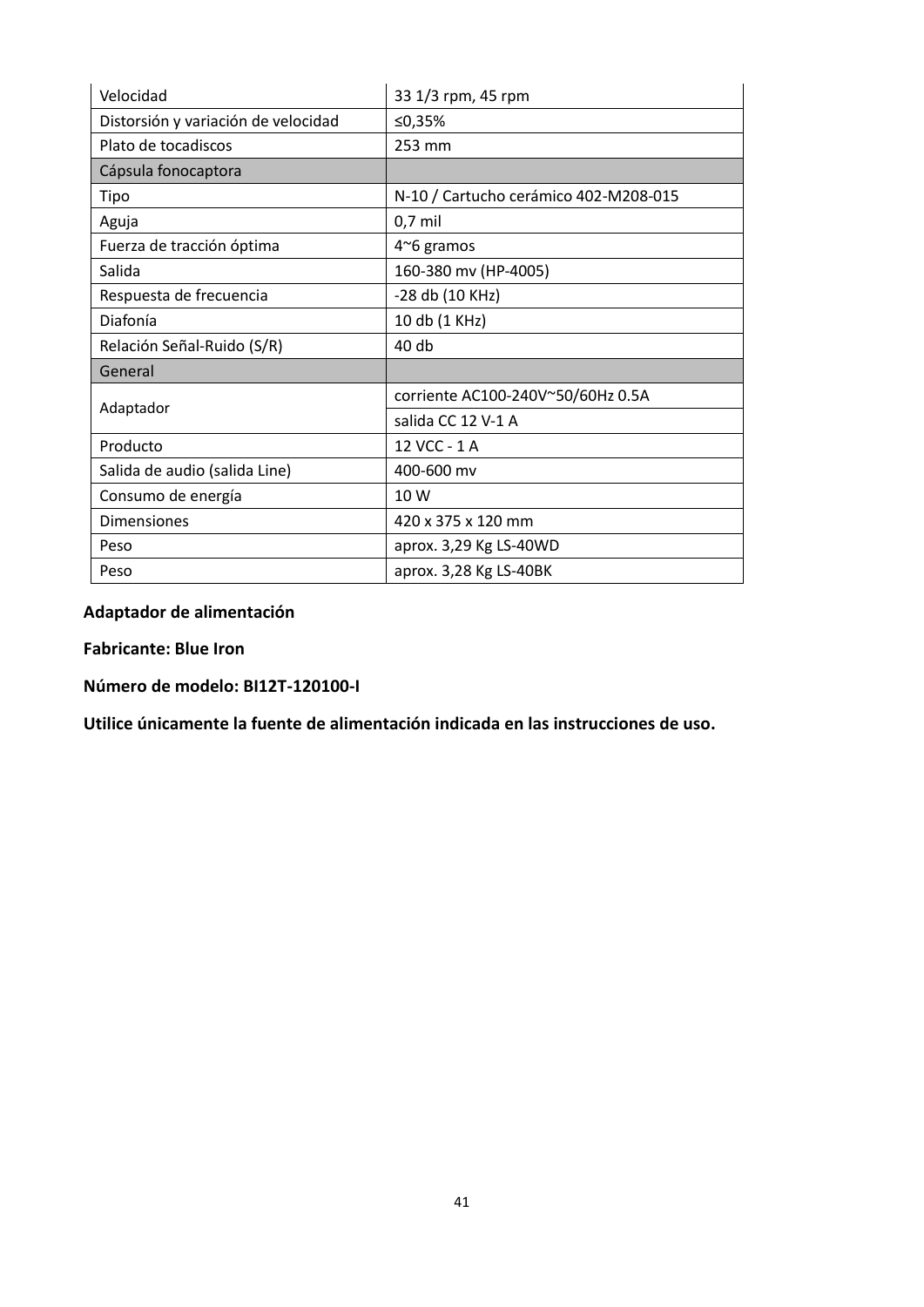| Información                                 | Valor y precisión                  |
|---------------------------------------------|------------------------------------|
| Nombre de los fabricantes o marcas          | Dong guan blue iron                |
| registradas, registro comercial y dirección | enterprise co, limited             |
|                                             |                                    |
|                                             | N <sub>0</sub> .3. Xi Da StreetLin |
|                                             | Village, Tang Xia Town,            |
|                                             | Dong Guan City, Guang              |
|                                             | Dong Province                      |
| Identificador del modelo                    | BI12T-120100-I                     |
| Tensión de entrada                          | 120-240V                           |
| Frecuencia CA de entrada                    | 50-60Hz                            |
| Tensión de salida                           | <b>DC 12V</b>                      |
| Corriente de salida                         | 0.5A                               |
| Potencia de salida                          | 12W                                |
| Eficiencia activa media                     | 74.96%                             |
| Eficiencia a carga baja (10%)               | 70.76%                             |
| Consumo energético sin carga                | 0.07                               |

#### **Garantía**

Lenco ofrece servicio y garantía en cumplimiento con las leyes de la Unión Europea, lo cual implica que, en caso de que su producto precise ser reparado (tanto durante como después del periodo de garantía), deberá contactar directamente con su distribuidor.

Nota importante: No es posible enviar sus reparaciones directamente a Lenco.

Nota importante: Si la unidad es abierta por un centro de servicio no oficial, la garantía quedará anulada.

Este aparato no es adecuado para el uso profesional. En caso de darle un uso profesional, todas las obligaciones de garantía del fabricante quedarán anuladas.

#### **Exención de responsabilidad**

Regularmente se llevan a cabo actualizaciones en el Firmware y en los componentes del hardware. Por esta razón, algunas de las instrucciones, especificaciones e imágenes incluidas en este documento pueden diferir ligeramente respecto a su situación particular. Todos los elementos descritos en esta guía tienen un objetivo de mera ilustración, y pueden no ser de aplicación en su situación particular. No se puede obtener ningún derecho ni derecho legal a partir de la descripción hecha en este manual.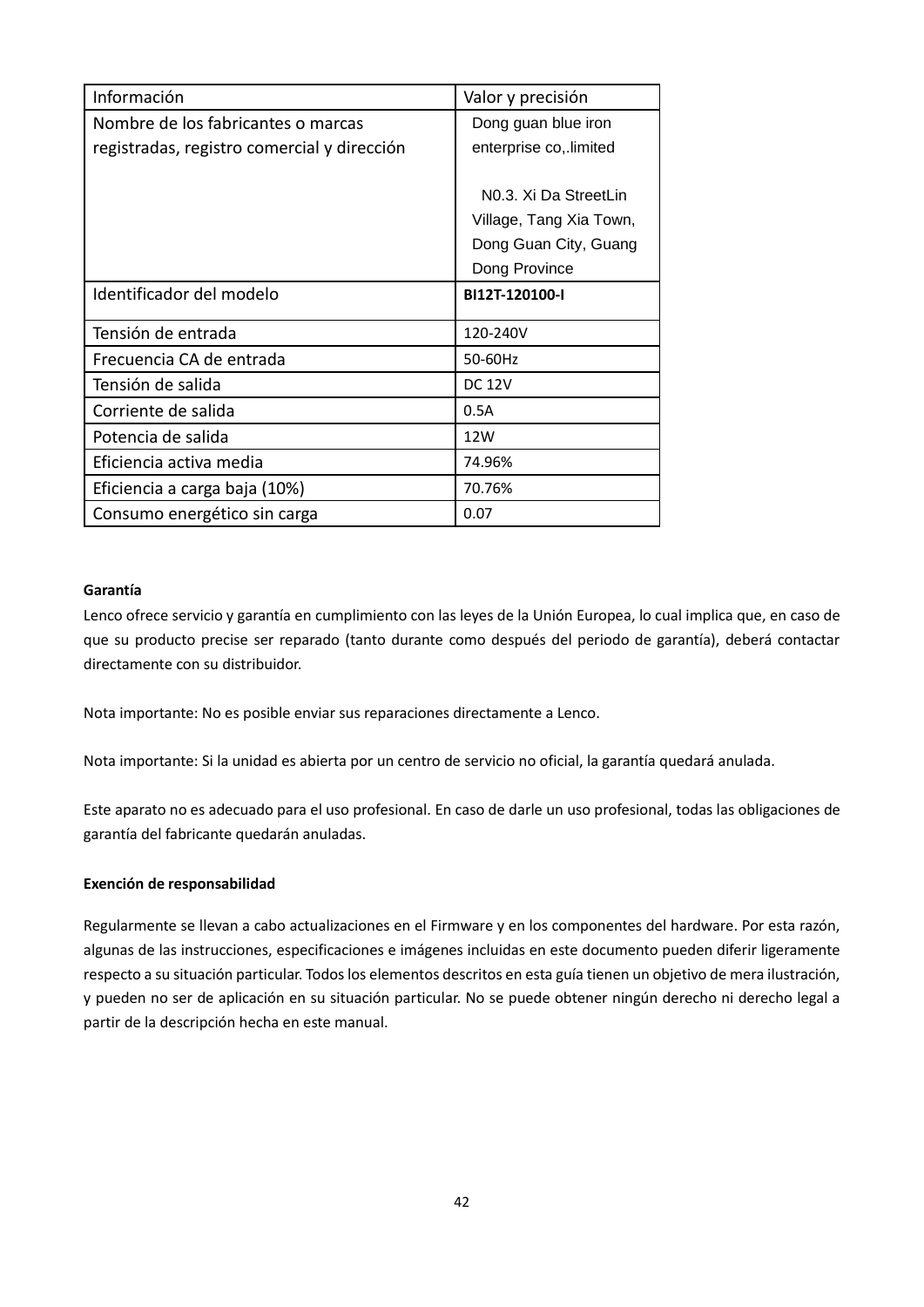#### **Eliminación del antiguo dispositivo**



Este símbolo indica que no deberá deshacerse del producto eléctrico o batería en cuestión junto con los residuos domésticos, en el ámbito de la UE. Para garantizar un tratamiento residual correcto del producto y su batería, por favor, elimínelos cumpliendo con las leyes locales aplicables sobre requisitos para el desechado de equipos eléctricos y baterías. De hacerlo, ayudará a conservar recursos naturales y mejorar los estándares de protección medioambiental en el tratamiento y eliminación de residuos eléctricos (Directiva sobre la Eliminación de Equipos Eléctricos y Electrónicos).

#### **Marca CE**

Por la presente, Commaxx B.V. Wiebachstraat 37, 6466 NG Kerkrade, Países Bajos, declara que este producto cumple con las exigencias esenciales de la directiva de la UE. La declaración de conformidad puede consultarse mediante [techdoc@commaxxgroup.com](mailto:techdoc@commaxxgroup.com)



#### **Servicio**

Para obtener más información y soporte del departamento técnico, por favor, visite la página web

[www.lenco.com](http://www.lenco.com/)

Commaxx B.V. Wiebachstraat 37, 6466 NG Kerkrade, Países Bajos.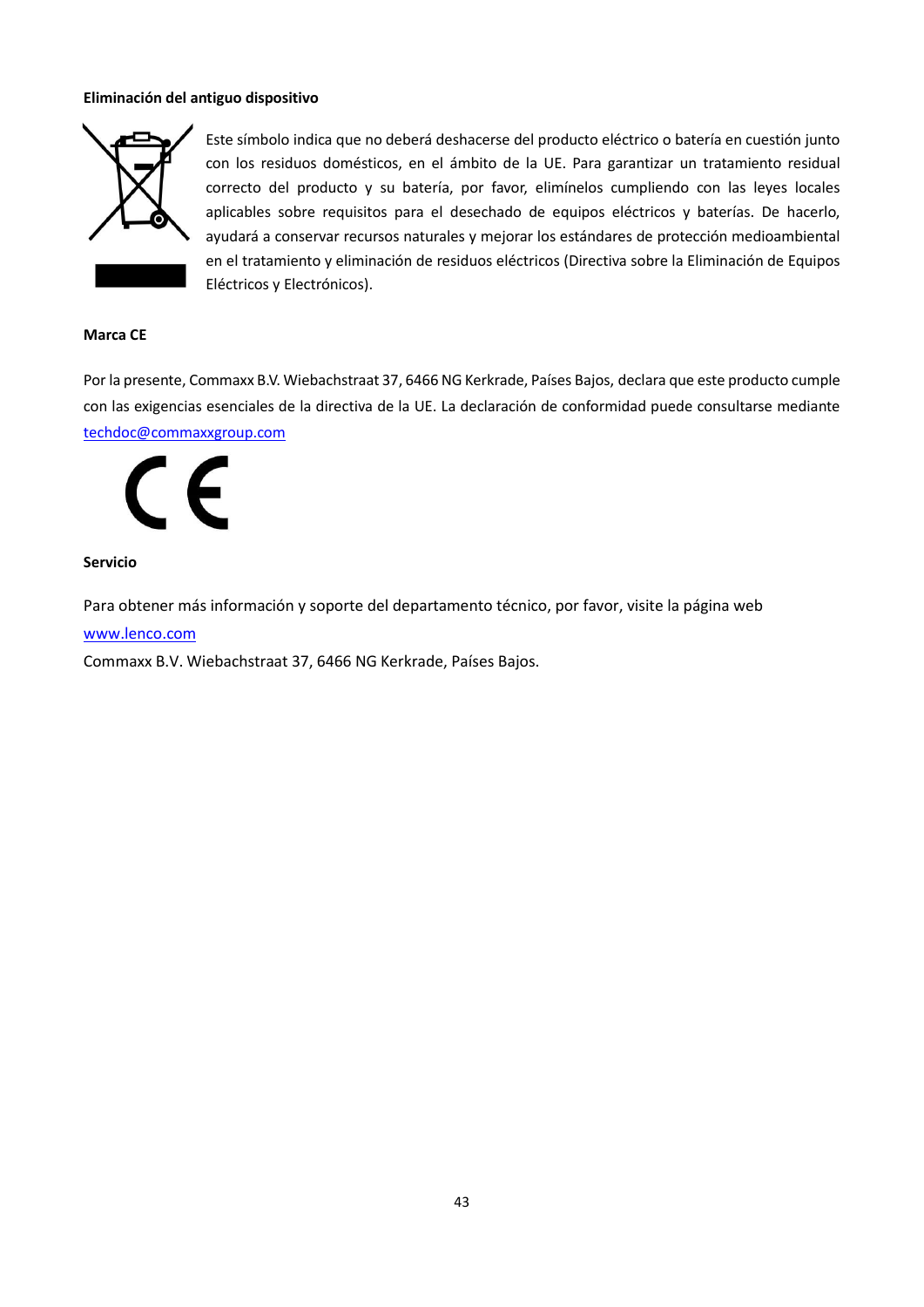#### <span id="page-43-0"></span>**ВНИМАНИЕ:**

Использование элементов управления или регулирования или выполнение процедур, отличных от указанных в данном документе, может привести к опасному радиационному облучению. Устройство не должно ремонтироваться кем-либо, кроме квалифицированных сервисных инженеров.

#### **МЕРЫ ПРЕДОСТОРОЖНОСТИ ПЕРЕД ЭКСПЛУАТАЦИЕЙ**

#### **СОБЛЮДАЙТЕ СЛЕДУЮЩИЕ ИНСТРУКЦИИ:**

- 1. Не используйте устройство рядом с любым источником воды.
- 2. Для очистки устройства используйте мягкую сухую ткань.
- 3. Не закрывайте и не блокируйте вентиляционные отверстия. При размещении устройства на полке оставьте вокруг него 5 см (2 дюйма) свободного пространства.
- 4. Установите устройство в соответствии с руководством пользователя, входящим в комплект поставки.
- 5. \*Не наступайте на адаптер питания и не зажимайте его. Будьте очень осторожны, особенно возле штекеров и кабельного вывода. Не размещайте на адаптере электропитания тяжелые предметы, так как они могут повредить его. Храните устройство в недоступном для детей месте! Играя с кабелем электропитания, они могут серьезно пораниться.
- 6. \* Отключайте это устройство от сети во время грозы или если не используете в течение длительного времени.
- 7. Устройство должно находиться вдали от источников тепла, таких как батареи, обогреватели, нагревательные печи, свечи и другие изделия, выделяющие тепло, или открытое пламя.
- 8. Не используйте устройство вблизи сильных магнитных полей.
- 9. Электростатический разряд может помешать нормальной эксплуатации устройства. Если это так, просто перезагрузите и перезапустите устройство, следуя инструкции по эксплуатации. Соблюдайте осторожность при передаче файлов и эксплуатируйте устройство в среде, свободной от атмосферных помех.
- 10. Предупреждение! Не вставляйте какие-либо предметы в изделие через вентиляционные отверстия или проемы. Через изделие проходит высокое напряжение, и вставленный предмет может вызвать поражение электрическим током и/или короткое замыкание внутренних частей. По той же причине не проливайте на изделие воду или любую другую жидкость.
- 11. Не используйте устройство в помещениях с повышенной влажностью, таких как ванные комнаты, кухни, насыщенные паром, или около бассейнов.
- 12. Не используйте это устройство в среде, где возможно образование конденсата.
- 13. Although this device is manufactured with the utmost care and checked several times before leaving the factory, it is still possible that problems may occur, as with all electrical appliances. If you notice smoke, an excessive build-up of heat or any other unexpected phenomena, you should disconnect the plug from the main power socket immediately.
- 14. Это устройство должно работать от такого источника питания, как указано на заводской табличке со спецификациями. Если Вы не уверены в том, какой тип источника питания используется в Вашем доме, проконсультируйтесь с Вашим торговым посредником или местной электроэнергетической компанией.
- 15. \* Штепсельная розетка должна быть установлена рядом с оборудованием и быть в непосредственном доступе.
- 16. \* Не перегружайте розетки переменного тока или удлинительные шнуры. Перегрузка может вызвать возгорание или поражение электрическим током.
- 17. \* Устройства, спроектированные в соответствии с первым классом электрооборудования по европейским стандартам, «class 1», необходимо подключать к заземленным розеткам электропитания.
- 18. \* Устройства, спроектированные в соответствии со вторым классом электрооборудования по европейским стандартам, «class 2», не требуют наличия заземления в сети электропитания.
- 19. \*Размещайте устройство подальше от животных. Некоторым животным нравится кусать шнур питания.
- 20. \* Вынимая вилку из штепсельной розетки, всегда держитесь за вилку. Не тяните за шнур питания. Это может вызвать короткое замыкание.
- 21. Избегайте размещения устройства на поверхностях, которые могут быть подвержены избыточной вибрации или ударам.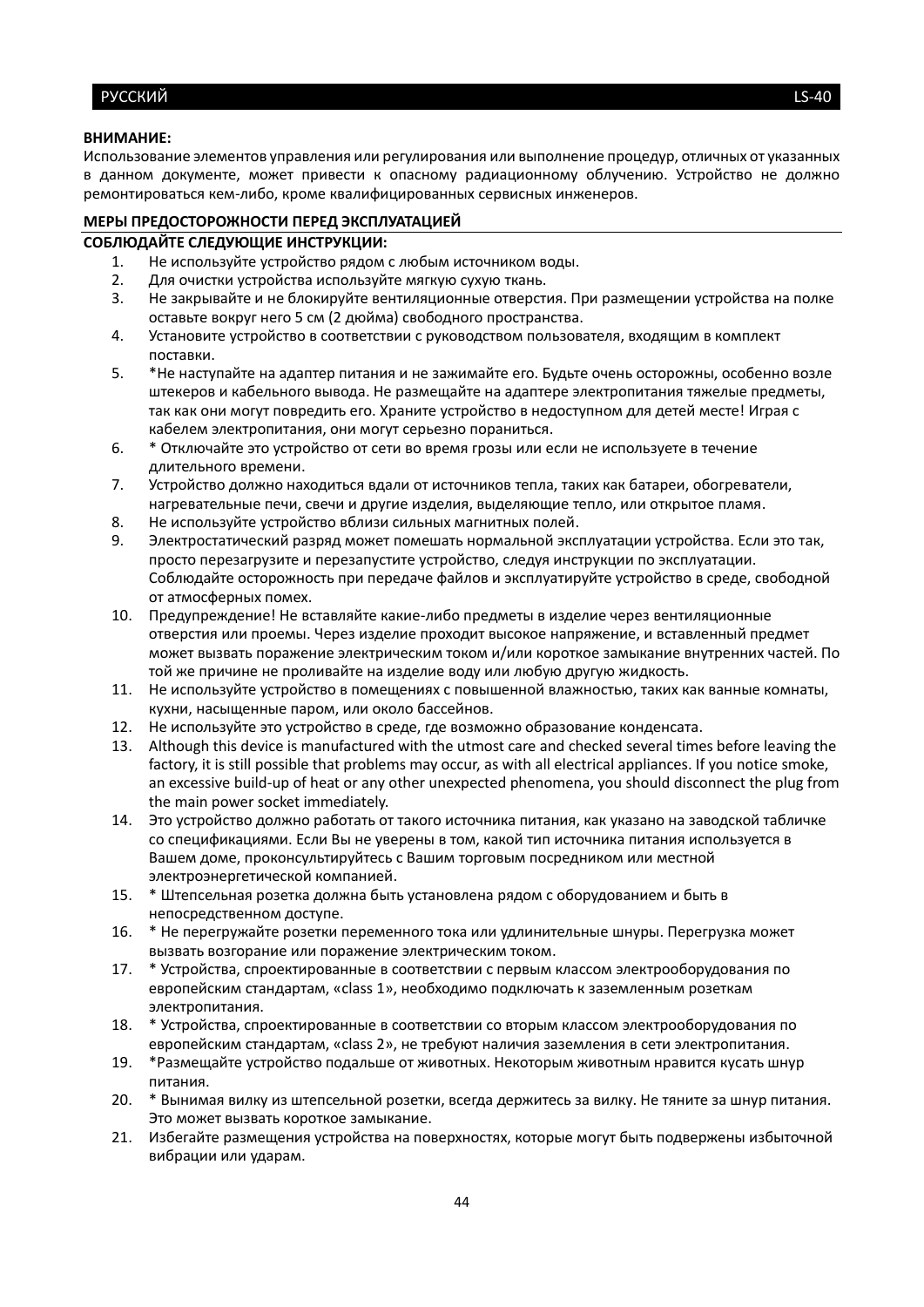- 22. Для очистки устройства используйте мягкую сухую ткань. Не используйте растворители или жидкости на основе бензина. Чтобы удалить устойчивые пятна, Вы можете использовать влажную ткань с разбавленным моющим средством.
- 23. Поставщик не несет ответственности за повреждение или потерю данных, вызванные неисправностью, неправильным использованием, реконструкцией устройства или заменой батареи.
- 24. Не прерывайте соединение, когда устройство форматирует или передает файлы. В противном случае данные могут быть повреждены или утеряны.
- 25. Если в устройстве есть функция воспроизведения через USB, карту памяти USB следует подключать напрямую к устройству. Не используйте удлинительный кабель USB, так как он может вызывать помехи, что приведет к потере данных.
- 26. Не допускайте попадания на устройство капель или брызг. Следите за тем, чтобы на устройство или рядом с ним не ставились предметы, наполненные жидкостью, например вазы.
- 27. \* В случае возникновения каких-либо проблем отключите шнур питания переменного тока и обратитесь за обслуживанием к квалифицированному персоналу.
- 28. Если устройство работает от батарей, батарею не следует подвергать нагреву от солнца, огня и других горячих источников.
- 29. Следует обратить внимание на экологические аспекты утилизации батарей.
- 30. Устройство можно использовать только в умеренном климате. Холодные и теплые условия не подходят при использовании устройства.
- 31. Табличка с техническими данными находится на нижней или задней панели устройства.
- 32. Это устройство не предназначено для использования людьми (включая детей) с физическими, умственными расстройствами, расстройствами чувственного восприятия или с недостатком опыта и знаний, если они не находятся под наблюдением или не получили инструкции по правильному использованию устройства со стороны лица, отвечающего за их безопасность.
- 33. Это изделие не предназначено для профессионального, коммерческого или промышленного использования.
- 34. Убедитесь, что устройство установлено в устойчивое положение. Гарантия не распространяется на повреждения, вызванные эксплуатацией этого изделия в нестабильном положении, вибрациями или ударами, либо несоблюдением любых других предупреждений или мер предосторожности, содержащихся в данном руководстве пользователя.
- 35. Никогда не снимайте корпус этого устройства.
- 36. Никогда не помещайте это устройство на другое электрическое оборудование.
- 37. Не используйте и не храните устройство в местах, где оно может быть подвержено воздействию прямых солнечных лучей, образованию чрезмерного количества пыли или излишней вибрации.
- 38. Не допускайте игр детей с пластиковыми пакетами, используемыми для упаковки устройства.
- 39. Используйте только приспособления/принадлежности, указанные производителем.
- 40. Поручите все обслуживание квалифицированному обслуживающему персоналу. Обслуживание требуется, когда устройство было повреждено, например, его шнур электропитания или вилка, когда была пролита жидкость или какие-либо предметы упали на устройство, когда устройство подверглось воздействию дождя или влаги, когда устройство работает ненормально, или когда произошло падение устройства.
- 41. \* Не используйте поврежденный шнур электропитания, вилку или незакрепленную, ослабленную розетку. Это может привести к возгоранию или поражению электрическим током.
- 42. Длительное воздействие громких звуков личных музыкальных проигрывателей может привести к временной или постоянной потере слуха.

#### **INSTALLATION**

- Распакуйте все компоненты проигрывателя и снимите защитные материалы.
- \* Не подключайте устройство к электросети до проверки сетевого напряжения и до выполнения всех остальных подключений.

**\* Эти инструкции относятся только к продуктам, использующим кабель электропитания или адаптер переменного тока.**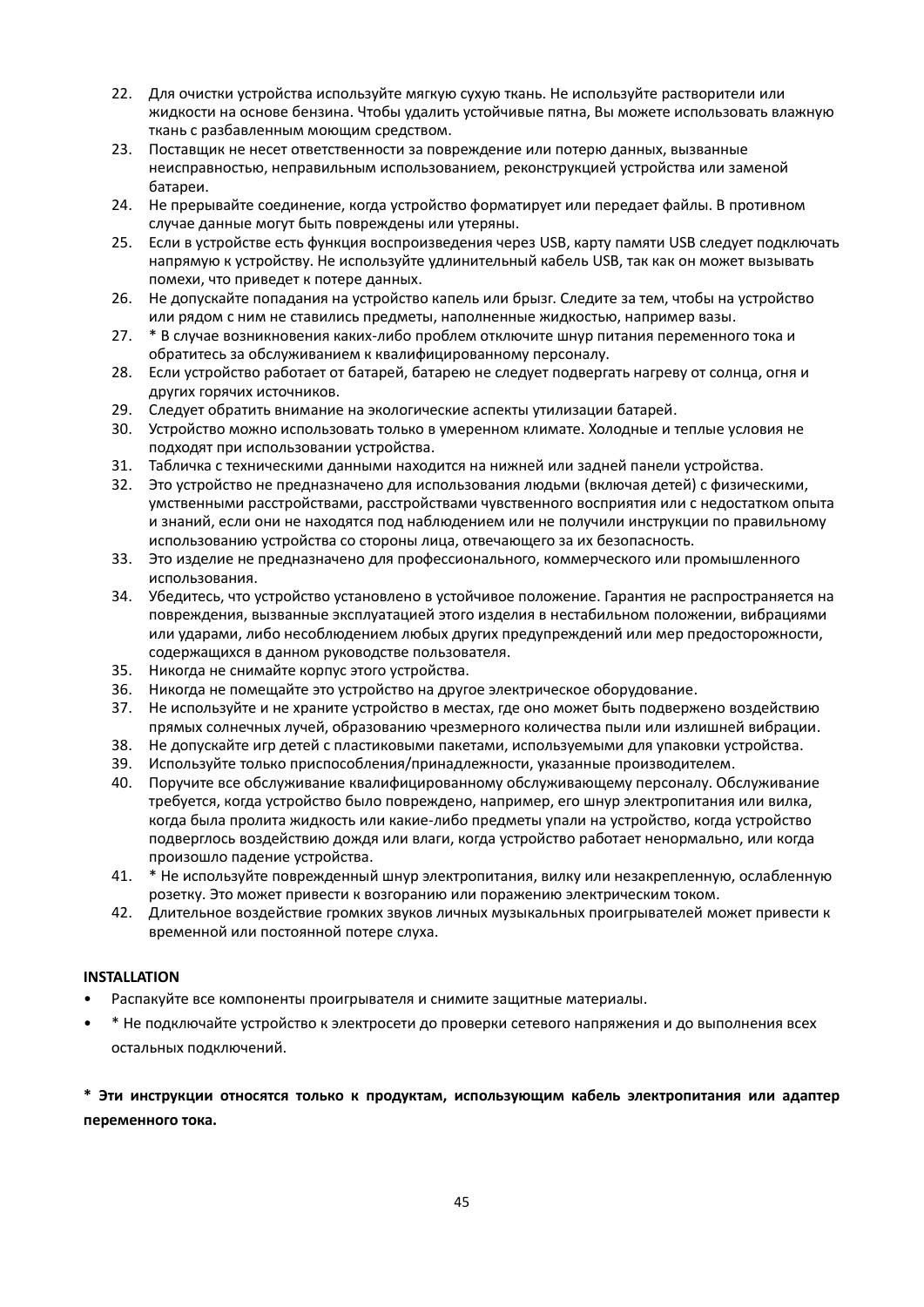#### **1. УСТРОЙСТВО ПРОИГРЫВАТЕЛЯ:**





- 1. Рычажок звукоснимателя
- 2. Вкл/выкл/громкость
- 3. Звукосниматель
- 4. Картридж с иглой
- 5. Динамики
- 6. Тарелка
- 7. Съемная защитная крышка
- 8. Петли
- 9. Выключатель автостопа
- 10. Выход RCA (тюльпаны)
- 11. Линейный вход Aux
- 12. Вход электропитания
- 13. Переключатель скоростей

#### **2. Проигрывание виниловых пластинок**

- 1. Откройте пылезащитную крышку
- 2. Поверните переключатель питания (Вкл/Выкл/громкость) по часовой стрелке, чтобы включить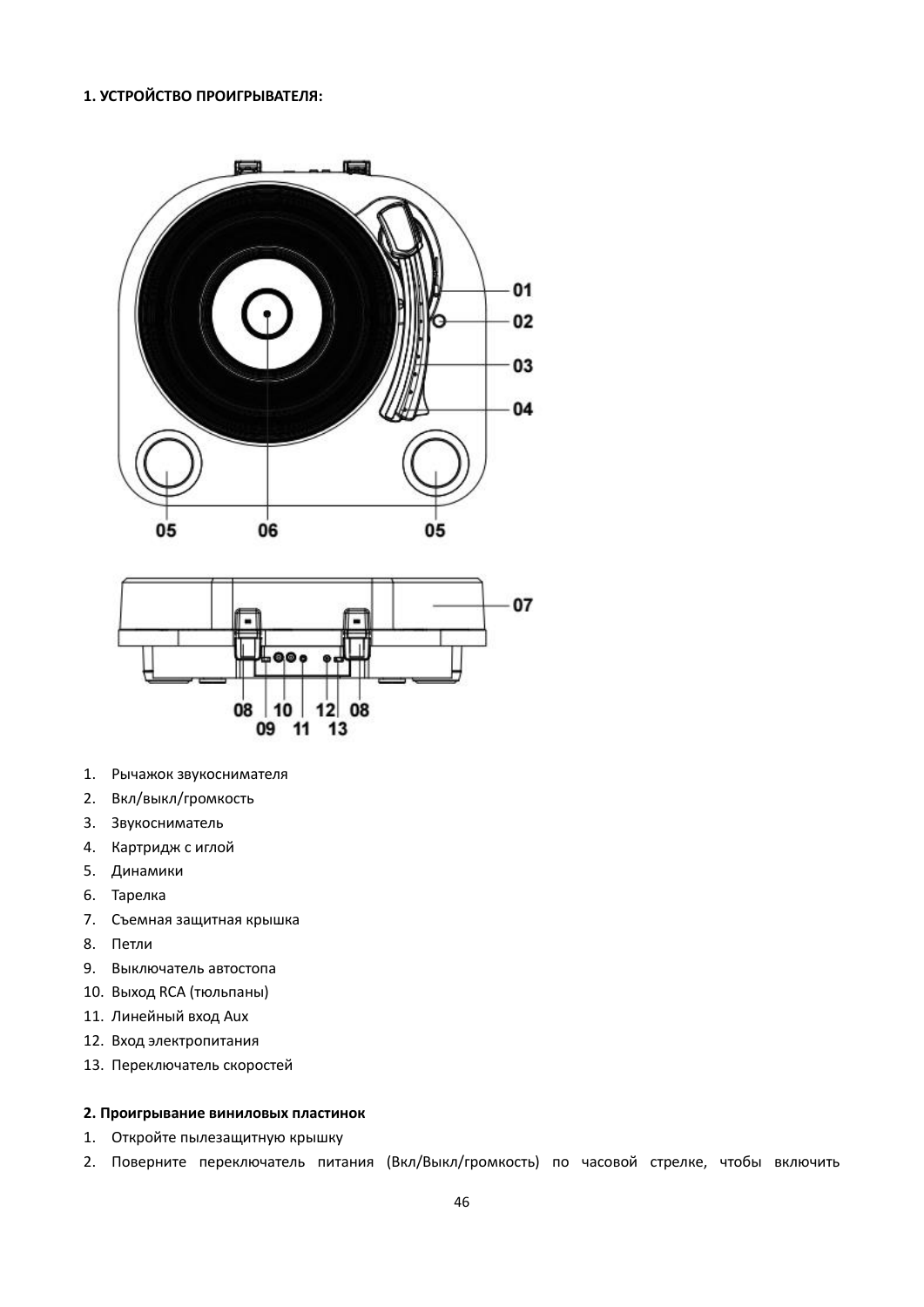устройство.

3. Положите пластинку на проигрыватель и установите скорость проигрывания, совпадающую со скоростью пластинки.

**Примечание:** При проигрывании синглов (пластинок со скоростью записи 45 об/минуту) и/или пластинок с большим центральным отверстием, используйте входящий в комплект адаптер.

- 4. Снимите защитную крышечку с картриджа с иглой и откройте Защелку звукоснимателя.
- 5. Поднимите звукосниматель Рычажком звукоснимателя.
- 6. Аккуратно поместите Звукосниматель над желаемым треком пластинки. Если включена функция автостопа, тарелка начнет вращаться.
- 7. Рычажком звукоснимателя опустите Звукосниматель для начала воспроизведения.

При включенном Автостопе пластинка остановится автоматически при достижении последнего трека. Если Автостоп не включен, проигрывание не закончится автоматически. Поднимите Звукосниматель Рычажком и переместите Звукосниматель обратно на Держатель. Опустите Звукосниматель Рычажком. Выключите питание, чтобы остановить тарелку.

**Примечание**: Некоторые виды пластинок могут иметь специфичную зону автостопа, из-за которой пластинка может остановиться, не проиграв все треки. Чтобы избежать этого, отключите Автостоп при использовании таких пластинок.

#### **3. Подключение внешних динамиков (RCA)**

Подключите внешнюю аудио систему к разъемам RCA на устройстве с помощью кабеля RCA (не входит в комплект), чтобы наслаждаться музыкой с использованием внешних колонок.

#### **4. ПРОЦЕДУРА ЗАМЕНЫ ИГЛЫ**

Чтобы заменить иглу, следуйте приведенным ниже инструкциям.

#### **Удаление иглы из картриджа**

- 1. Поместите отвертку на кончик иглы и отодвиньте его, как показано в направлении «A».
- 2. Снимите иглу, потянув иглу вперед и отодвинув ее.

#### **Установка иглы**

- 1. Возьмитесь за кончик иглы и вставьте иглу, нажав, как показано в направлении «B».
- 2. пододвиньте иглу, как в направлении «C», пока игла не зафиксируется в положении кончика.

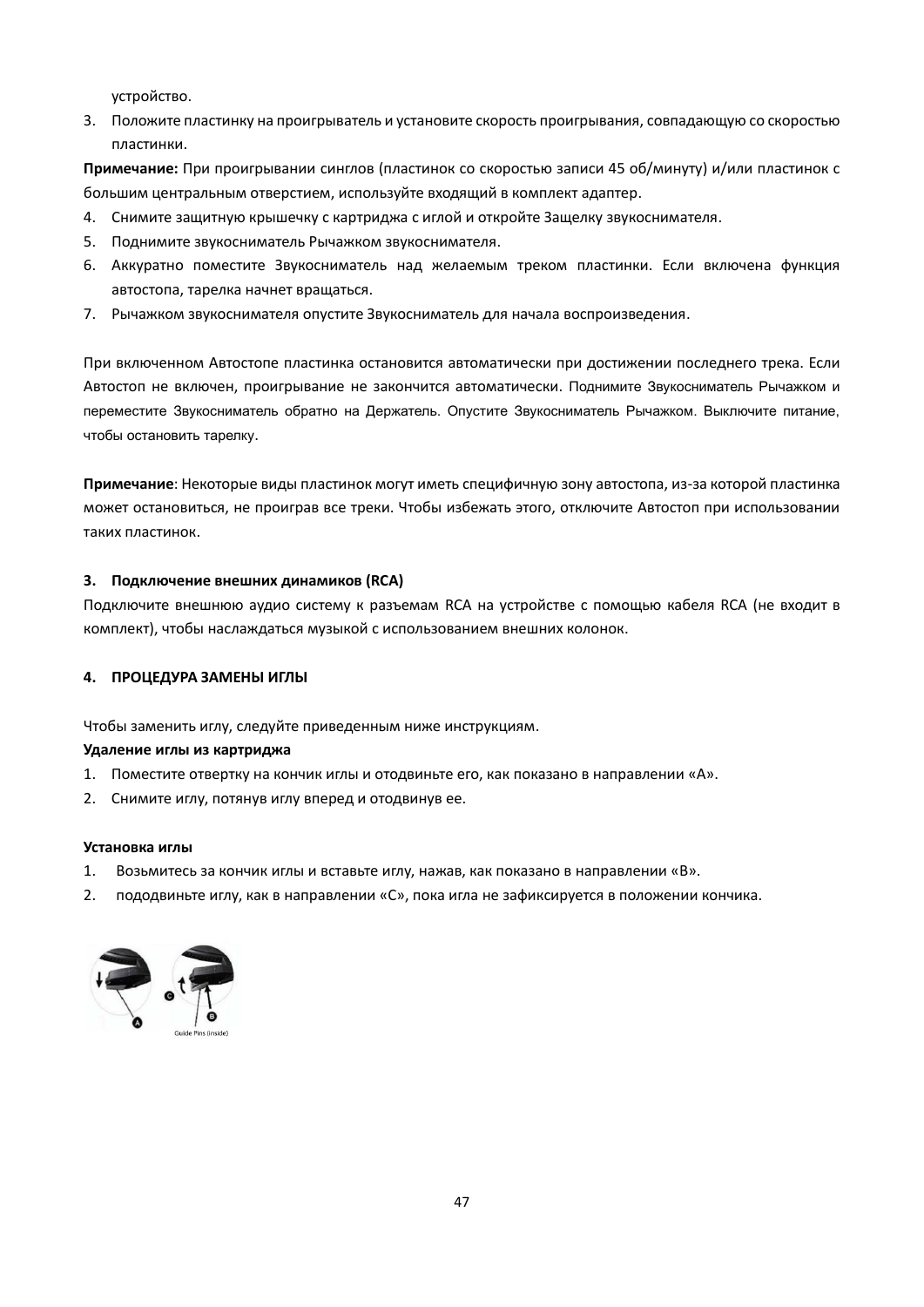#### **5. Линейный вход AUX-IN (3.5 мм джек)**

К данному проигрывателю можно подключить внешний источник звука (CD/MP3 плеер, телефон или компьютер) через линейный вход AUX-IN (3.5 мм джек).

1. Вставьте кабель AUX (не входит в комплект поставки) в соответствующий 3.5 мм разъем на задней панели устройства.

2. Ответную часть кабеля подключите к разъему наушников или выходному разъему внешнего источника звука.

3. Включите устройство, повернув ручку регулировки звука по часовой стрелке.

4. Крутите ручку регулировки звука, чтобы выбрать оптимальную громкость.

Данное устройство соответствует требованиям ERP2 и переходит в режим ожидания (выключается), если в течение примерно 20 минут не поступает аудио сигнал (с записи или через AUX). Чтобы снова начать пользоваться устройством, выключите и включите его.

Проигрыватель поставляется с установленным транспортировочным винтом, который расположен рядом со звукоснимателем. Используйте узкую монету или отвертку, чтобы выкрутить винт по часовой стрелке. Это позволит механизму «парить» при проигрывании записей. При перевозке проигрывателя убедитесь, что транспортировочный винт закручен. Для этого воспользуйтесь узкой монетой или отверткой, прокрутив винт против часовой стрелки.



| Lenco                      |                                           |
|----------------------------|-------------------------------------------|
| Модель проигрывателя       | $LS-40$                                   |
| Тип привода                | Пассиковый                                |
| Двигатель привода          | Электродвигатель постоянного тока         |
| Скорость вращения          | 33 1/3, 45 об./мин.                       |
| Нестабильность вращения    | < 0.35%                                   |
| Диаметр опорного диска     | 253 MM                                    |
| Картридж                   |                                           |
| Тип картриджа              | N-10 / Керамический картридж 402-M208-015 |
| Диаметр иглы звукоснимател | 0.7 MM                                    |
| Оптимальная прижимная сила | 4-6 грамм                                 |
| Выходная мощность          | 160-380mV (HP-4005)                       |
| Частотный диапазон         | -28 дБ (10 КГц)                           |
|                            | 10 дБ (1 КГц)                             |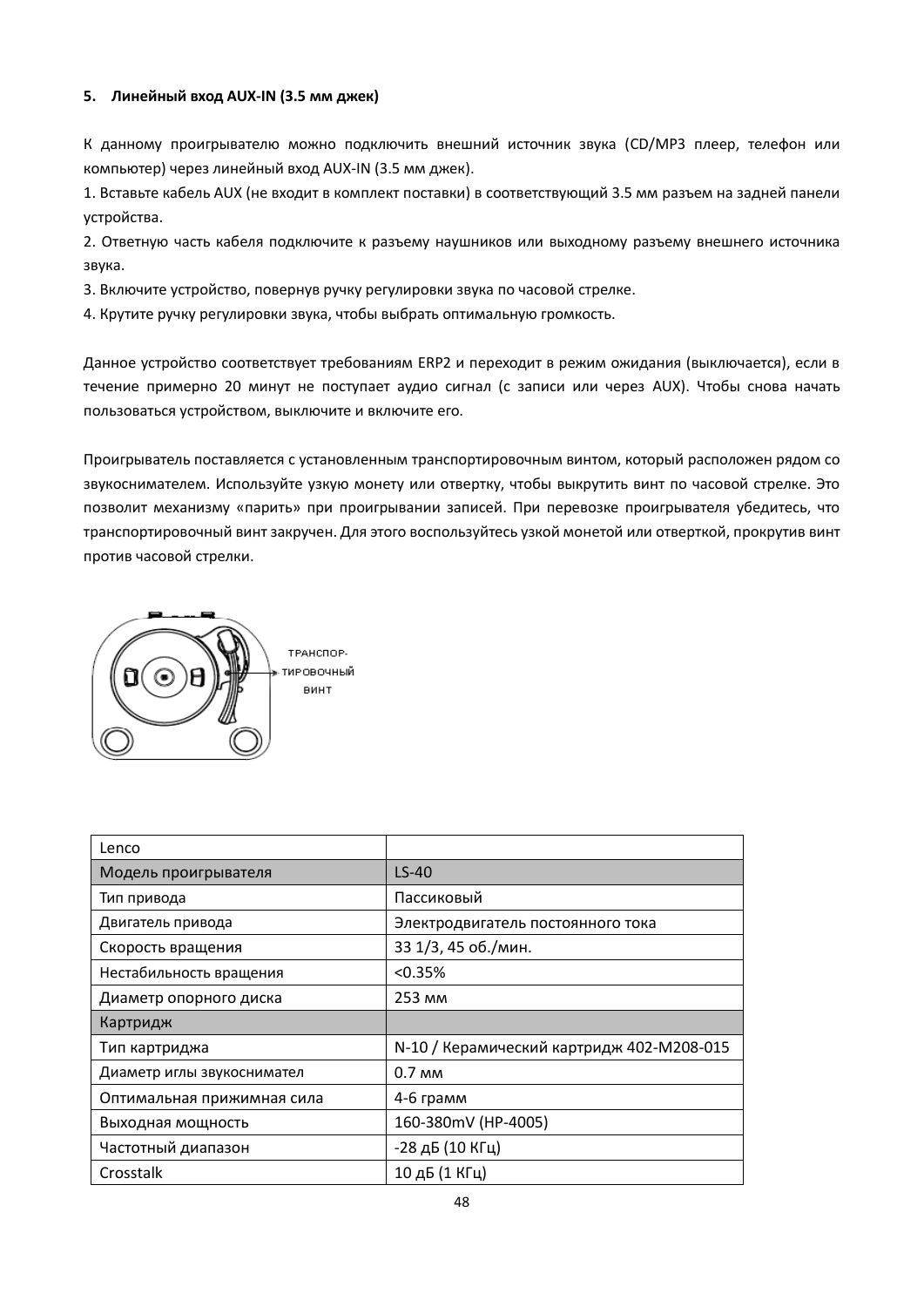| Соотношение сигнал-шум (S/N) | 40 дБ                                     |
|------------------------------|-------------------------------------------|
| Общая информация             |                                           |
| <b>АДАПТЕР</b>               | Входное напряжение 100-240 В переменного  |
|                              | тока ~50/60 Гц 0.5А                       |
|                              | Выходное напряжение 12 В постоянного тока |
|                              | 1A                                        |
| <b>ИЗДЕЛИЕ</b>               | 12 В постоянного тока - 1А                |
| Уровень выхода (Line Out)    | 400-600mv                                 |
| Энергопотребление            | 10B                                       |
| Габаритные размеры           | 420x375x120 MM                            |
| Macca                        | Примерно 3.29 кг LS-40WD                  |
| Macca                        | Примерно 3.28 кг LS-40BK                  |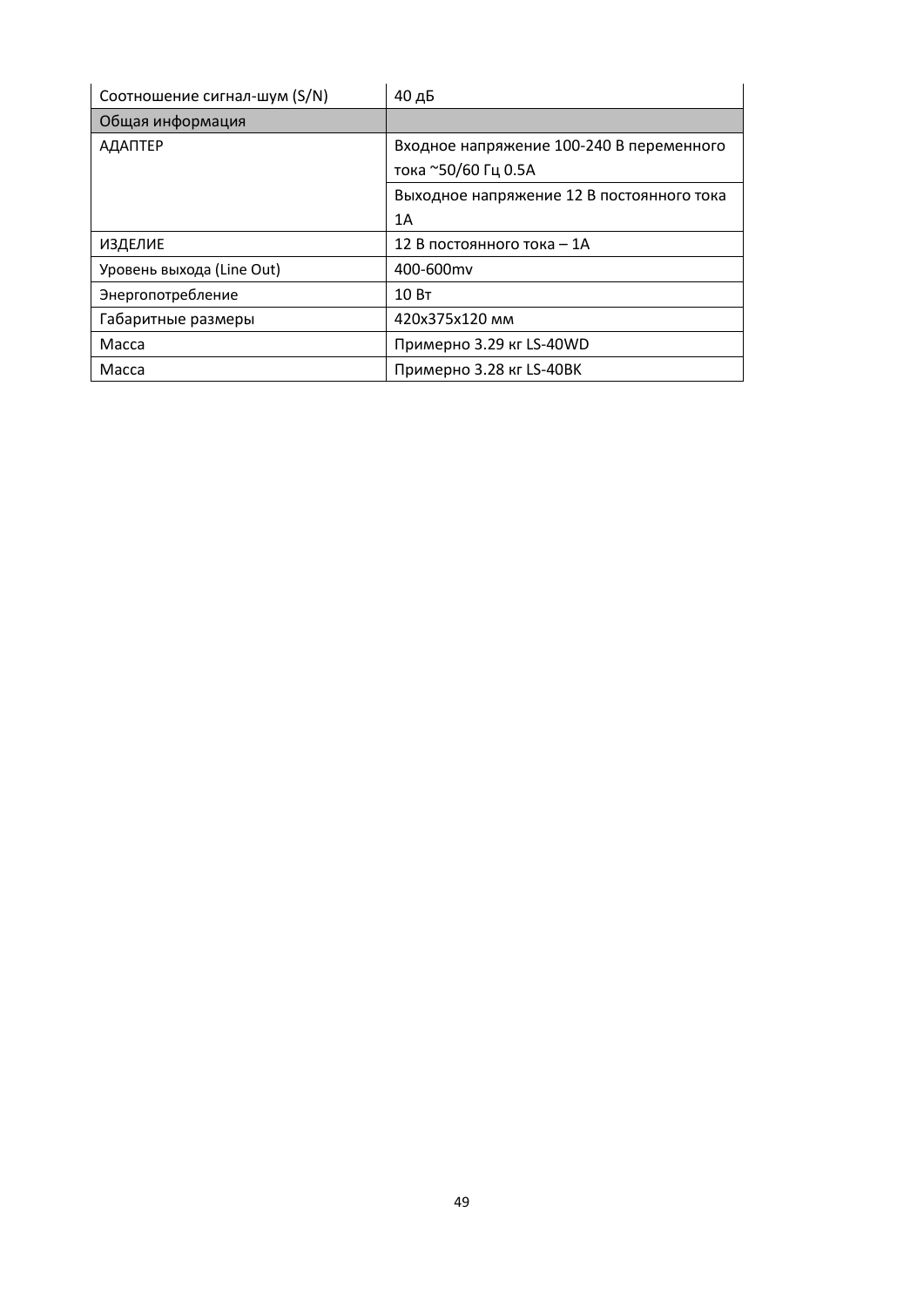#### **Адаптер электропитания**

#### **Производитель: Блю Айрон (Blue Iron)**

#### **Номер модели: BI12T-120100-I**

#### **Используйте только такой источник питания, как указано в инструкции пользователя.**

#### **Гарантийные обязательства**

**Срок гарантии** составляет 1 (один) год с даты продажи. **Срок службы** – до 5 (пяти) лет.

Важное примечание: Компания Lenco не обеспечивает обслуживание оборудования в случае непосредственного обращения в головной офис компании.

Важное примечание: Гарантия не действует, если устройство вскрывалось или подвергалось изменениям вне официального сервисного центра.

Это устройство не предназначено для профессионального использования. В случае профессионального использования гарантийные обязательства производителя не будут выполняться.

#### **Заявление об ограничении ответственности**

Обновления микропрограмм и/или компонентов аппаратного обеспечения производятся регулярно. Поэтому некоторые инструкции, спецификации и изображения в этой документации могут незначительно отличаться от Вашей конкретной ситуации. Все элементы, описанные в данном руководстве, предназначены только для иллюстрации и могут не относиться к конкретной ситуации. Из описания, приведенного в этом руководстве, нельзя получить никаких юридических прав.

#### **Утилизация оборудования**



Этот символ означает, что соответствующее электрооборудование или батарея не может быть утилизирована как обычные бытовые отходы в Европе. Чтобы обеспечить корректную утилизацию данного оборудования руководствуйтесь местными законами или требованиями по утилизации электронного оборудования и батарей.

Поступая таким образом, Вы поможете сохранить природные ресурсы и улучшить стандарты защиты окружающей среды при обработке и утилизации электрических отходов (Директива ЕС об отходах электрического и электронного оборудования).

#### **Маркировка «CE»**

Продукция с маркировкой CE соответствует требованиям Директиве ЕС по электромагнитной совместимости (2014/30/EС) и Директиве ЕС по вопросам качества низковольтных электротехнических изделий (2014/35/EС), принятых Комиссией Европейского Союза. Настоящим компания Коммакс Б.В., Вибахштраат 37, 6466НГ, Керкраде, Нидерланды (Commaxx B.V. Wiebachstraat 37, 6466 NG Kerkrade, The Netherlands) заявляет, что этот продукт соответствует основным требованиям. С декларацией соответствия можно ознакомиться по адресу [techdoc@lenco.com.](mailto:techdoc@lenco.com) «Ленко Бенелюкс БВ», Термикстраат 1а, Нют, 6361 HB, Нидерланды.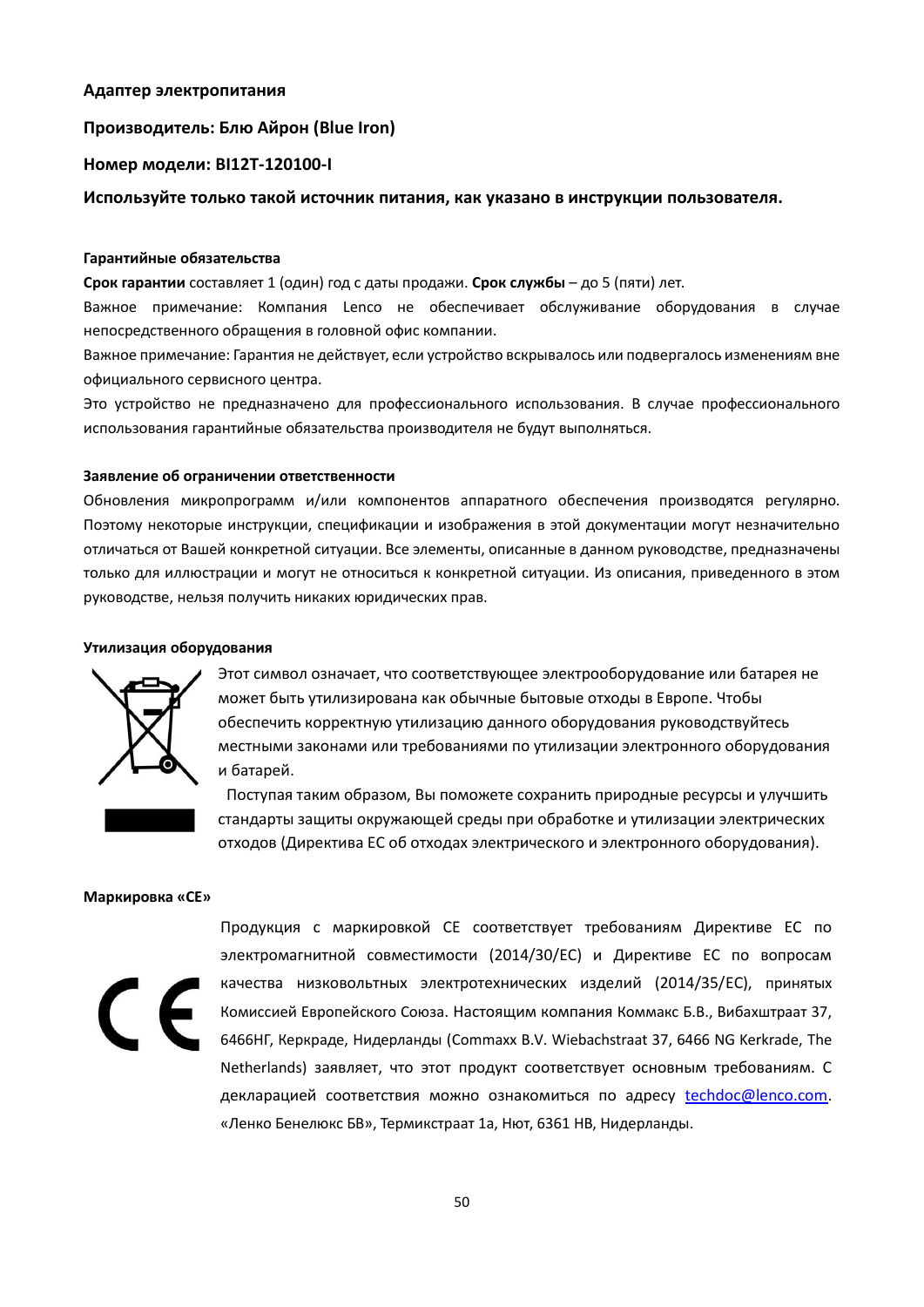#### **Маркировка «EAC»**

# FAT

Товар сертифицирован для использования на территории Таможенного Союза без каких-либо ограничений. Соответствует требованиям ТР ТС 004/2011 «О безопасности низковольтового оборудования» и ТР ТС 020/2011 «Электромагнитная совместимость технических средств». **Импортер и организация, уполномоченная на принятие претензий:** ООО "Бизнес-фабрика", 123458 г. Москва, ул. Маршала Прошлякова, д. 30, офис 503, +7 495 787 5900. **Изготовитель:** Коммакс Б.В., Вибахштраат 37, 6466НГ, Керкраде, Нидерланды / **Филиал:** Эс.Ти.Ай. Электроникс Лтд., Юнит 903-907, 9/ЭФ, Лоз Коммершиал Плаза, 788 Чонг Ша Ван Роуд, Коулун, Гонконг. Сделано в Китае.

#### **Обслуживание**

Для получения дополнительной информации и обращения в службу поддержки клиентов посетите наш веб-сайт: [www.lenco.ru.](http://www.lenco.ru/) Дизайн и спецификация могут быть изменены производителем без предварительного информирования.

#### **Дата изготовления продукции**

Год и месяц изготовления продукции указаны в номере партии и серийном номере продукта. Ниже описаны способы уточнения этой даты.

- По номеру партии (номер партии указан либо на упаковке устройства, либо на транспортировочной упаковке).
	- o Формат номера партии: AAAABDD**MY**
- По серийному номеру продукта (серийный номер указан на устройстве).
	- o Формат серийного номера: AAAABDD**MY**SSSSSS

Где M (восьмой символ слева) равен месяцу производства, а Y (девятый символ слева) равен году производства. Месяц производства указывается одной из букв латинского алфавита.

Соответствие буквенных обозначений месяца производства:

| А      | В       |          |         |        |         |
|--------|---------|----------|---------|--------|---------|
| Январь | Февраль | Март     | Апрель  | Май    | Июнь    |
| G      |         |          |         |        |         |
| Июль   | Август  | Сентябрь | Октябрь | Ноябрь | Декабрь |

Год производства указывается одной цифрой, которая соответствует последней цифре года производства (цифра 1 равна 2021 году производства).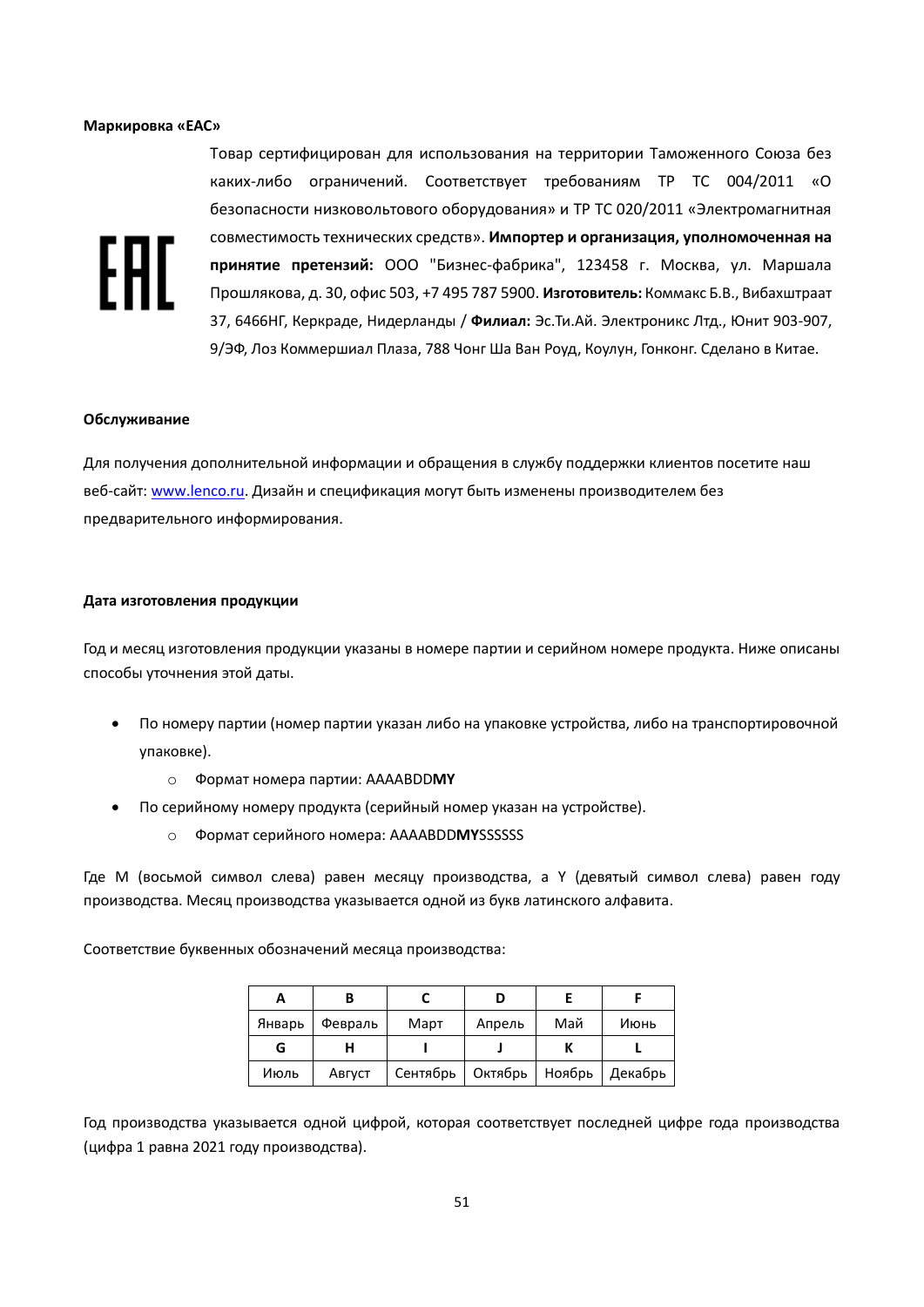#### **Пример расшифровки по номеру партии:**

- Номер партии: 2461A05**C0**
- Где буква **C** это месяц (Март), а цифра **0** последняя цифра года производства (2020 год).

#### **Пример расшифровки по серийному номеру:**

- 2461A05**A1**123456
- Где буква **A** это месяц (Январь), а цифра **1** последняя цифра года производства (2021 год).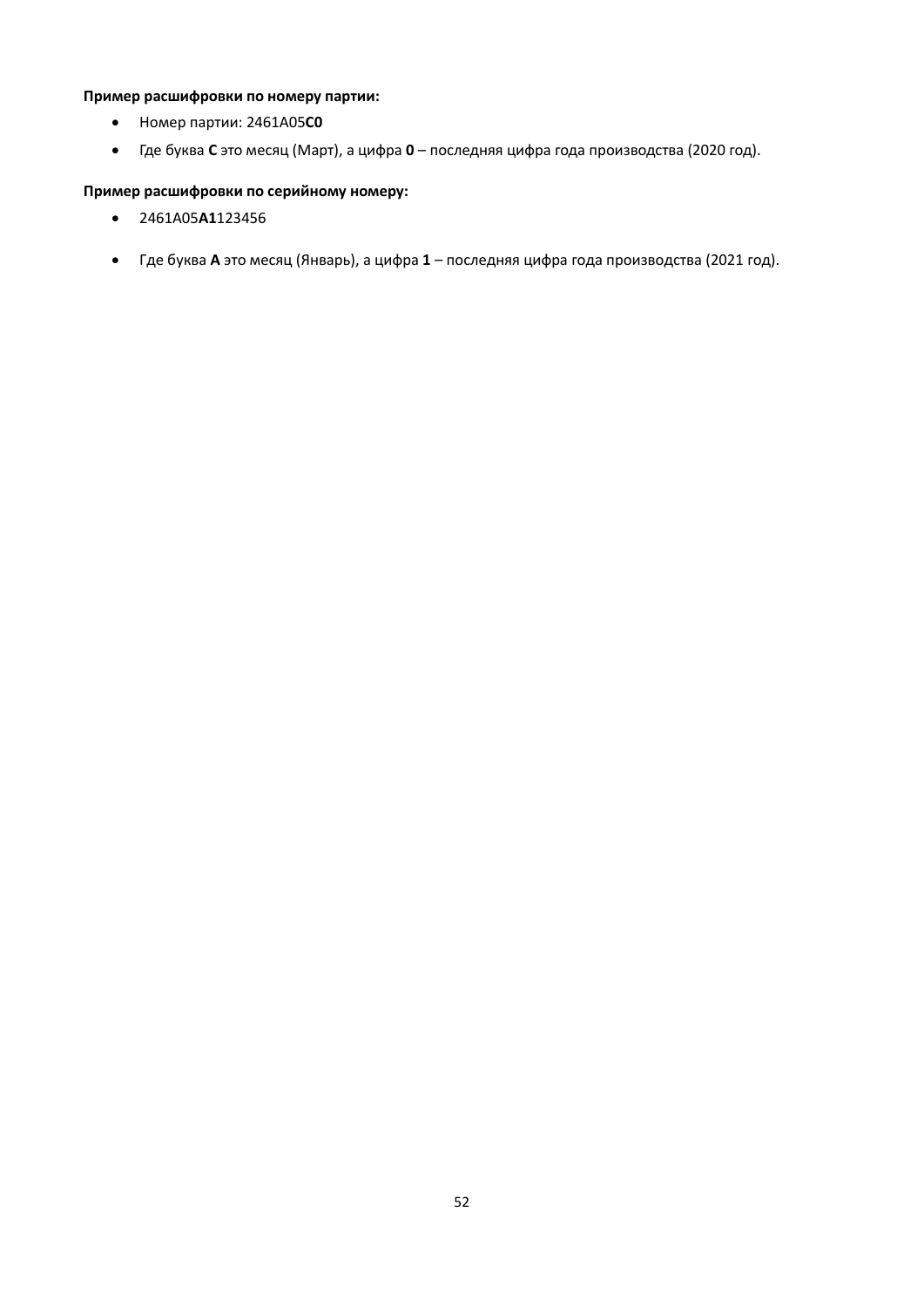## **Гарантийный талон**



### **Информация об устройстве**

| Модель:                                        |  |
|------------------------------------------------|--|
| Серийный номер:                                |  |
| Дата продажи:                                  |  |
| срок гарантии - 1 (один) год с даты<br>продажи |  |

#### **Информация о продавце**

| Название торговой организации: |  |
|--------------------------------|--|
| Телефон торговой организации:  |  |
| <sup>1</sup> Адрес, e-mail:    |  |

**Подпись продавца\_\_\_\_\_\_\_\_\_\_\_\_\_\_\_\_\_\_\_\_\_\_ М.П.**

**Подпись покупателя\_\_\_\_\_\_\_\_\_\_\_\_\_\_\_\_\_\_\_\_\_**

*Изделие получил в исправном состоянии и в полной комплектации.* 

*С условиями гарантии ознакомлен и согласен.* 

#### **ВНИМАНИЕ! Гарантийный талон недействителен без печати продавца.**

Поддержка: [www.lenco.ru](http://www.lenco.ru/)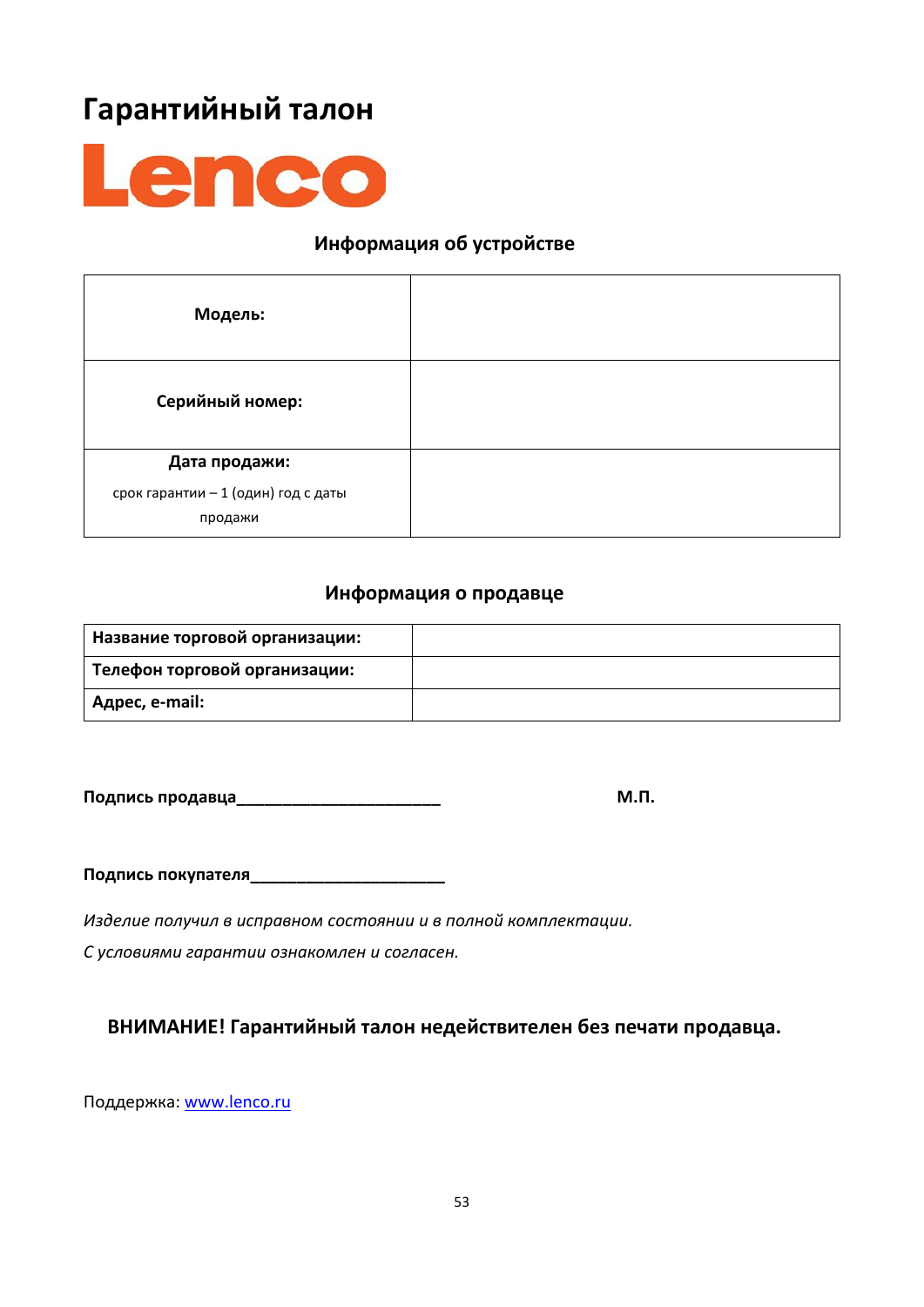#### <span id="page-53-0"></span>ITALIANO LS-40

#### **ATTENZIONE:**

L'utilizzo di controlli o regolazioni o l'esecuzione di procedure diverse da quelle specificate può causare l'esposizione a radiazioni pericolose.

#### **PRECAUZIONI PRIMA DELL'USO**

#### **CONSERVARE QUESTE ISTRUZIONI:**

- 1. Non coprire o bloccare le aperture di ventilazione. Quando si posiziona il dispositivo su uno scaffale, lasciare uno spazio libero di 5 cm (2") attorno all'intero perimetro.
- 2. Installare secondo quanto riportato nel manuale fornito.
- 3. Tenere il dispositivo lontano da sorgenti termiche come radiatori, termosifoni, stufe, candele e altri prodotti che generano calore o fiamme libere. Il dispositivo può essere utilizzato solo in climi moderati. Evitare ambienti estremamente freddi o caldi. Temperatura di esercizio compresa tra 0° e 35°C.
- 4. Evitare l'uso del dispositivo in presenza di forti campi magnetici.
- 5. Le scariche elettrostatiche possono interferire con il normale utilizzo di questo dispositivo. In tal caso, è sufficiente ripristinare e riavviare il dispositivo seguendo il manuale di istruzioni. Durante la trasmissione di file, maneggiarlo con cura e operare in un ambiente privo di elettricità statica.
- 6. Avviso! Non inserire mai oggetti nel prodotto attraverso le prese d'aria o le aperture. All'interno del prodotto sono presenti tensioni elevate e l'inserimento di un oggetto può provocare scariche elettriche e/o cortocircuiti. Per lo stesso motivo, non versare acqua o liquidi sul prodotto.
- 7. Non utilizzare in aree umide o bagnate come bagni, cucine con vapore o piscine.
- 8. Non esporre il dispositivo a schizzi o gocciolamenti di liquidi; non poggiare sopra o accanto al dispositivo oggetti contenenti liquidi, ad esempio vasi.
- 9. Non utilizzare questo dispositivo in caso di condensa. Quando l'unità viene utilizzata in una stanza calda e bagnata con umidità presente, potrebbero prodursi gocce d'acqua o condensa all'interno dell'unità e l'unità potrebbe non funzionare correttamente; lasciare l'unità spenta per 1 o 2 ore prima di accenderla nuovamente. L'unità deve essere asciutta prima della connessione all'alimentzione.
- 10. Sebbene questo dispositivo sia fabbricato con la massima cura e controllato più volte prima di lasciare la fabbrica, è comunque possibile che si verifichino problemi come per qualsiasi altra apparecchiatura elettrica. Se si nota fumo, eccessivo accumulo di calore o altri fenomeni imprevisti, scollegare immediatamente la spina dalla presa di alimentazione principale.
- 11. Questo dispositivo deve funzionare con una fonte di alimentazione con i valori indicati sull'etichetta delle specifiche. Se non si è sicuri del tipo di alimentazione utilizzata in casa, consultare il rivenditore o la compagnia elettrica locale.
- 12. Tenere fuori dalla portata degli animali domestici, Alcuni animali amano mordere i cavi di alimentazione.
- 13. Per pulire il dispositivo, utilizzare un panno morbido e asciutto. Non usare solventi o liquidi a base di benzina.
	- Per rimuovere le macchie persistenti, è possibile utilizzare un panno umido con detergente diluito.
- 14. Il fornitore non è responsabile per danni o perdita di dati causati da malfunzionamento, uso improprio, modifica del dispositivo o sostituzione della batteria.
- 15. Non interrompere la connessione quando il dispositivo sta formattando o trasferendo file. In caso contrario, i dati potrebbero essere danneggiati o andare persi.
- 16. Se l'unità dispone della funzione di riproduzione USB, la chiavetta USB deve essere collegata direttamente all'unità. Non utilizzare una prolunga USB perché può causare interferenze con conseguenti anomalie dati.
- 17. L'etichetta dei dati è riportata sul pannello inferiore o posteriore dell'apparecchio.
- 18. Questo dispositivo non è destinato all'uso da parte di persone (compresi i bambini) con disabilità fisiche, sensoriali o mentali, o mancanti di esperienza e conoscenza, a meno che non siano sotto supervisione o abbiano ricevuto istruzioni circa l'uso corretto del dispositivo da parte di chi è responsabile per la loro sicurezza.
- 19. Questo prodotto è destinato esclusivamente all'uso non professionale e non commerciale o industriale.
- 20. Assicurarsi che l'unità sia collocata in una posizione stabile. I danni causati dall'uso di questo prodotto in una posizione instabile, vibrazioni o urti o la mancata osservanza di qualsiasi altro avvertimento o precauzione indicati in questo manuale utente non saranno coperti da garanzia.
- 21. Non rimuovere mai la carcassa di questo dispositivo.
- 22. Non posizionare mai questo dispositivo su altre apparecchiature elettriche.
- 23. Non permettere ai bambini di accedere ai sacchetti di plastica.
- 24. Utilizzare solo collegamenti/accessori specificati dal produttore.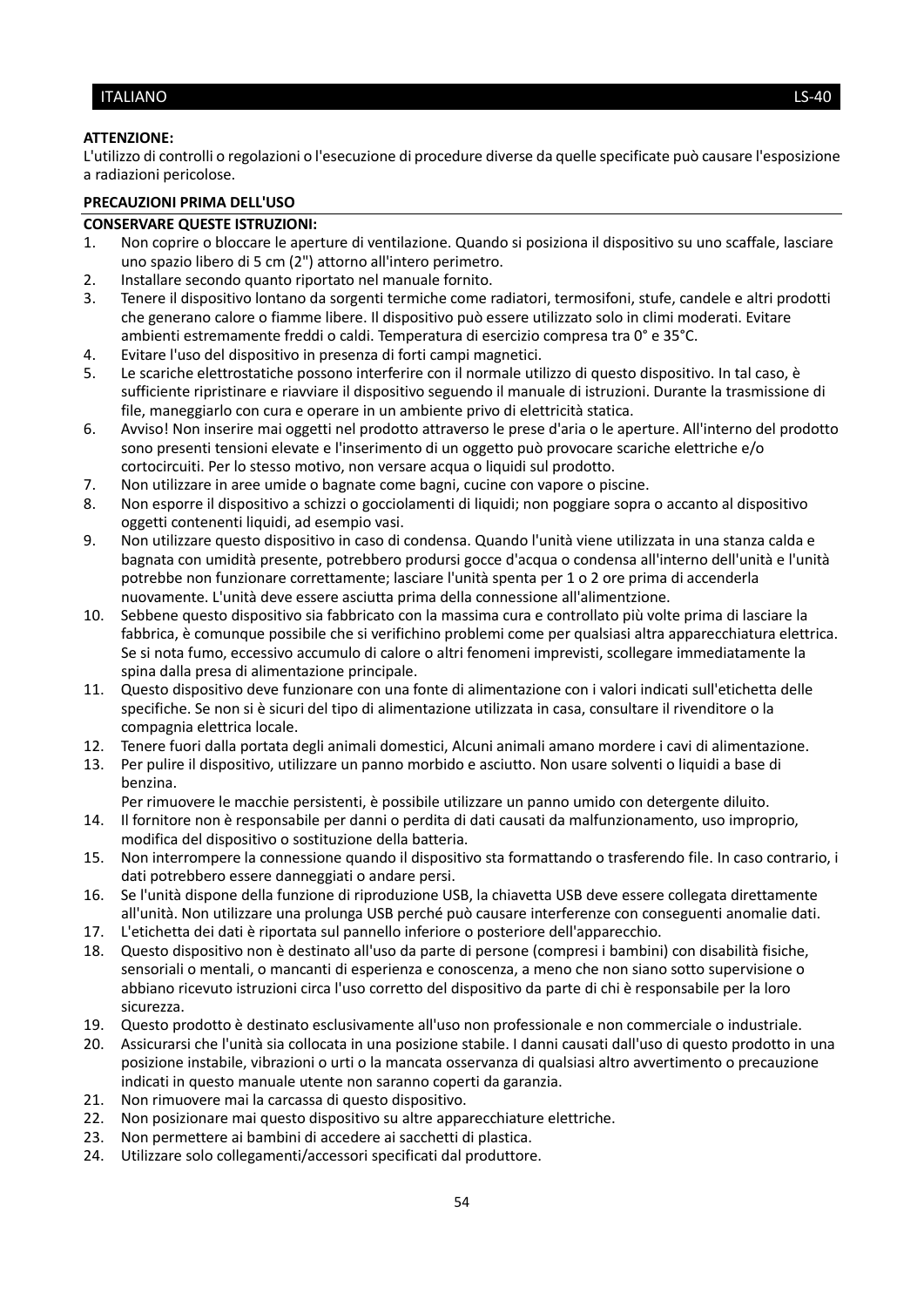- 25. Rivolgersi a personale qualificato per l'assistenza. La manutenzione è necessaria quando l'apparecchio è stato danneggiato in qualsiasi modo, come ad esempio quando il cavo o la presa di alimentazione o sono deteriorati, quando è stato versato un liquido, quando sono caduti nell'apparecchio degli oggetti, quando l'apparecchio è stato esposto a pioggia o umidità, quando non funziona normalmente o quando è caduto.
- 26. L'esposizione prolungata ai suoni ad alto volume dei lettori musicali può causare una perdita temporanea o permanente dell'udito.
- 27. Se il prodotto viene consegnato con cavo di alimentazione o adattatore di alimentazione CA:
	- ⚫ In caso di problemi, scollegare la scheda di alimentazione CA e rivolgersi a personale qualificato.
	- ⚫ Non calpestare o schiacciare l'alimentatore. Fare molta attenzione, in particolare vicino alle prese e al punto di uscita del cavo. Non posizionare oggetti pesanti sull'alimentatore in quanto potrebbero danneggiarlo. Tenere il dispositivo fuori dalla portata dei bambini. Giocando con il cavo di alimentazione possono infortunarsi seriamente.
	- ⚫ Scollegare il dispositivo durante i temporali o quando non viene utilizzato per un lungo periodo.
	- La presa di corrente deve essere installata vicino all'apparecchio e deve essere facilmente accessibile.
	- ⚫ Non sovraccaricare le prese CA né le prolunghe. Il sovraccarico può causare incendi o scariche elettriche.
	- ⚫ I dispositivi con struttura di classe 1 devono essere collegati a una presa di rete con connessione di messa a terra di protezione.
	- I dispositivi con struttura di classe 2 non richiedono un collegamento a terra.
	- ⚫ Tenere sempre la spina quando la si estrae dalla presa di rete. Non tirare il cavo di alimentazione. Ciò può causare un cortocircuito.
	- ⚫ Non utilizzare un cavo o una presa di alimentazione danneggiati o una presa non fissata. Tale azione potrebbe provocare incendi o scariche elettriche.
- 28. Se il prodotto contiene o viene consegnato con un telecomando contenente batterie a pulsante/a bottone: Avvertenza:
	- ⚫ "Non ingerire la batteria, pericolo di ustioni chimiche" o funzionamento equivalente.
	- ⚫ [Il telecomando in dotazione con] Il presente prodotto contiene una pila a bottone. Se ingerita, la batteria può causare gravi ustioni interne in sole 2 ore e portare alla morte.
	- ⚫ Tenere le batterie, nuove o usate, fuori dalla portata dei bambini.
	- ⚫ Se il vano batteria non si chiude completamente, interrompere l'uso del dispositivo e tenerlo fuori della portata dei bambini.
	- Se si teme che delle batterie possano essere state inghiottite o essere venute a contatto con qualsiasi parte interna del corpo, contattare immediatamente un medico.

29. Precauzioni sull'uso delle batterie:

- ⚫ Pericolo di esplosione se la batteria viene sostituita in modo errato. Sostituire solo con lo stesso tipo o equivalente.
- ⚫ Non sottoporre le batterie a temperature estreme alte o basse, bassa pressione dell'aria ad alta quota durante l'uso, lo stoccaggio o il trasporto.
- ⚫ La sostituzione con una batteria di tipo errato può provocare un'esplosione o la perdita di liquidi o gas infiammabili.
- Lo smaltimento di una batteria nel fuoco o in un forno caldo o lo schiacciamento o il taglio meccanico di una batteria possono provocare un'esplosione.
- ⚫ Lasciare una batteria in un ambiente circostante a temperatura estremamente elevata può provocare un'esplosione o una perdita di liquidi o gas infiammabili.
- ⚫ Una batteria soggetta a una pressione dell'aria estremamente bassa può provocare un'esplosione o una perdita di liquidi o gas infiammabili.
- ⚫ È necessario prestare attenzione agli aspetti ambientali legati allo smaltimento delle batterie.

#### **INSTALLAZIONE**

- Disimballare tutte le parti e rimuovere il materiale protettivo.
- Non collegare l'unità alla rete elettrica prima di avere controllato la tensione di rete e prima che siano stati effettuati tutti gli altri collegamenti.

#### **\*Queste istruzioni sono relative solo ai prodotti che utilizzano il cavo di alimentazione o l'alimentatore CA.**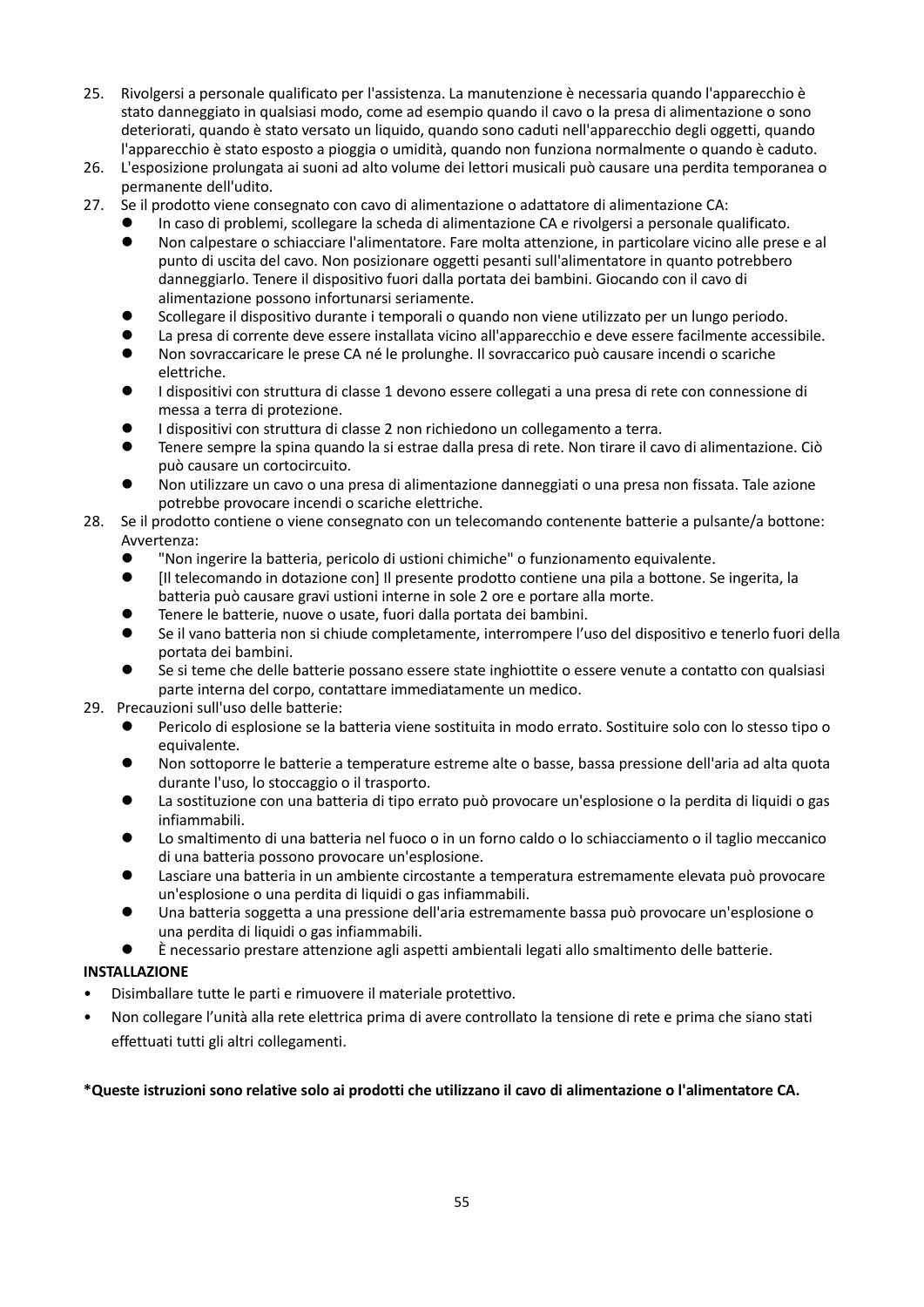#### **1. Parti del giradischi:**





- 1. Leva di sollevamento
- 2. Interruttore di accensione/spegnimento e di regolazione del volume
- 3. Braccio del giradischi
- 4. Cartuccia phono
- 5. Altoparlanti
- 6. Piatto del giradischi
- 7. Parapolvere rimovibile
- 8. Cerniera
- 9. Interruttore di arresto automatico
- 10.Jack di uscita RCA
- 11.Jack di ingresso Aux da 3,5 mm
- 12.Jack per alimentatore
- 13.Selettore di velocità

#### **2. Ascolto di un disco**

1. Sollevare il parapolvere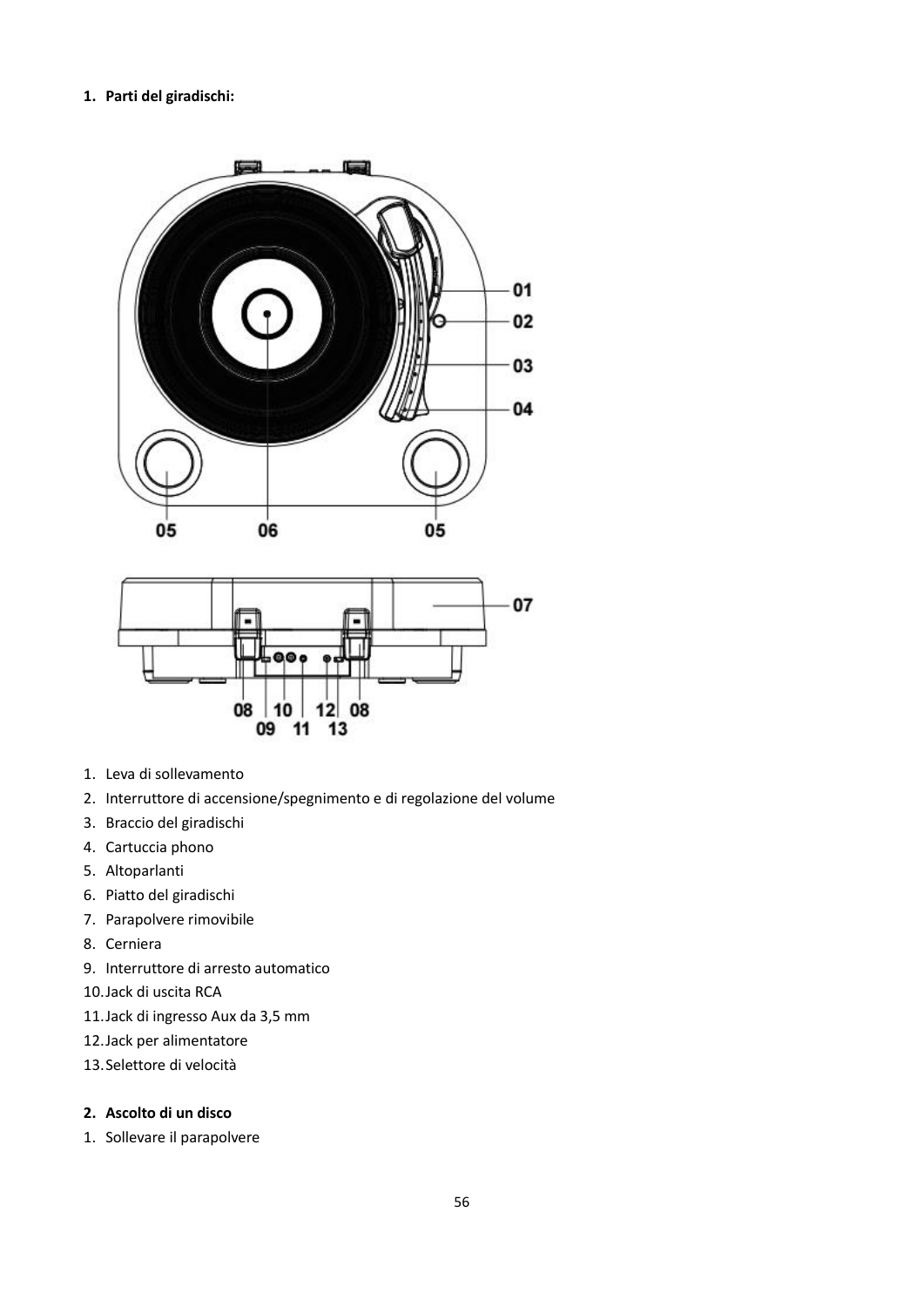- 2. Ruotare l'interruttore di accensione/spegnimento/regolazione del volume in senso orario per accendere l'unità.
- 3. Mettere un disco sul piatto del giradischi e impostare la velocità del lettore in modo che corrisponda alla velocità del disco.

**Nota:** per la riproduzione di un disco singolo (un disco a 45 giri/min) e/o dischi che presentano fori centrali grandi, utilizzare l'adattatore a 45 giri/min.

- 4. Rimuovere il cappuccio di protezione della puntina e sbloccare il braccio di lettura dall'apposito supporto.
- 5. Tirare indietro la leva di sollevamento. Il braccio di lettura si solleverà lentamente.
- 6. Spostare delicatamente il braccio di lettura nella posizione desiderata sul disco. Se la funzione di arresto automatico è attiva, il piatto del giradischi inizierà a ruotare.
- 7. Rilasciare il braccio di lettura sul giradischi spingendo in avanti la leva di sollevamento, il braccio di lettura si sposterà verso il disco e la musica verrà riprodotta.

Se l'interruttore di arresto automatico è inserito, il disco verrà arrestato automaticamente al termine della riproduzione. Se l'interruttore di arresto automatico è disinserito, il disco NON verrà arrestato automaticamente al termine della riproduzione; sarà necessario portare indietro la leva disollevamento per sollevare il braccio di lettura e riposizionarlo sul supporto. Successivamente spegnere il giradischi per farlo smettere di girare.

**Nota bene:** la funzione di arresto automatico è valida per la maggior parte dei dischi in vinile da 33 giri/min. Tuttavia, per una parte esigua di essi, l'arresto avverrà prima che raggiungano il termine oppure non si verifica al termine della loro riproduzione.

#### **3. Collegamento RCA**

Collegare il jack di uscita RCA all'impianto di altoparlanti esterno (Line in) tramite il cavo RCA (non incluso) per poter ascoltare la musica dei dischi in vinile tramite gli altoparlanti.

#### **4. COME SOSTITUIRE LA PUNTINA**

Per sostituire la puntina, fare riferimento alle istruzioni che seguono.

Rimozione della puntina dalla cartuccia

- 1. Posizionare un cacciavite sulla punta del portatestina e spingere verso il basso nella direzione indicata nel punto "A" del disegno.
- 2. Rimuovere il portatestina tirandolo in avanti e spingendolo verso il basso.

#### **Inserimento della puntina**

1. Tenere la punta del portatestina e inserire la puntina spingendola nella direzione indicata nel punto "B" del disegno.



2. Spingere il portatestina verso l'alto nella direzione indicata nel punto "C" del disegno fino allo scatto in posizione della puntina.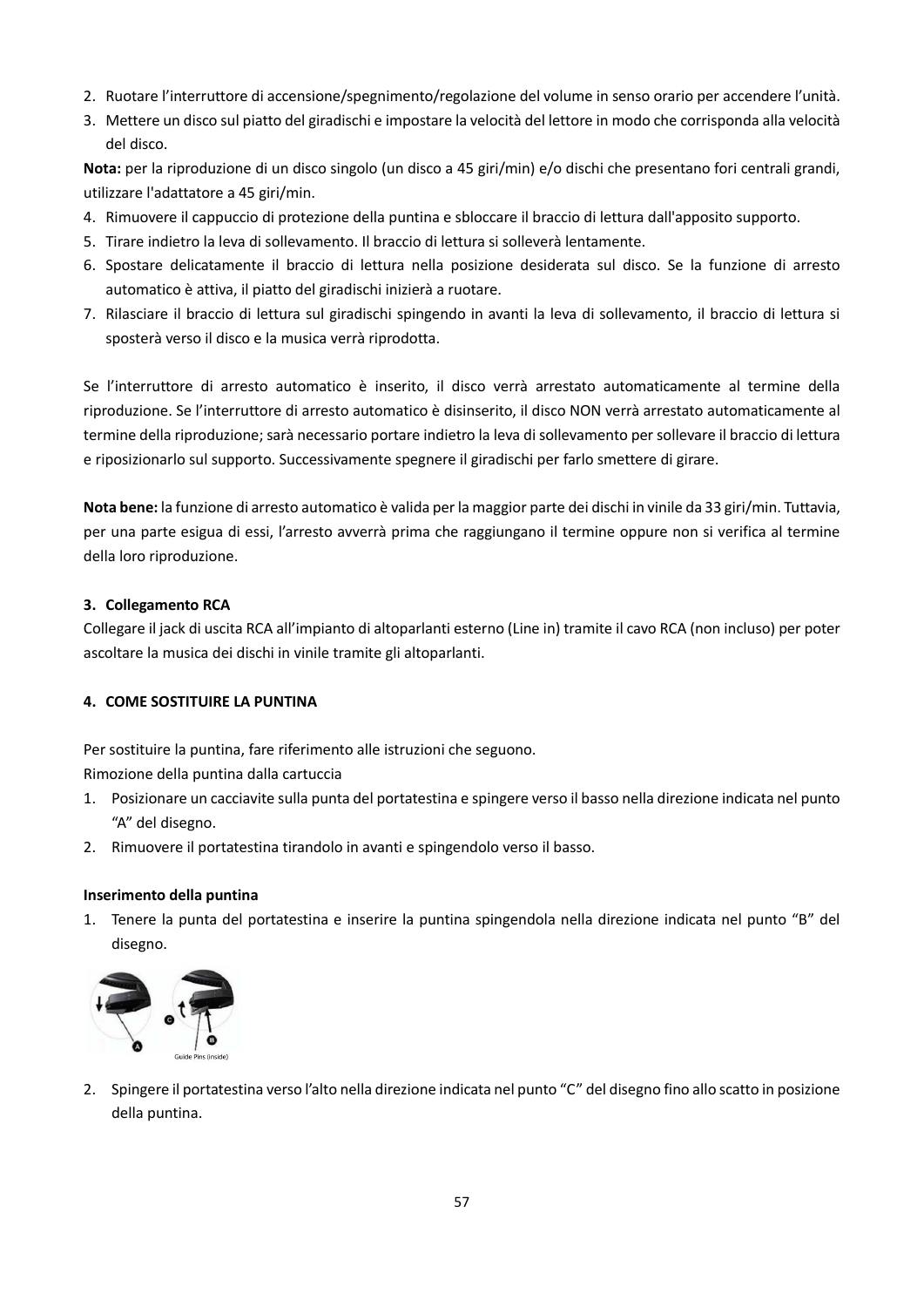#### **5. AUX-IN (Jack da 3,5 mm)**

Una sorgente audio esterna (ausiliaria) (ad es. lettore CD/MP3 personale/Telefono cellulare o computer) può essere collegata all'apparecchio tramite l'ingresso jack Aux da 3,5 mm.

- 1. Inserire un cavo Aux rimovibile (non incluso) nel connettore di ingresso jack Aux da 3,5 mm situato sul retro dell'unità.
- 2. Collegare l'altra estremità del cavo Aux alla presa per cuffie o Line-out della propria sorgente esterna.
- 3. Accendere l'unità ruotando la manopola di controllo del volume in senso orario.
- 4. Ruotare la manopola di controllo del volume per regolare il livello del suono.

Nota: L'unità è conforme alla normativa ERP2. Pertanto il Lenco LS-40 passa in standby in assenza di segnale audio (disco o Aux in) entro~20 minuti. Per continuare l'uso, spegnere e accendere di nuovo l'unità.

Il giradischi è stato fissato per la spedizione con una vite di blocco per il trasporto. Utilizzare una moneta o un cacciavite per ruotare in senso orario la vite di blocco per il trasporto. Ciò consentirà al giradischi di "spostarsi" liberamente. Durante il trasporto, assicurarsi di stringere tale vite ruotandola in senso antiorario.



| Lenco                          |                                           |
|--------------------------------|-------------------------------------------|
| Giradischi                     | $LS-40$                                   |
| Tipo                           | Azionamento a cinghia interamente manuale |
| Motore di azionamento          | Motore CC                                 |
| Velocità                       | 33 1/3 giri/min, 45 giri/min              |
| Wow e flutter                  | ≤0,35%                                    |
| Piatto del giradischi          | 253 mm                                    |
| Cartuccia                      |                                           |
| Tipo                           | N-10/Cartuccia in ceramica 402-M208-015   |
| Puntina                        | 0,7 millimetri                            |
| Forza di tracciamento ottimale | 4-6 grammi                                |
| Uscita                         | 160-380 mV (HP-4005)                      |
| Risposta in frequenza          | -28 db (10 KHz)                           |
| Diafonia                       | 10 db (1 KHz)                             |
| Rapporto segnale-rumore (S/R)  | 40 db                                     |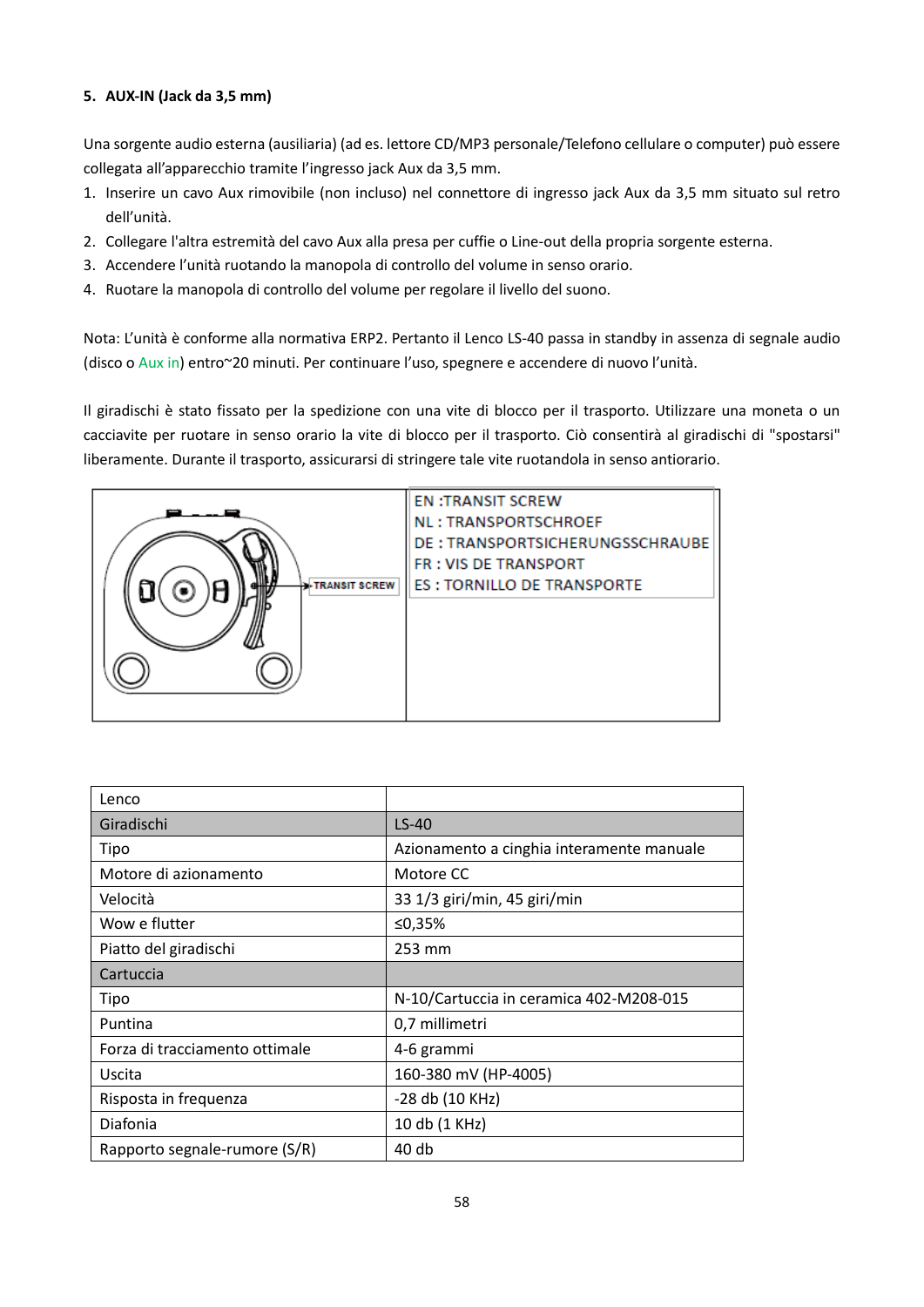| Informazioni generali   |                                      |
|-------------------------|--------------------------------------|
| Adattatore              | ingresso CA 100-240 V~50/60 Hz 0,5 A |
|                         | uscita CC12 V-1 A                    |
| Prodotto                | CC12 V-1 A                           |
| Uscita audio (Line Out) | 400-600 mv                           |
| Consumo                 | 10 W                                 |
| Dimensioni              | 420x375x120 mm                       |
| Peso                    | circa 3,29 KG LS-40WD                |
| Peso                    | circa 3,28 KG LS-40BK                |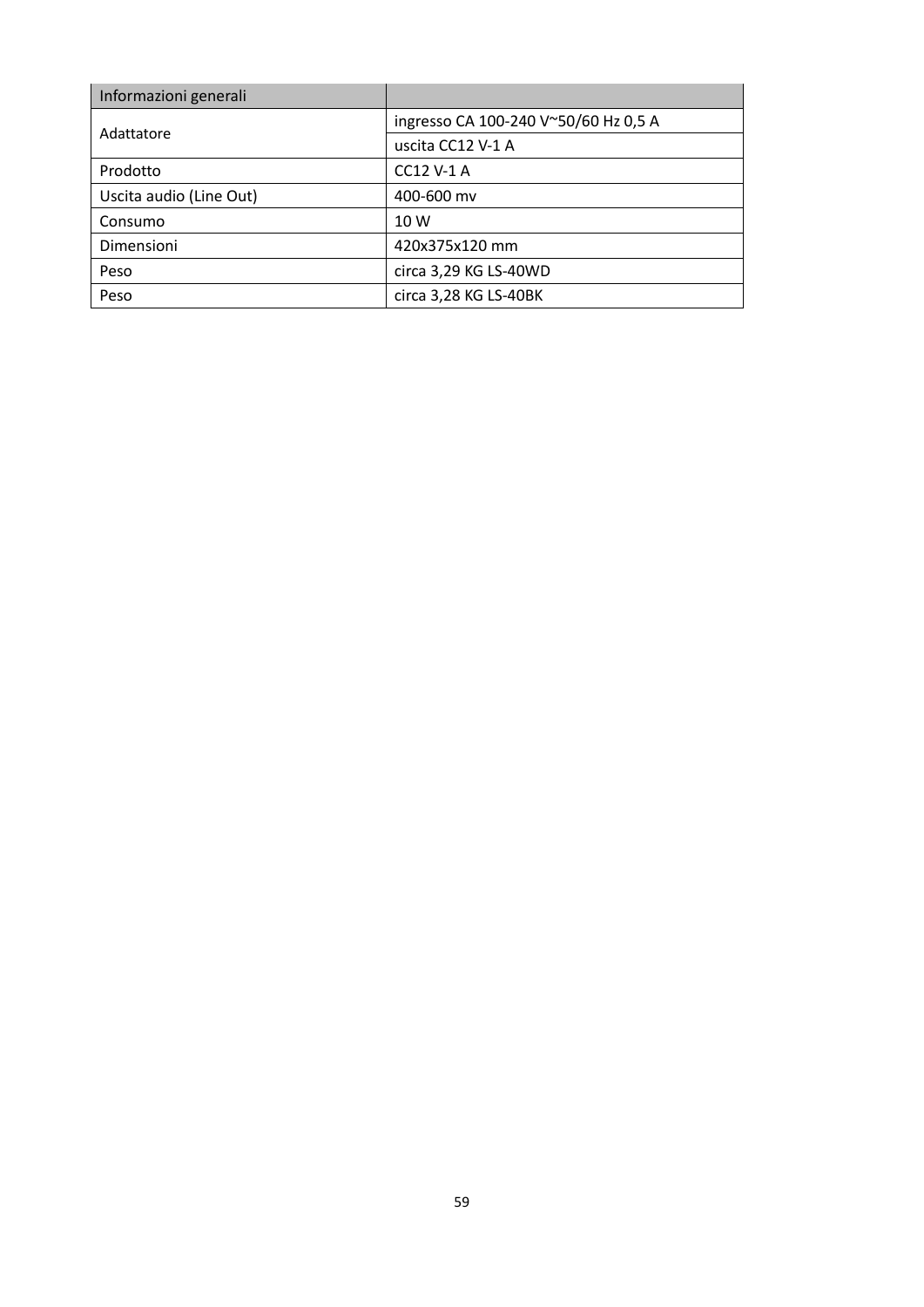#### **Alimentatore**

#### **Produttore: Blue Iron**

#### **Numero di modello: BI12T-120100-I**

#### **Utilizzare solo l'alimentazione indicata nel presente manuale.**

| Informazioni                                    | Valore e precisione           |
|-------------------------------------------------|-------------------------------|
| marchio del produttore, registrazione<br>Nome o | Dong guan blue iron           |
| commerciale e indirizzo                         | enterprise co, limited        |
|                                                 |                               |
|                                                 | N.3. Xi Da StreetLin Village, |
|                                                 | Tang Xia, Dong Guan,          |
|                                                 | Provincia di Guang Dong       |
| Identificatore del modello                      | BI12T-120100-I                |
|                                                 |                               |
| Tensione in ingresso                            | 120-240 V                     |
| Frequenza in ingresso CA                        | 50-60 Hz                      |
| Tensione in uscita                              | <b>CC 12 V</b>                |
| Corrente in uscita                              | 0,5A                          |
| Potenza in uscita                               | 12W                           |
| Efficienza media attiva                         | 74,96%                        |
| Efficienza a basso carico (10%)                 | 70,76%                        |
| Consumo energetico senza carico                 | 0,07                          |

#### **Garanzia**

Lenco offre assistenza e garanzia in conformità con la legge europea, il che significa che in caso di riparazioni (sia durante che dopo il periodo di garanzia) è necessario contattare il rivenditore locale.

Nota importante: Non è possibile inviare direttamente a Lenco i prodotti da riparare.

Nota importante: Qualora l'unità venga aperta o manomessa in qualsiasi modo da un centro di assistenza non riconosciuto, la garanzia decade.

Questo dispositivo non è adatto per l'uso professionale. Qualora l'unità venga utilizzata per scopi professionali, tutti gli obblighi del produttore derivanti dalla garanzia sono nulli.

#### **Clausola di esclusione della responsabilità**

Il firmware e/o i componenti hardware vengono aggiornati regolarmente. Pertanto, è possibile che alcune parti relative a istruzioni, specifiche e immagini contenute nella presente documentazione siano diverse da quanto riscontrato nel singolo caso. Tutte le descrizioni incluse in questa guida sono fornite a puro titolo illustrativo e non si applicano necessariamente alla specifica situazione. Nessun diritto legale o contrattuale può derivare dalle descrizioni contenute nel presente libretto di istruzioni.